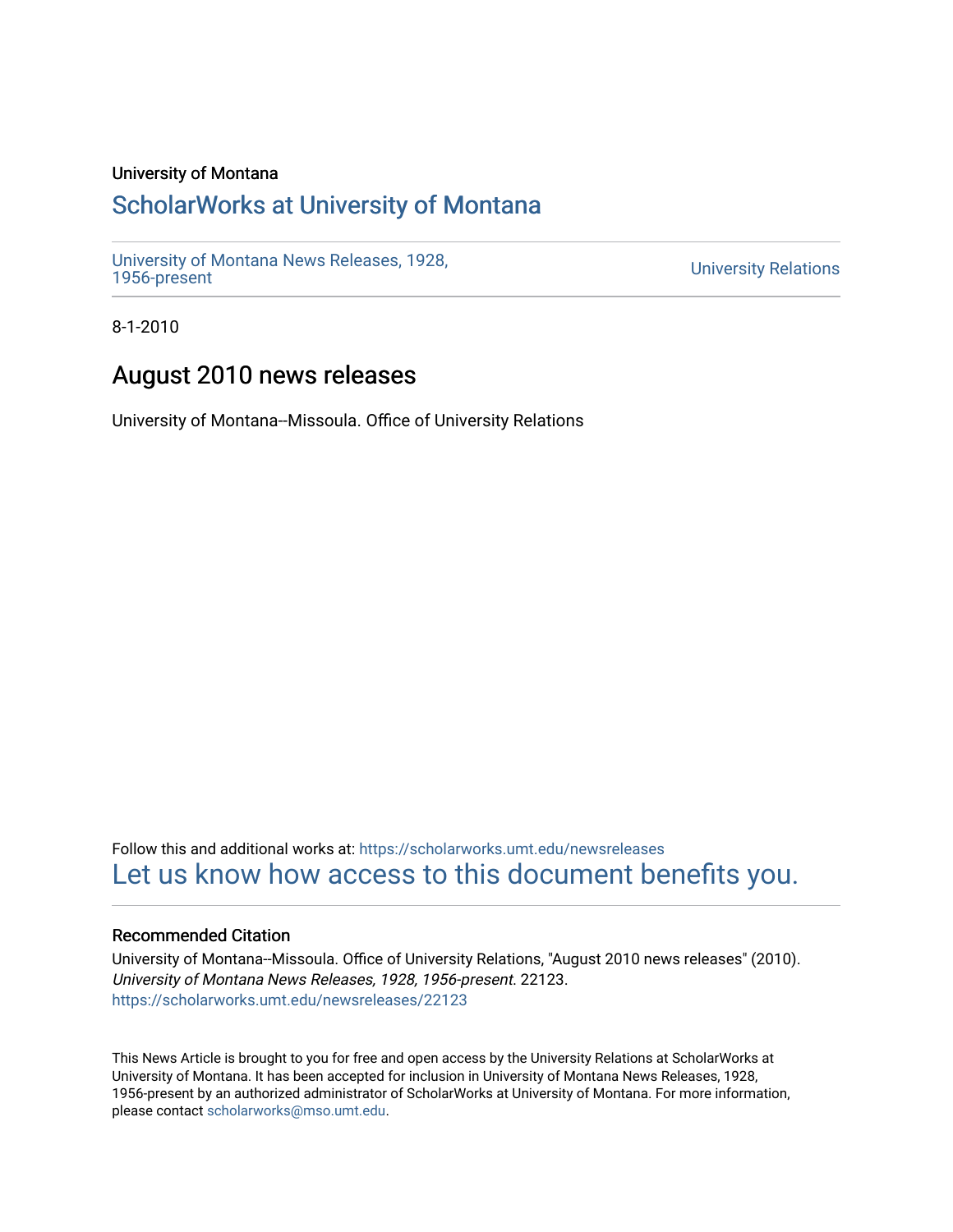





# **August 2010 News**

- 09/29/2010 - [Mansfield Center Hosts Brown Bag Lecture Series -](#page-3-0) Jeri Jacobsen
- 09/01/2010 - [UM Fly-Fishing Team Takes Third At World Competition -](#page-5-0) Tony Tomsu
- 09/01/2010 - [Provost Named Finalist For UM Presidency](#page-6-0)  Clayton Christian
- **08/31/2010** - [Chinese Course Open To High School Students Statewide -](#page-7-0) Suhan Chen
- 08/31/2010 - [Wylie And The Wild West To Perform At UM Oct. 15](#page-8-0)  Tom Webster
- 08/31/2010 - [UM's Announces First-Year Reading Experience Book](#page-9-0)  Arlene Walker-Andrews
- 08/30/2010 - [Fair Provides Chance To Learn About Volunteer Opportunities](#page-10-0)  Colleen Kane
- 08/30/2010 - [Explore Greek Life At UM During Fall Sorority Recruitment](#page-11-0)  Tyson McLean
- 08/30/2010 - ['World's Largest Garage Sale' Hits UM Sept. 18](#page-12-0)  Jenny Lawson or Kristi Viereck
- **08/30/2010** - [Distinguished Historian, Author To Speak At UM Sept. 9](#page-13-0)  Richard Drake
- 08/27/2010 - [UM To Host Mountain Computer Music Festival Sept. 10 -](#page-14-0) Charles Nichols
- **08/27/2010** - [Tax Credit Could Reduce Employers' Cost To Provide Health Care Insurance](#page-15-0)  Gregg Davis
- **08/26/2010** - [UM, Forest Service Fire Lab Partner For High-Speed Network -](#page-17-0) Leana Schelvan
- 08/25/2010 - [UM To Study Athletics Program -](#page-18-0) Teresa Branch
- 08/25/2010 - [ASUM Off-Campus Renter Center Launches Online Housing Finder](#page-20-0)  Beki Hartmann
- 08/24/2010 - [Open House For UM Student-Built Home Slated For Sunday -](#page-21-0) Alan Fugleberg
- **08/24/2010** - [Forums Explore National Resources, Environmental Policy -](#page-22-0) Sarah Bates
- 08/24/2010 - [UM COT Carpentry Program Still Has Slots Available -](#page-23-0) Alan Fugleberg
- 08/24/2010 - [The New Christy Minstrels To Perform At UM Sept. 26 -](#page-24-0) Tom Webster
- 08/23/2010 - [Registration Open For Fall Lifelong Learning Courses At UM -](#page-25-0) Dannette Fadness
- 08/23/2010 - ['Get Your Griz On' At WelcomeFeast](#page-27-0)  Molly Collins
- 08/23/2010 - [Sustainability Lecture Series Premieres At UM This Fall -](#page-28-0) Vicki Watson
- **08/23/2010** - [Students Can Get Acquainted At GO Day](#page-30-0)  Karissa Drye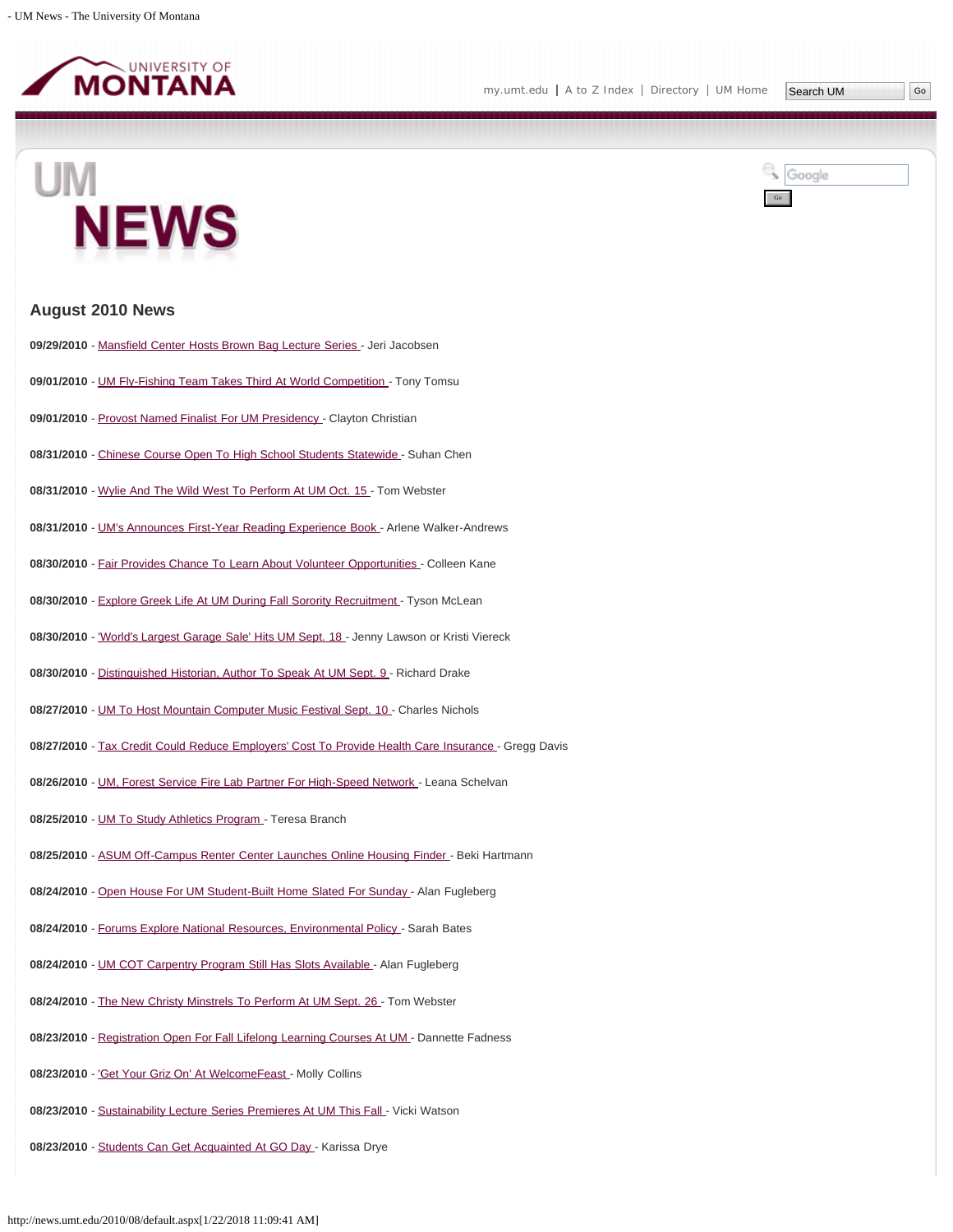| UM News - The University Of Montana |  |  |
|-------------------------------------|--|--|

| UM News - The University Of Montana |                                                                                                           |
|-------------------------------------|-----------------------------------------------------------------------------------------------------------|
|                                     | 08/20/2010 - KUFM-TV To Be Off The Air For Power Boost - Saxon Holbrook                                   |
|                                     | 08/20/2010 - Alumnus To Oversee Native American Journalism Initiatives - Peggy Kuhr                       |
|                                     | 08/20/2010 - Shakespeare In The Parks Comes To UM Aug. 31-Sept. 1 - Mary Lester                           |
|                                     | 08/19/2010 - UM Researcher: Drought Drives Decade-Long Decline In Plant Growth - Steve Running            |
|                                     | 08/17/2010 - Meeting Planned For UM Bitterroot College Program - Victoria Clark                           |
|                                     | 08/17/2010 - Washington Post Reporter To Serve As UM's 2010 Pollner Professor - Carol VanValkenburg       |
|                                     | 08/16/2010 - Public Invited To Annual State Of The University Address - Jim Foley                         |
|                                     | 08/16/2010 - UM Students Named 2010-11 Fulbright Scholars - Clint Walker                                  |
|                                     | 08/16/2010 - Montana 4-H Members Needed For Upcoming Documentary - Gus Chambers                           |
|                                     | 08/16/2010 - UM Offers Extension To Student Firefighters - Ed Johnson                                     |
|                                     | 08/11/2010 - UM Summer Enrollment Hits Historic High - Ed Johnson                                         |
|                                     | 08/11/2010 - Delaved Opening Scheduled For Mansfield Libraries - Kate Pope                                |
|                                     | 08/09/2010 - First Half Of 2010 Reveals Little Good News For Montana Wood Products Industry - Todd Morgan |
|                                     | 08/09/2010 - Fall Student Job Fair At UM Sept. 2 - Janay Whisman                                          |
|                                     | 08/06/2010 - Exhibition Celebrates Legacy Of Montana Architect A.J. Gibson - Brandon Reintjes             |
|                                     | 08/03/2010 - Open House For UM Student-Built Home Slated For Sunday - Alan Fugleberg                      |
|                                     | 08/04/2010 - UM Makes Princeton Review's List Of Best Colleges - Jim Foley                                |
|                                     | 08/04/2010 - UM College Of Technology Launches Two New Programs - Alan Fugleberg                          |
|                                     |                                                                                                           |
|                                     |                                                                                                           |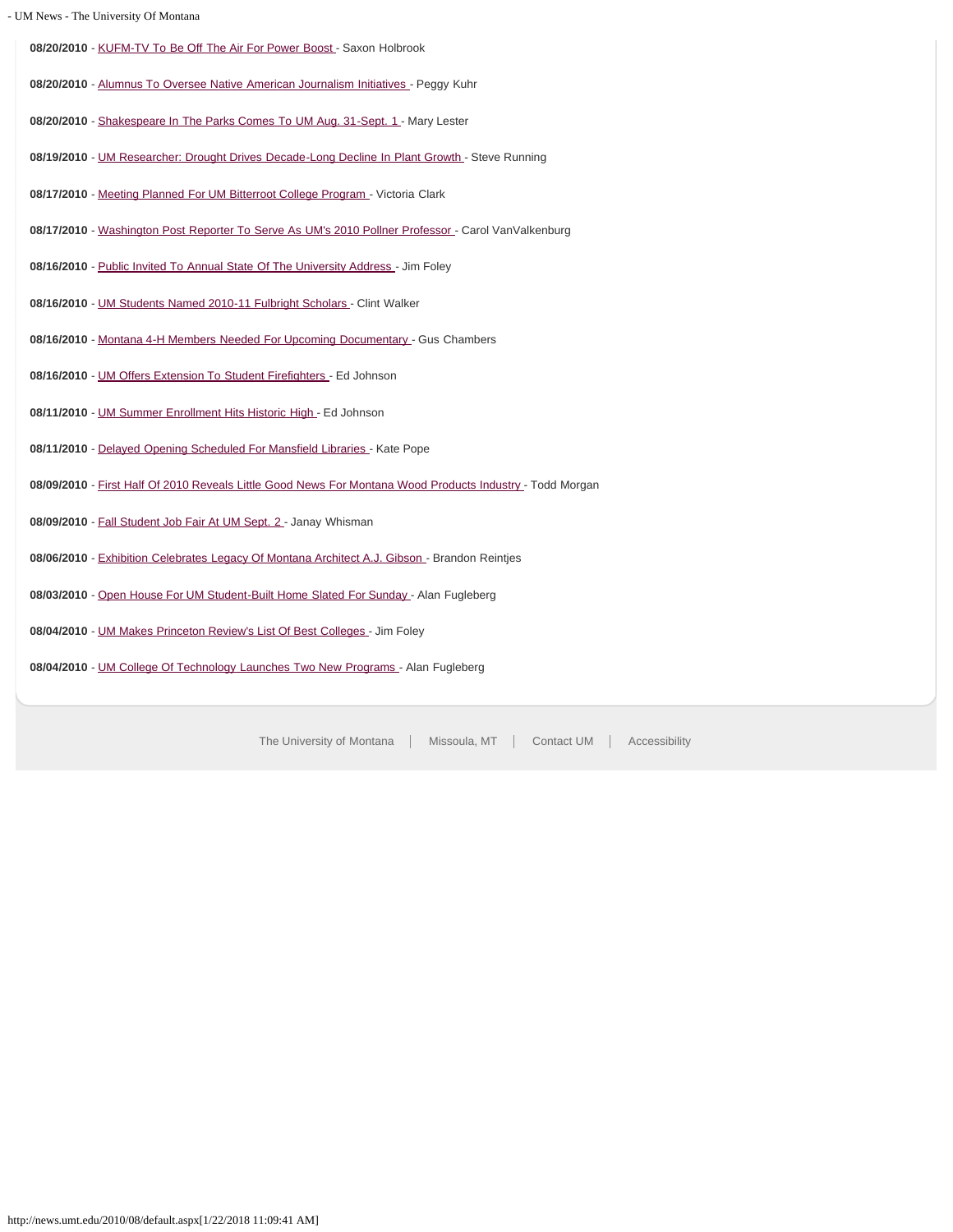<span id="page-3-0"></span>



September 29, 2010

#### **MISSOULA –**

The Fall 2010 Brown Bag Lecture Series hosted by the Maureen and Mike Mansfield Center at The University of Montana will begin Wednesday, Oct. 6, with a presentation by former congressmen Les AuCoin (D-Ore.) and Gil Gutknecht (R-Minn.).

They will present "Congress to Campus: Former Republican and Democratic Congressmen Assess Politics Today" from 12:15 to 1:15 p.m. in the Mansfield Center Conference Room, located on the fourth floor of the Maureen and Mike Mansfield Library.

AuCoin and Gutknecht will assess politics today from the perspective of their 30 years combined experience in the U.S. House of Representatives, handling issues such as governmental reform, environmental policy and national security.

All lectures in the series are free and open to the public.

Other lectures in the series will be held from noon to 1 p.m. in the Mansfield Conference Room. Following is the series schedule:

- Thursday, Oct. 21: "Voters and Issues in the 2010 Election" by Christopher Muste, UM assistant professor of political science. Muste will discuss the 2010 election and the issues facing voters at the national, state and local levels.
- **Monday, Oct. 25:** "A Comparative Study of Climate Change Issues in Montana and Vietnam and Opportunities for Study" by Tyron Venn, assistant professor in UM's College of Forestry and Conservation. Venn will discuss impacts of climate change on issues of concern to both Montana and Vietnam, including ecotourism, rivers, fisheries and forestry.
- **Wednesday, Nov. 10:** "China's Criminal Justice System: Modern Challenges" by James Taylor, director of the Mansfield Center's Legal Reform Initiative. Taylor will examine the criminal justice system of the People's Republic of China that was established in 1978 after the Cultural Revolution and continues to evolve.
- **Wednesday, Dec. 1:** "Student Action on Global Environmental Issues in Southeast Asia" by Len Broberg, professor in UM's Environmental Studies Program. Broberg will discuss his work with visiting Southeast Asian students on global environmental issues, with a focus on cross-cultural issues, the students' perspectives of environmental issues and how that relates to our approach to environmental problems, as well as partnership opportunities with UM students.

###

For more information about the series, visit the Mansfield Center website at<http://www.umt.edu/mansfield>, call Jeri Jacobsen at 406-243-2988 or e-mail [jeri.jacobsen@mso.umt.edu](mailto:jeri.jacobsen@mso.umt.edu).

| <b>BD</b>                                                                                                                     |
|-------------------------------------------------------------------------------------------------------------------------------|
| Local, specialized western                                                                                                    |
| 092910mfld                                                                                                                    |
| Contact: Jeri Jacobsen, administrative associate, Maureen and Mike Mansfield Center, 406-243-2988, jeri.jacobsen@mso.umt.edu. |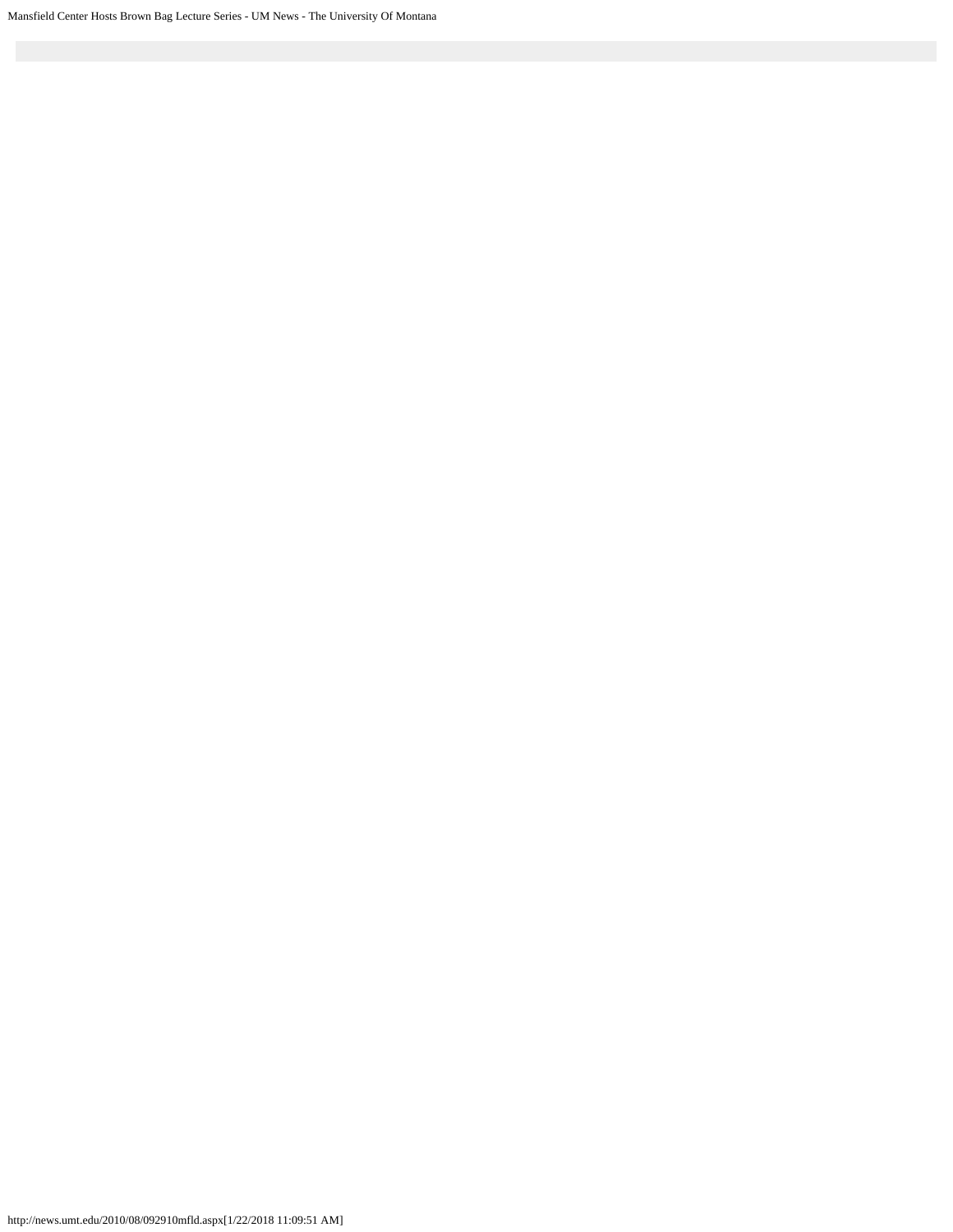<span id="page-5-0"></span>



September 01, 2010

# **MISSOULA –**

The University of Montana fly-fishing team took third place last weekend at the inaugural World Varsities Trout Fly Fishing competition on Lough Corrib near Cong, Ireland.

UM's team consisted of staff member Tony Tomsu and Jesse Filingo, a student. The duo competed against teams from Ireland, Scotland, Wales, England, France, Germany and the United States.

Ireland's Galway Mayo Institute of Technology won the event, and Limerick Institute of Technology, the host team, was second.

The UM team was sponsored by Kesel's Four Rivers Fly Shop, Kingfisher Fly Shop, Missoulian Angler and Grizzly Hackle.

###

JH

Local

083110fish

**Contact:** Tony Tomsu, program manager in the UM Office of Planning, Budget and Analysis, 406-243-5801, [tony.tomsu@umontana.edu](mailto:tony.tomsu@umontana.edu).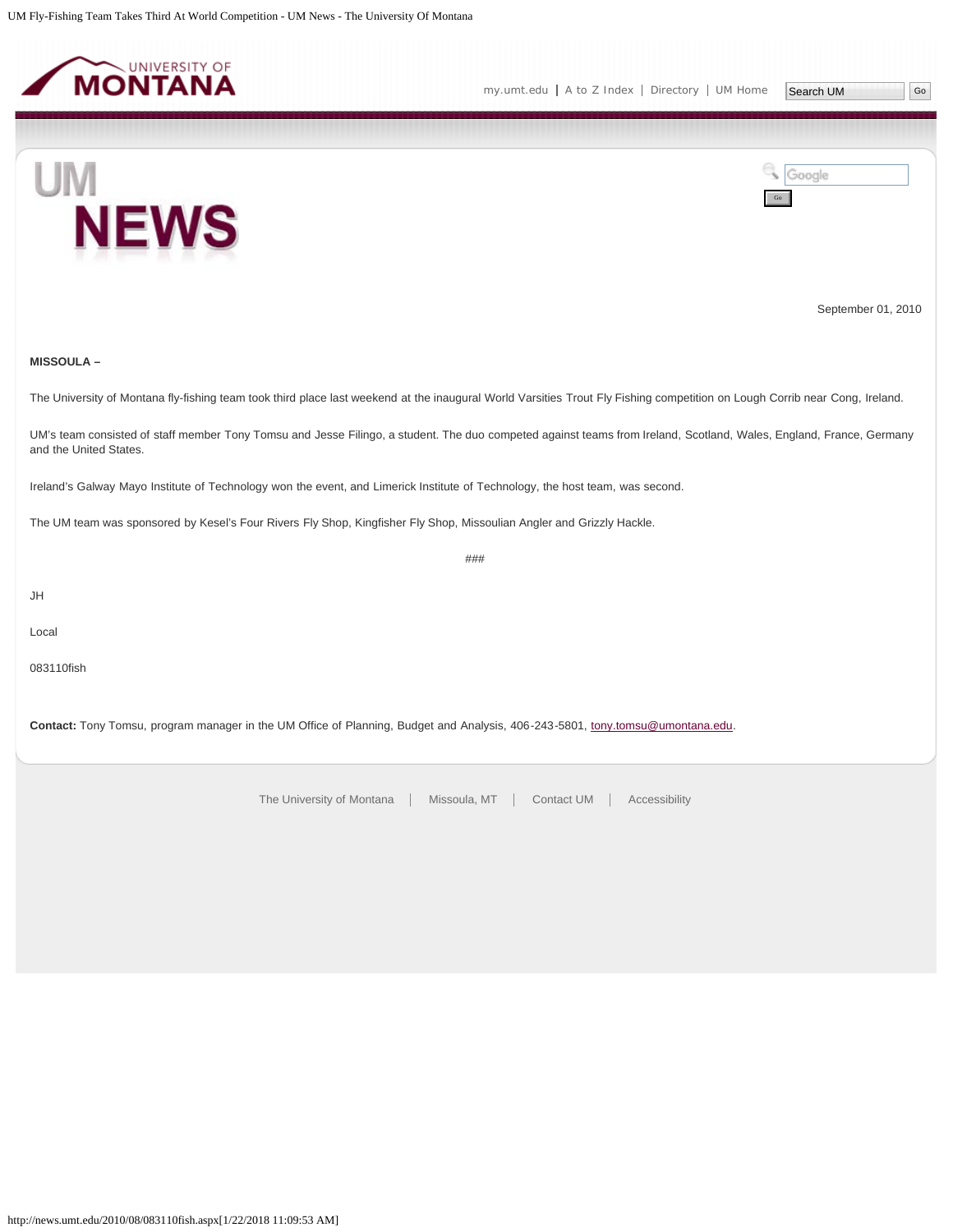<span id="page-6-0"></span>



September 01, 2010

#### **MISSOULA –**

University of Montana Provost Royce Engstrom has been named a finalist for the UM presidency, said Clayton Christian, who chairs the state Board of Regents and the presidential search advisory committee.

Engstrom, who was born in Michigan and raised in Nebraska, has served as provost and vice president for academic affairs at UM since 2007. He came to Montana after a national search from a similar position at the University of South Dakota.

"After a thorough national search that attracted many outstanding applicants from throughout the country, the committee recommended three superbly qualified individuals as potential finalists to be invited for campus interviews," Christian said. "Among this distinguished group is Provost Engstrom, who will interview for the position on all four UM campuses in mid-September."

Christian said one of the individuals identified as a potential finalist accepted a position at another prestigious university and the other elected to withdraw.

In describing the process going forward, he said the search advisory committee will review evaluations of Engstrom from the multi-campus interviews and provide its overall assessment to Commissioner of Higher Education Sheila Stearns.

According to board policy, Stearns makes the decision whether to recommend Engstrom to the full Board of Regents, which will make the final decision about whether to offer him the position as UM's 17th president. If this doesn't happen, the search advisory committee will reconvene and then determine how to continue the national search.

UM President George M. Dennison planned to step down Aug. 15 but indicated he would serve through the fall semester if needed. Christian said, "We appreciate President Dennison's continuing leadership. We fully expect to complete the search no later than Jan. 1, 2011."

###

CBS

Local, dailies, specialized western

083110pres

**Contact:** Clayton Christian, Montana Board of Regents chair, 406-728-1500, [clayton@stewartmt.com.](mailto:clayton@stewartmt.com)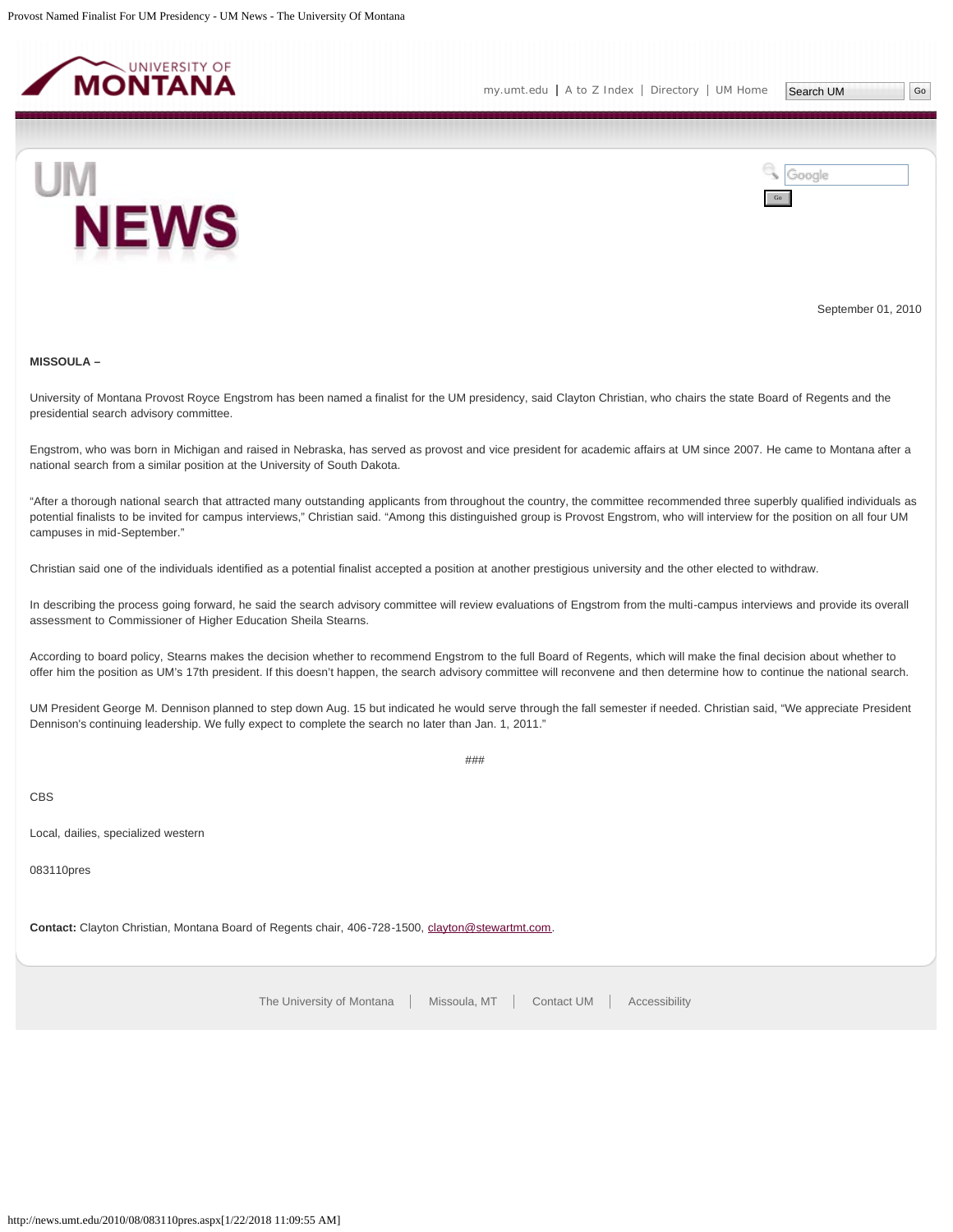<span id="page-7-0"></span>



August 31, 2010

## **MISSOULA –**

Montana high school students across the state can learn to speak, read and write Chinese in an online course offered at no cost by the Confucius Institute at The University of Montana and the Montana Digital Academy.

The course is free of charge to all Montana high school students, including those who attend public, private or home schools. Students can enroll by consulting their school guidance counselor or visiting the Montana Digital Academy website at<http://www.montanadigitalacademy.org/>. The registration deadline is Monday, Sept. 20.

This first-ever opportunity is the result of a partnership between UM and the Southwest University of Politics and Law in Chongqing, China. Four talented Chinese-language teachers from SWUPL who are residents at the Confucius Institute will teach the course.

One-fifth of the world's people speak Chinese. The country is a rising power, with the world's second largest economy after the U.S., and is an increasingly important player in world commerce, politics and security matters.

###

OK/js

Local, dailies

083110chin

**Contact:** Suhan Chen, Confucius Institute, UM Maureen and Mike Mansfield Center, 406-243-2895, [suhan.chen@mso.umt.edu.](mailto:suhan.chen@mso.umt.edu)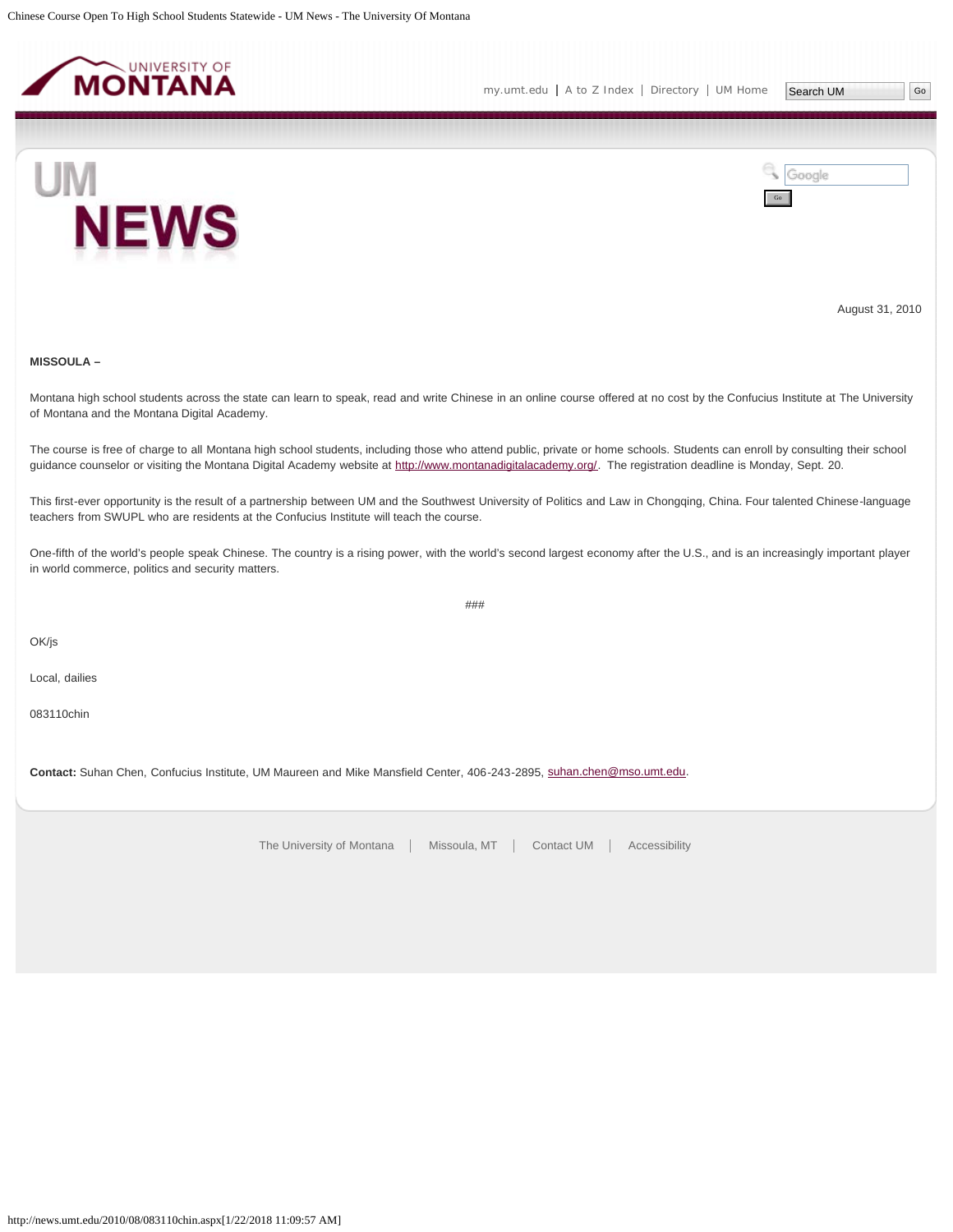<span id="page-8-0"></span>

**NEWS** 





August 31, 2010

## **MISSOULA –**

UM

Western music group Wylie & The Wild West will perform at 8 p.m. Friday, Oct. 15, in the University Theatre at The University of Montana.

Tickets to the concert, presented by University Theatre Productions, are \$16 in advance and \$18 the day of the show. Children 12 and under will be admitted free. Tickets are available at all GrizTix locations, online at [http://www.griztix.com](http://www.griztix.com/) or by calling 406-243-4051 or 888-MONTANA.

The opening act for the show is cowboy poet Paul Zarzyski.

Wylie & The Wild West has performed at the Grand Ole Opry more than 45 times. The band, which has been playing together for 19 years, was a featured act at the National Folk Festival in Butte in 2009 and 2010 and has released numerous albums.

###

For more information, call Tom Webster, University Theatre director, at 406-243-2853, e-mail [thomas.webster@umontana.edu](mailto:thomas.webster@umontana.edu) or go online to [http://www.wylieww.com.](http://www.wylieww.com/)

JH

Local

083110wild

**Contact:** Tom Webster, University Theatre director, 406-243-2853, [thomas.webster@umontana.edu](mailto:thomas.webster@umontana.edu).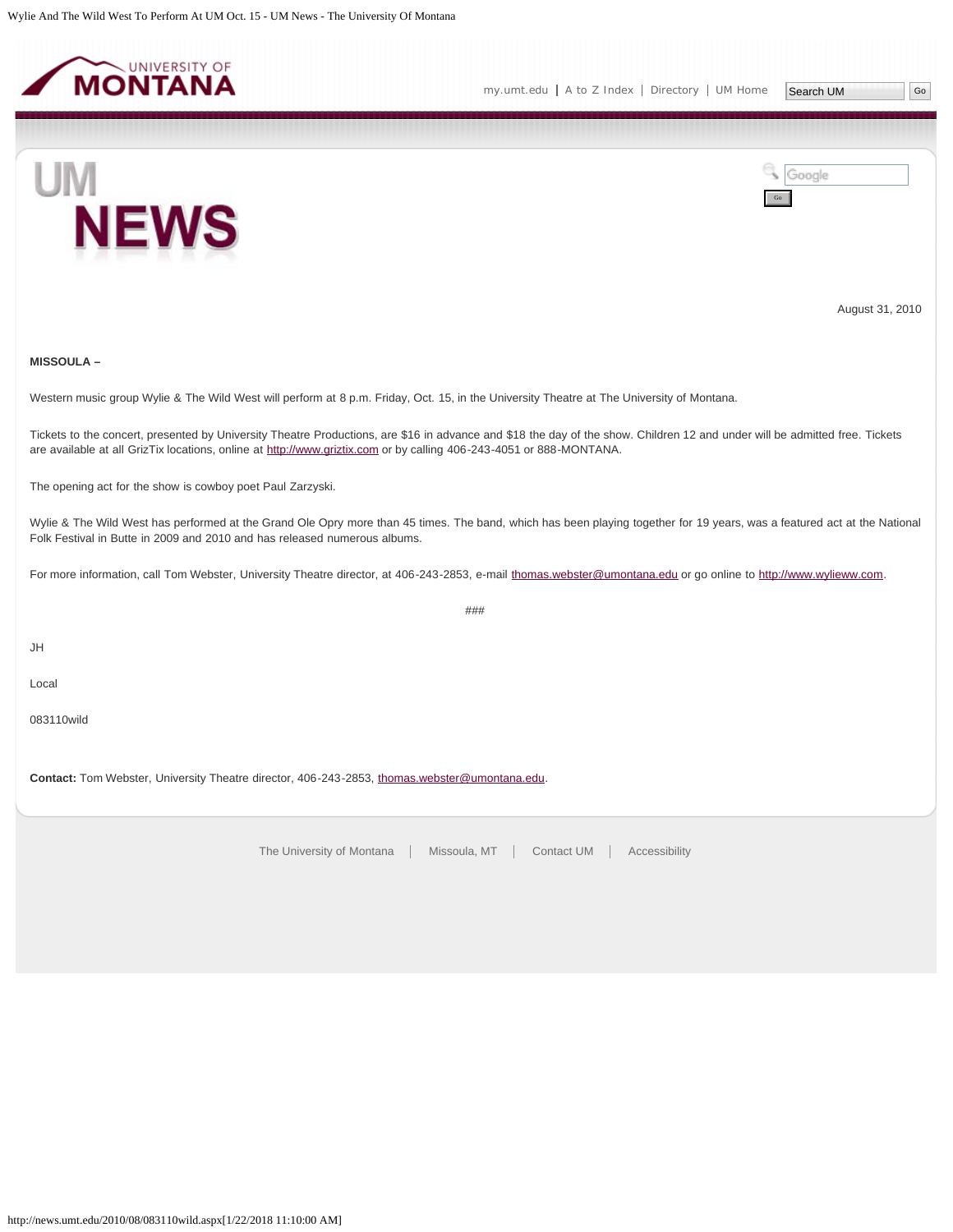<span id="page-9-0"></span>



August 31, 2010

# **MISSOULA –**

"Your Inner Fish" by Neil Shubin has been selected as The University of Montana's First-Year Reading Experience book for 2010.

Described as an intelligent, exhilarating and compelling scientific adventure story, "Your Inner Fish" is a book that will prompt discussion across the campus community. The book encompasses themes related to evolution and development, scientific discovery, the importance of the fossil record and what it means to be human.

In 2004 Shubin was part of a scientific team that discovered Tiktaalik roseae, a fossil fish that marks when fish first emerged from the sea to live on land. He is the Robert R. Bensley Professor and associate dean in the Department of Organismal Biology and Anatomy at the University of Chicago.

Shubin will be on campus Thursday, Oct. 28, to give an afternoon seminar and an evening lecture titled "Finding Your Inner Fish" as part of the President's Lecture Series at UM. The events are a collaboration of the President's Lecture Series and the First-Year Reading Experience Program and are free and open to the public.

Incoming UM students are invited to participate in a writing contest open only to freshmen. The competition is based on the book and interactions with the author during the campus visit.

For more information about the contest and the First-Year Reading Experience Program, go to<http://libguides.lib.umt.edu/fyreading>.

Information about the President's Lecture Series at UM is online at [http://www.umt.edu/president/lectures.](http://www.umt.edu/president/lectures)

###

# MS/bd

Local

083110read

**Contact:** Arlene Walker-Andrews, UM associate provost, 406-243-4689, [arlene.walker-andrews@umontana.edu.](mailto:arlene.walker-andrews@umontana.edu)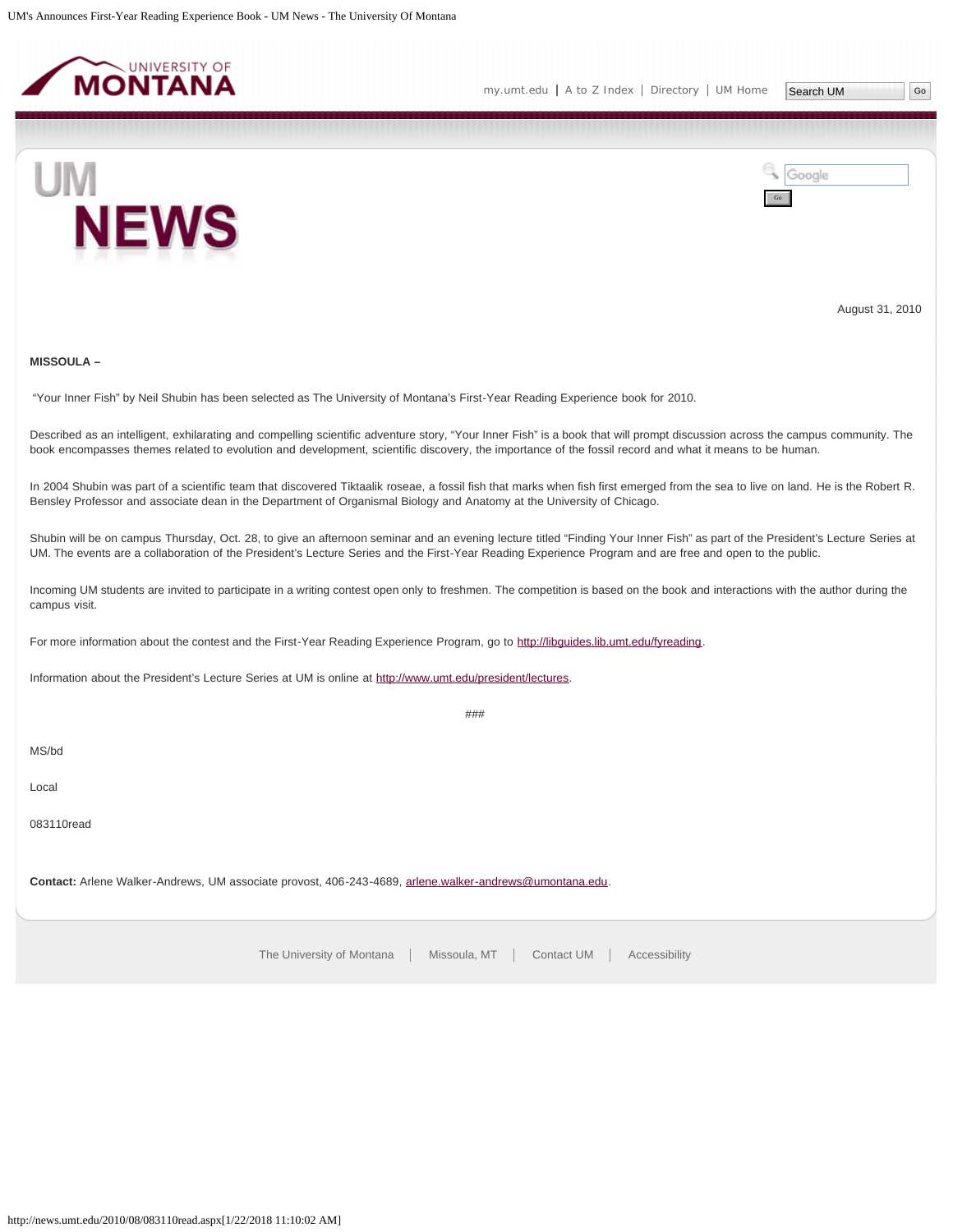<span id="page-10-0"></span>



August 30, 2010

# **MISSOULA –**

The University of Montana Office for Civic Engagement will hold the annual Fall Volunteer Fair from 10 a.m. to 2 p.m. Thursday and Friday, Sept. 9-10, in the University Center Atrium.

Students and community members can learn about the numerous volunteer opportunities available around Missoula from representatives of more than 20 nonprofit organizations at the fair. The event is free and open to the public.

To learn more about participating organizations and how an organization can be represented at the fair, go to the Office for Civic Engagement website at <http://www.umt.edu/dhc/oce> or call Colleen Kane at 406-243-5531.

The Office for Civic Engagement serves as UM's primary agent of community activism and civic responsibility and promotes civic engagement as a means to develop actively engaged citizens.

###

BD

Local, specialized western

083010volt

Contact: Colleen Kane, UM Office for Civic Engagement, 406-243-5531, [colleen.kane@mso.umt.edu.](mailto:colleen.kane@mso.umt.edu)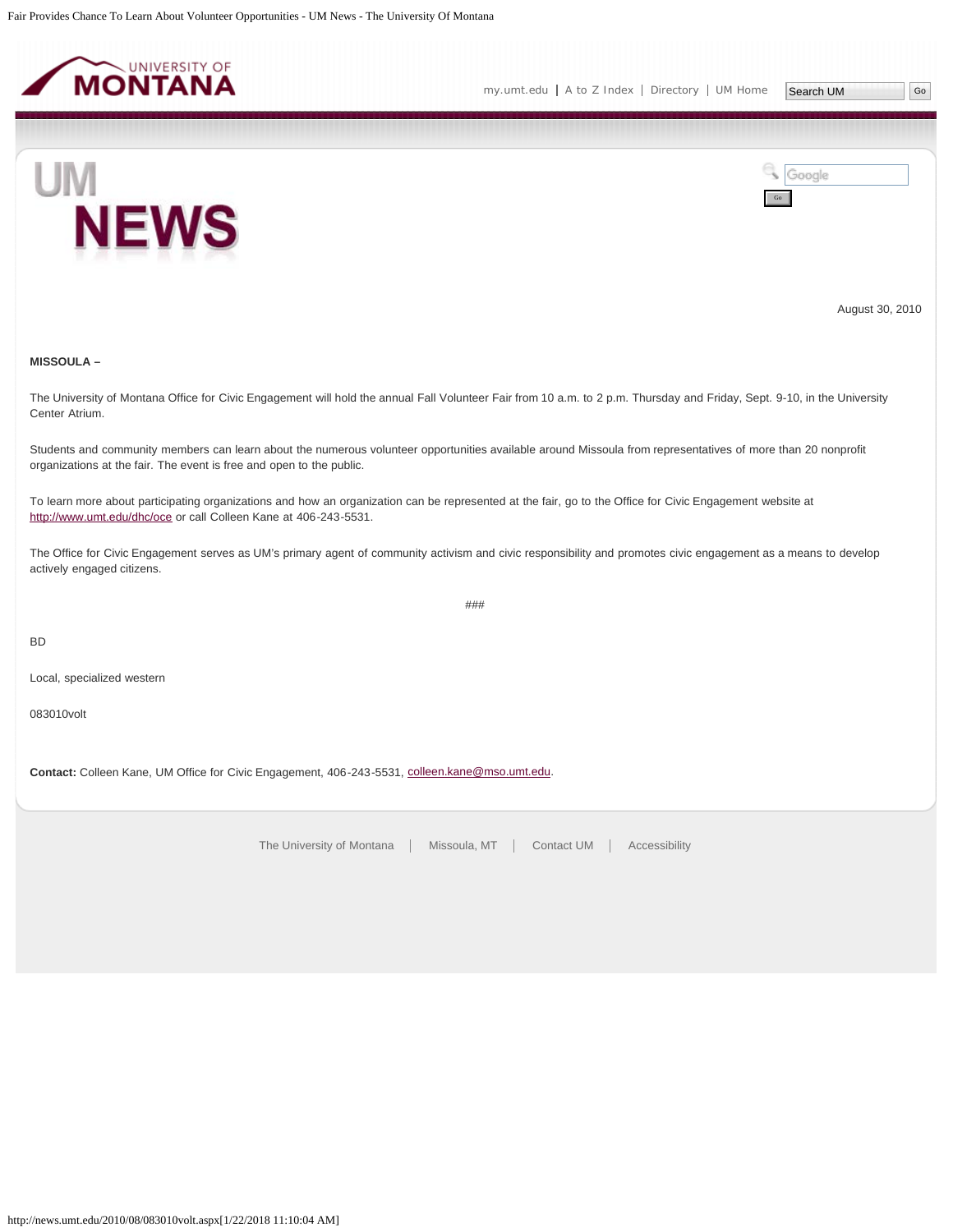<span id="page-11-0"></span>



August 30, 2010

# **MISSOULA ―**

University of Montana women interested in joining a sorority can meet current Greeks and learn about the four chapters on campus during fall sorority recruitment Tuesday through Saturday, Sept. 7-11.

Women can get to know current members of the Alpha Phi, Delta Gamma, Kappa Alpha Theta and Kappa Kappa Gamma sororities during the first round of recruitment from 5 to 8 p.m. Tuesday, Sept. 7, in the University Center Ballroom.

Potential members can tour chapter houses and learn about each chapter's philanthropy, scholarship and social programming Wednesday through Friday, Sept. 8-10. Those who choose to join a sorority will meet their new chapters during "bid day" activities at noon Saturday, Sept. 11, on campus. For a complete schedule of recruitment, go online to<http://www.umt.edu/greek>.

Recruitment registration costs \$20, and participants will receive a T-shirt and other Greek Life prizes.

Greek chapters will have booths set up in several residence halls and on the Oval throughout the week of Aug. 30-Sept. 3 to answer questions and sign women up for recruitment. Those interested in joining a chapter also can register online at <http://www.umt.edu/greek> or call Tyson McLean, Greek Life adviser, at 406-243-2005 or e-mail [tyson.mclean@umontana.edu.](mailto:tyson.mclean@umontana.edu)

###

ALS

Local

083010rcrt

**Contact:** Tyson McLean, UM Greek Life adviser, 406-243-2005, [tyson.mclean@umontana.edu.](mailto:tyson.mclean@umontana.edu)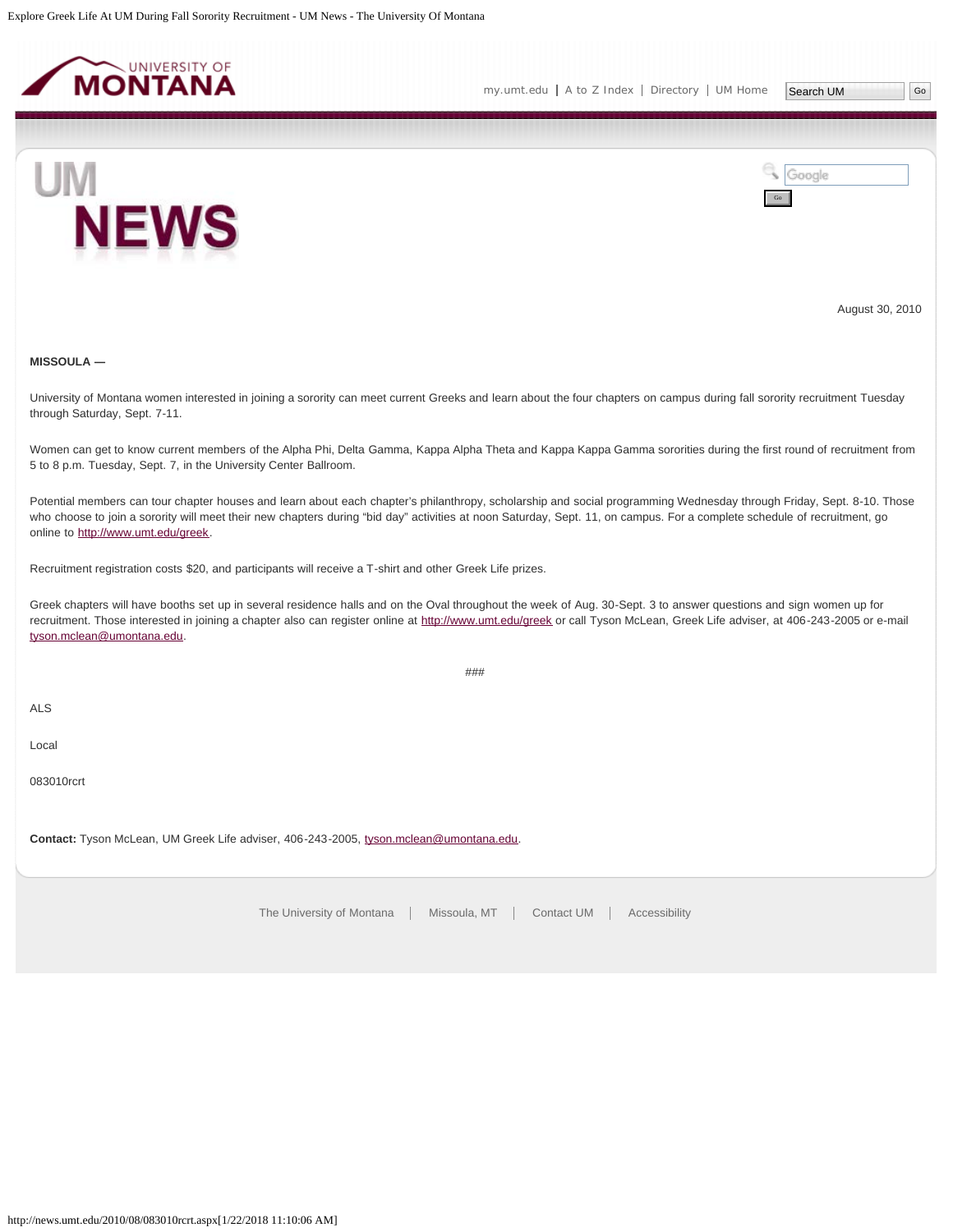<span id="page-12-0"></span>



August 30, 2010

# **MISSOULA –**

The "World's Largest Garage Sale" at The University of Montana on Saturday, Sept. 18, is a perfect opportunity to sell unwanted items or to purchase those fun-to-find bargains.

The sale runs from 9 a.m. to 1:30 p.m., rain or shine, in UM's covered parking garage on Campus Drive near the Mansfield Library.

For \$20, vendors are assigned two parking spaces, each 9 feet by 18 feet. Additional spaces may be purchased for \$10 each.

Registration forms are available at The Source in the University Center or online at<http://life.umt.edu/umadv>.

The semiannual event, which draws nearly 100 sellers and thousands of shoppers, is a fundraiser for UM Advocates, a campus service organization.

For more information, call Jenny Lawson or Kristi Viereck at 406-243-5874 or e-mail [advocates@mso.umt.edu](mailto:advocates@mso.umt.edu).

###

## BD

Local

083010sale

**Contact:** Jenny Lawson or Kristi Viereck, UM Advocates, 406-243-5874, [advocates@mso.umt.edu](mailto:advocates@mso.umt.edu).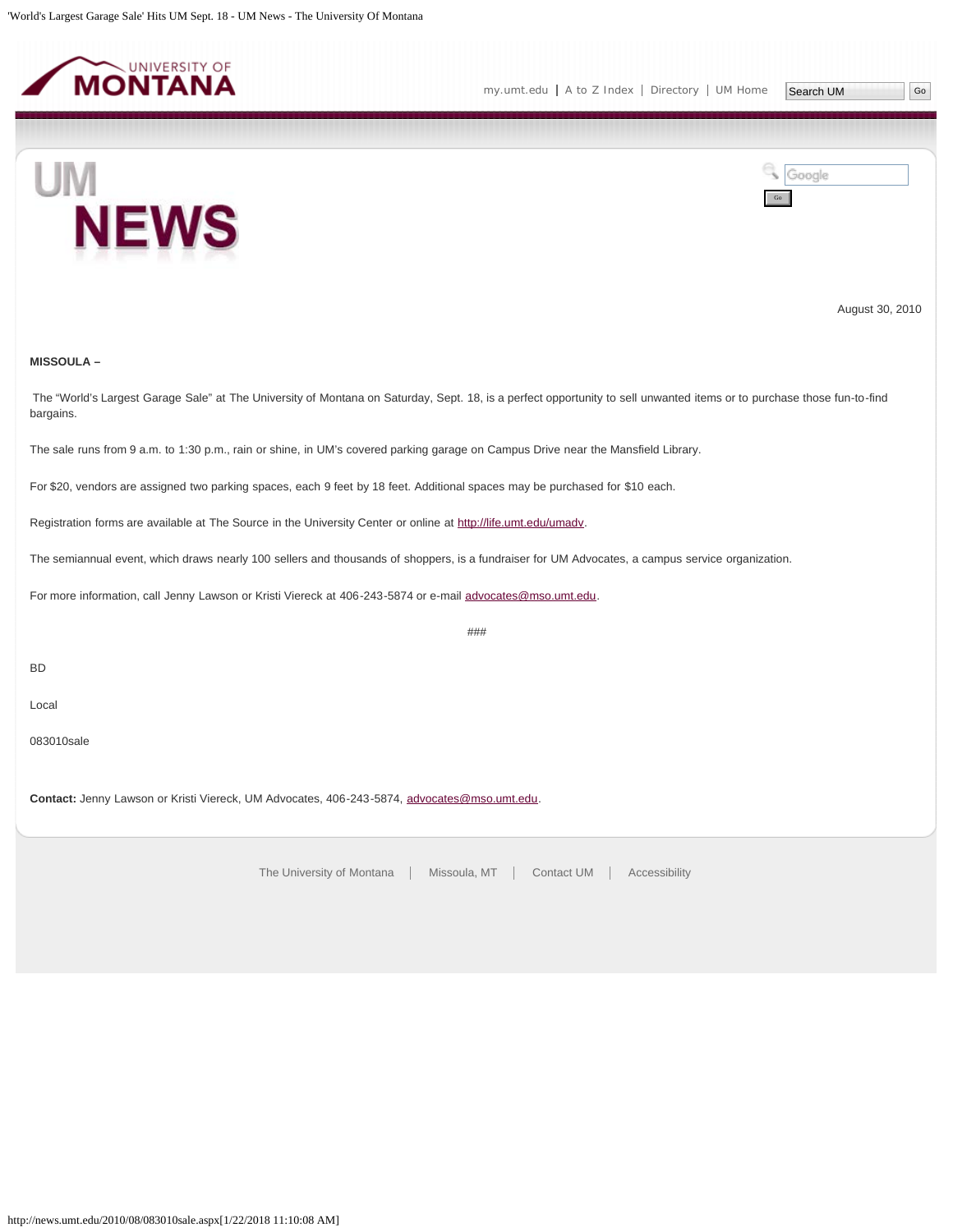<span id="page-13-0"></span>



August 30, 2010

#### **MISSOULA –**

Walter LaFeber, author of the path-breaking "New American Empire: An Interpretation of American Expansion, 1860-1898," will be the first speaker of the 2010-11 President's Lecture Series at The University of Montana on Thursday, Sept. 9.

LaFeber will present "The American Century: Its Beginnings - and End?" at 8 p.m. in the University Theatre. The event is UM's annual Ezio Cappadocia Memorial Lecture on Politics and History.

Earlier that day from 3:40 to 5 p.m., LaFeber will give a seminar titled "Reconsidering the Roots of the American Empire" in Gallagher Business Building Room 122.

Both events are free and open to the public.

"LaFeber has been one of the country's most prolific and accomplished historians," said UM history Professor Richard Drake, lecture series organizer. "As an expert on the historical formation of the American empire, now experiencing one of its most prolonged and financially ruinous crises, LaFeber has few peers and no superiors."

LaFeber's career spans the latter half of the so-called American century. In 1959 he joined Cornell University as an assistant professor after earning a bachelor's degree from Hanover College, a master's degree at Stanford University and a doctorate from the University of Wisconsin. During his career he has served as Cornell's Maria Underhill Noll Professor of History and as the Andrew Tisch and James Tisch Distinguished University Professor.

LaFeber's numerous and highly regarded publications include nine books, four additional co-authored volumes, three edited collections and a host of articles, essays and book chapters in both scholarly works and the popular press.

Three of his books have won prestigious awards: "The New Empire: An Interpretation of American Expansion, 1860-1898" received the Albert J. Beveridge Prize of the American Historical Association, "Inevitable Revolutions: The United States in Central America" received the Gustavus Meyers Prize, and "The Clash: U.S.-Japanese Relations Throughout History" received both the Bancroft Prize in American History and the Ellis Hawley Prize of the Organization of American Historians.

LaFeber's "America, Russia, and the Cold War" is one of his most highly regarded books and has been in print for more than 35 years.

###

BD

Local, specialized western

083010pls

**Contact:** Richard Drake, UM history professor and lecture series organizer, 406-243-2981, [richard.drake@umontana.edu.](mailto:richard.drake@umontana.edu)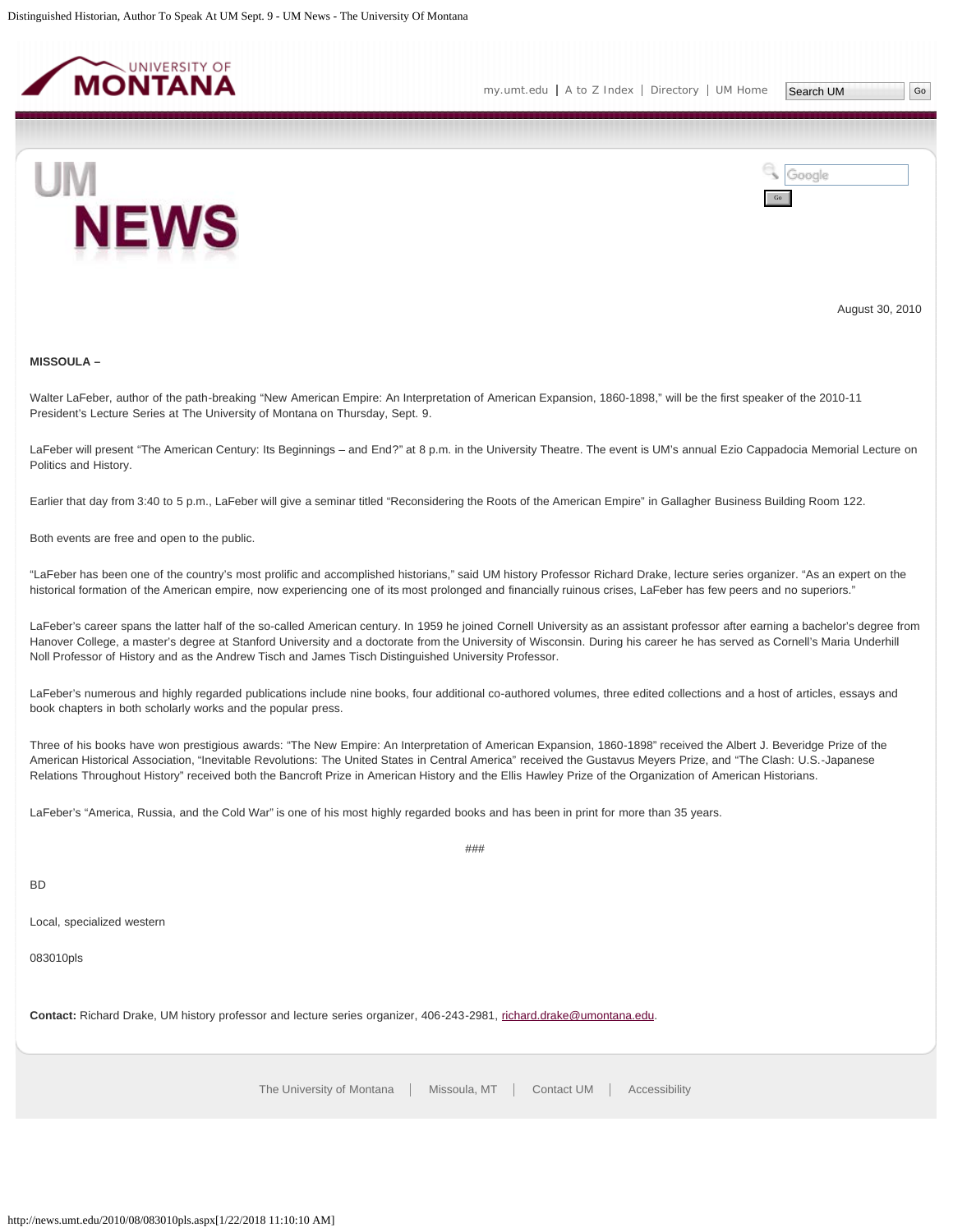<span id="page-14-0"></span>



August 27, 2010

# **MISSOULA ―**

The University of Montana School of Music will host the Mountain Computer Music Festival at 7:30 p.m. Friday, Sept. 10, in the Music Recital Hall.

The festival will feature compositions and performances by UM students and award-winning new media artist Gary James Joynes, aka "Clinker." Tickets cost \$5 for students and \$10 for the public and can be purchased at the door.

Joynes will perform music from his Leonard Cohen-inspired live cinema album, "On the Other Side," in which he uses voice, effects processing, analog synthesis and video projection to deconstruct and reassemble Cohen's voice into dreamlike soundscapes.

UM composition and music technology students Phil Maher, Kelly McGonigal, Aaron Minnick and Ben Murphy will perform music they composed for electric bass, MIDI controllers and joysticks, harmonica, percussion pad and computer.

For more information, call Charles Nichols, associate professor of music, at 406-243-5360 or e-mail [charles.nichols@umontana.edu.](mailto:charles.nichols@umontana.edu)

###

CN/als

Local, specialized western

082710mcmf

**Contact:** Charles Nichols, associate professor, UM School of Music, 406-243-5360, [charles.nichols@umontana.edu](mailto:charles.nichols@umontana.edu).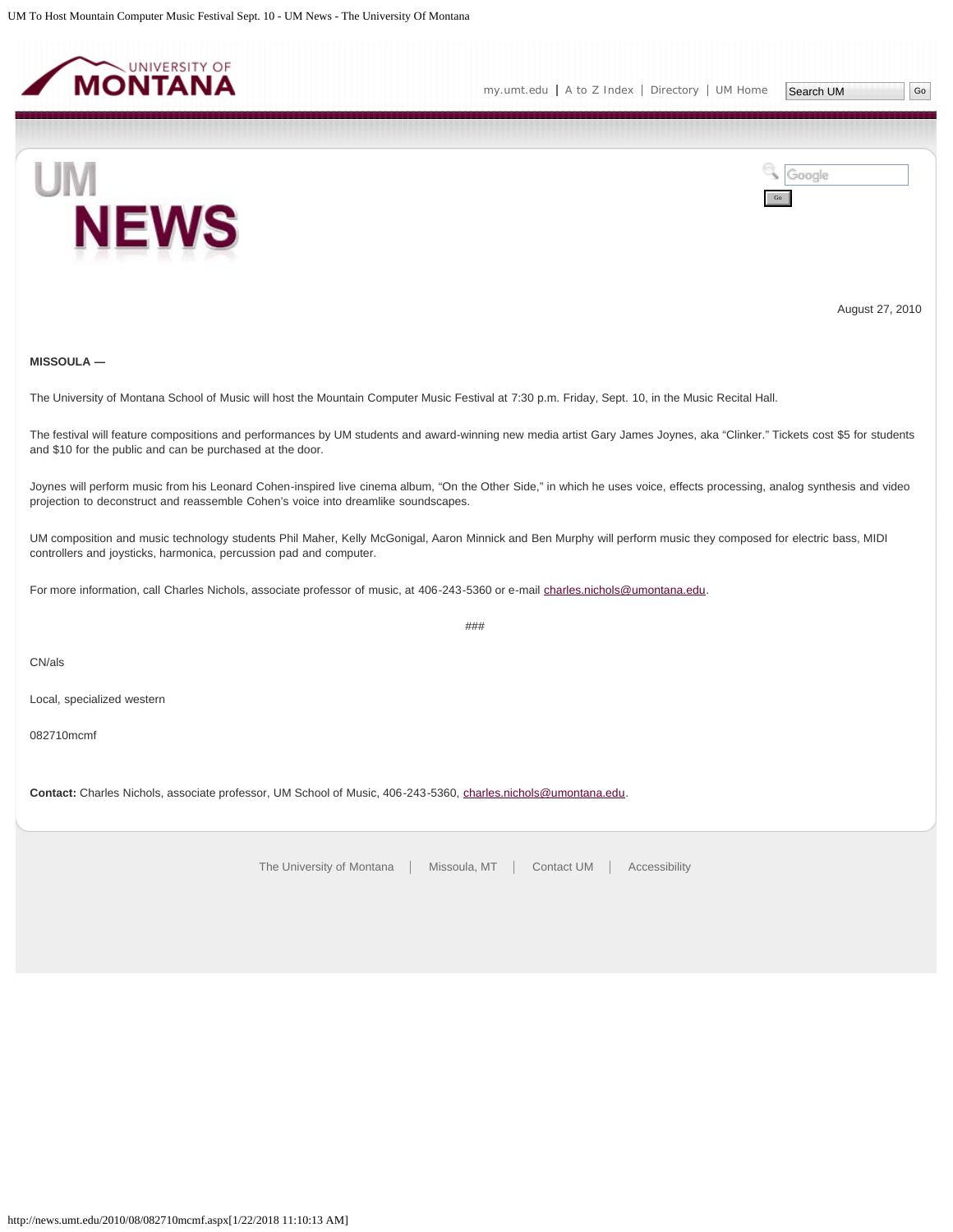<span id="page-15-0"></span>

[my.umt.edu](http://my.umt.edu/) | [A to Z Index](http://www.umt.edu/search/atoz/) | [Directory](http://www.umt.edu/directory/) | [UM Home](http://www.umt.edu/)



Google Go

August 27, 2010

#### **MISSOULA ―**

Nearly 7,400 small businesses in Montana may qualify for a tax credit of up to 35 percent of the health insurance premium they pay for their employees under the new federal health care legislation, according to the latest issue of Montana Business Quarterly.

"For employers wanting to reduce the cost of providing health insurance, the tax credit should ease the burden somewhat," said Gregg Davis, director of health care industry research at The University of Montana's Bureau of Business and Economic Research. "But employers should recognize that in some instances, the qualifying premium could be reduced because of caps set by the U.S. Department of Health and Human Services."

Davis co-wrote the article, "The New Health Care Law: Montana's First Steps," with Jerry Furniss, a professor in UM's School of Business Administration.

For the full 35 percent tax credit, qualifying businesses must meet three criteria: They must employ fewer than 10 full-time-equivalent employees, pay average annual wages of less than \$25,000 per employee, and pay at least 50 percent of the insurance premium.

However, Davis said, limitations on the premium amount that can be applied to the credit could reduce the attractiveness of the tax credit for some employers. The average premium for a family policy in Montana is \$11,438, with employers paying about 67 percent of that premium, or \$7,615.

The qualifying premium used for the tax credit is the lesser of 67 percent of the average family premium — as determined by DHHS — or 67 percent of the actual premium paid by the employer, Davis said. DHHS has determined the average family premium for Montana is \$10,212, so the employer is limited to \$6,842 for the qualifying premium, well below the actual \$7,615 paid for health insurance premiums.

"For an employer with, say, nine full-time employees with annual average wages below \$25,000, the employer's cost of providing health care insurance to employees is almost \$70,000 per year, but the qualifying premium is limited to just under \$62,000, reducing the tax credit from \$24,500 to \$21,552," Davis said. "In effect, this reduces the credit for providing insurance from 35 percent to 31 percent. So although it appears this employer qualifies for the full 35 percent tax credit, the effective tax credit is only 31 percent of the full cost of providing coverage to their employees."

In 2014, the credit increases to 50 percent of qualifying premiums and phases out after two years, according to the legislation.

"Small employers in Montana who do offer insurance still receive some relief from the financial burden of providing insurance, but the relief may be smaller than expected," Davis said. "After the tax credits phase out completely, how small employers respond may depend more on what their competitors are doing in terms of insurance and have less to do with the cost of providing it."

Currently, small businesses are not required to offer health insurance to employees, Davis said. For larger businesses with more than 50 employees, 2014 is a landmark year. Employers that do not offer coverage, offer minimum essential coverage that is unaffordable or offer a plan that has an actuarial value of less than 60 percent are required to pay a penalty if any of their employees receive a premium or cost-sharing reduction in the exchange, he said. Also in 2014, employers with more than 200 employees must automatically enroll their employees in health insurance plans sponsored by the employer.

Other important health care provisions discussed in the Montana Business Quarterly article include the future elimination of the Medicare Part D "donut hole," the creation of a state high-risk pool for individuals with pre-existing conditions who have been without health care insurance for at least six months, and the extension of health insurance coverage for dependents up to age 26.

"For Montana, health care reform is particularly important," Davis said. "Our state devotes nearly 9 percent of its gross state product to health care, a proportion that is exceeded in only eight other states. Success of the new reform will be measured incrementally for years to come as different components of the law become reality."

Montana Business Quarterly is published by the BBER and is partially supported by Missoula Federal Credit Union. Annual subscriptions are available for \$35. For more information or to subscribe, call 406-243-5113 or go to [http://www.bber.umt.edu.](http://www.bber.umt.edu/)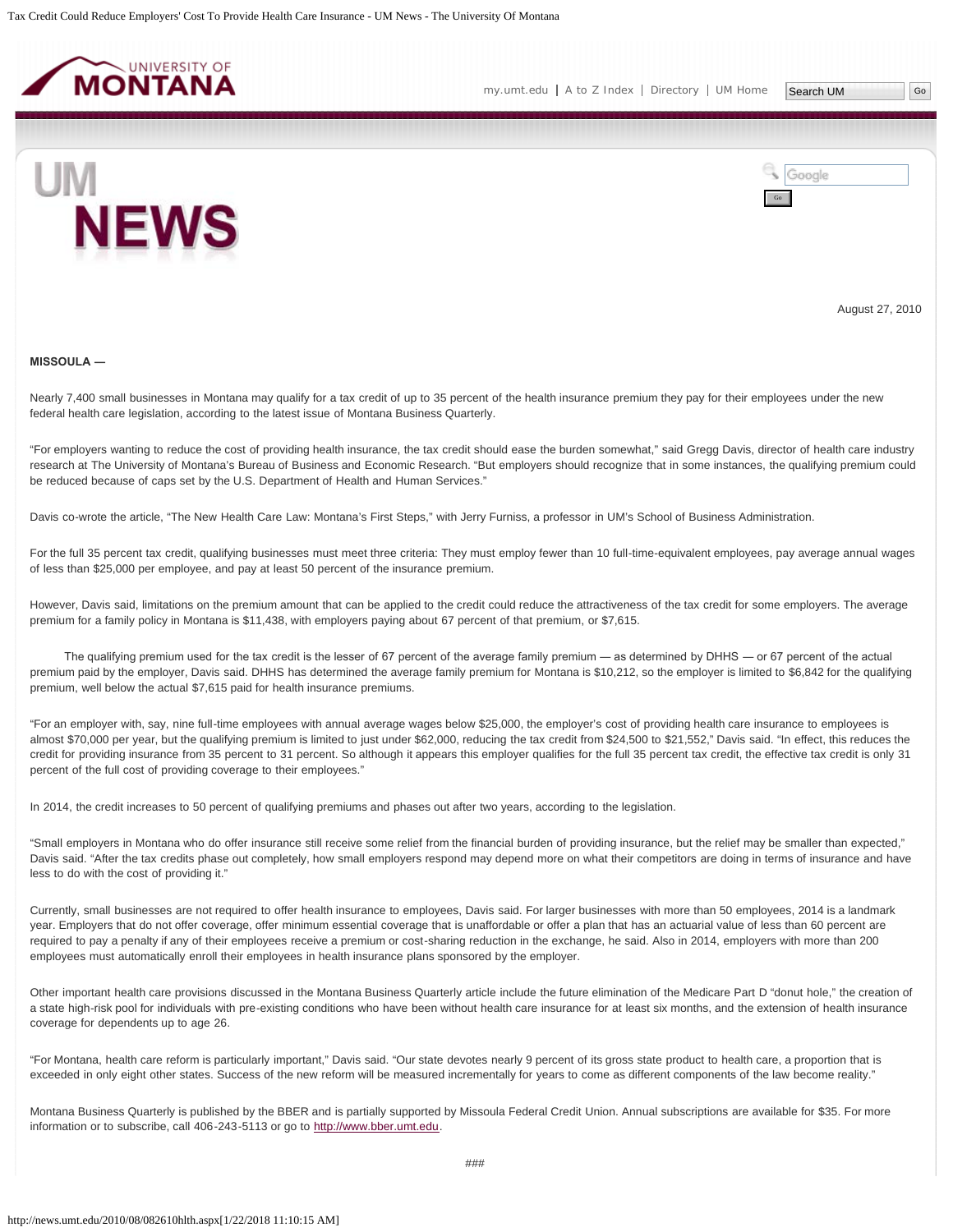Tax Credit Could Reduce Employers' Cost To Provide Health Care Insurance - UM News - The University Of Montana

SF/als

Local, dailies, weeklies, specialized western

082610hlth

**Contact:** Gregg Davis, director of health care industry research, UM Bureau of Business and Economic Research, 406-243-5113, [gregg.davis@business.umt.edu](mailto:gregg.davis@business.umt.edu).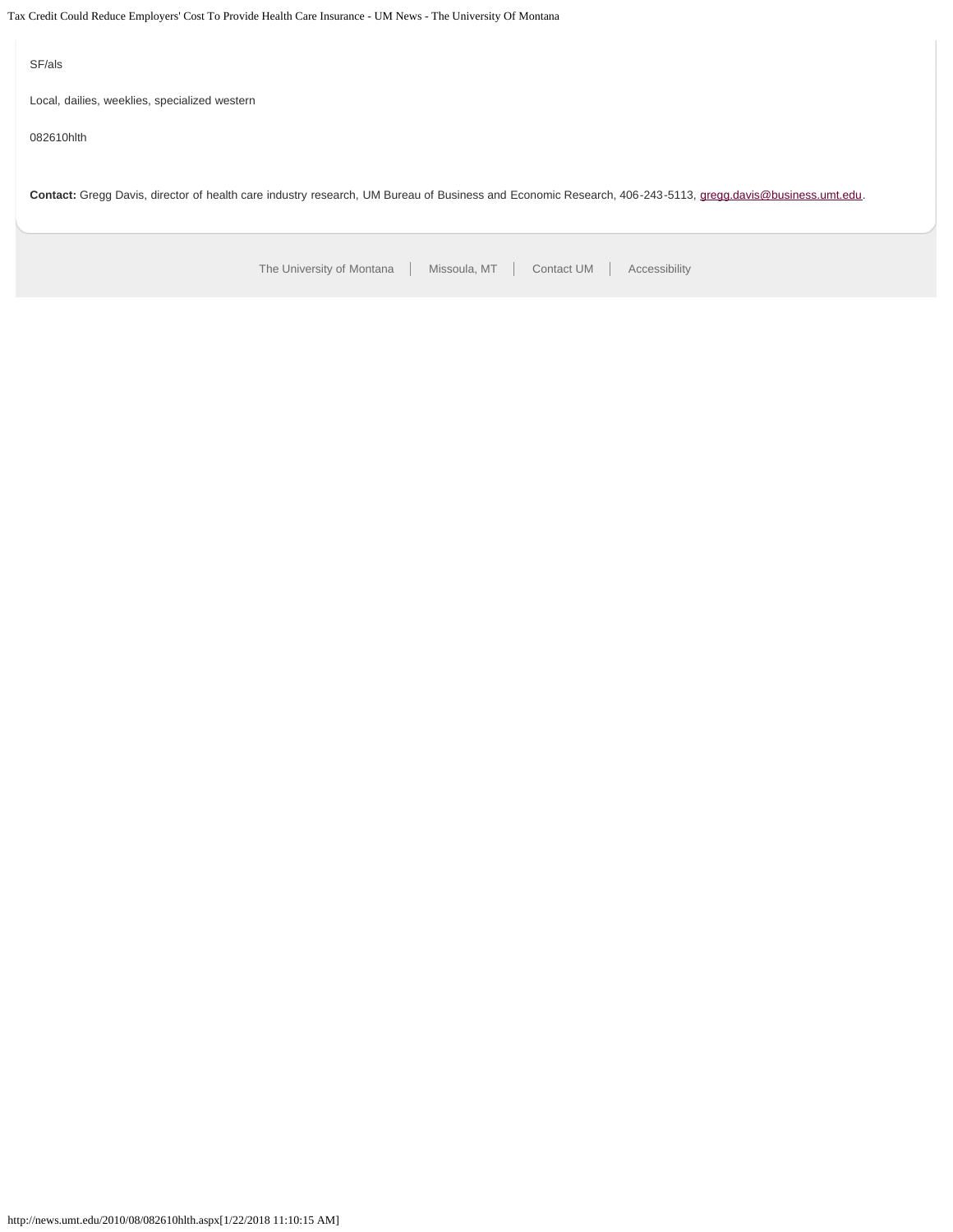<span id="page-17-0"></span>



August 26, 2010

#### **MISSOULA –**

The University of Montana and the U.S. Forest Service's Missoula Fire Sciences Laboratory recently finalized an agreement to use the University's new high-speed Internet2 network connection for Forest Service research activities in Missoula.

The 10-gigabit-per-second network was built by a national consortium of universities and federal and government partners to provide a private Internet service across the U.S. for research and education activities. As one of only two locations in the country selected by the Forest Service for the Internet2 pilot project, the Fire Lab will use UM's Northern Tier Network connection to share vast amounts of data, run complex computer simulations and models, and collaborate with scientists in other locations.

The research branch of the Forest Service uses science and science applications for sustainable natural resource management and has more than 70 research facilities across the country. Missoula's Fire Lab, part of the Rocky Mountain Research Station, conducts fire research. The lab develops software applications and computer models used by fire managers and conducts extensive research on fire behavior, fuel dynamics, smoke emissions, fire ecology and management strategies.

Ray Ford, UM Information Technology chief information officer, saw the opportunity to partner with the College of Forestry and Conservation and the Fire Lab on Internet2 prototype projects because both conduct the sort of high-volume, data-intensive research for which Internet2 was designed. With the increased bandwidth, the Fire Lab will create simulations of landscape dynamics from Missoula, rather than waiting for data to be shipped from other states. The Forest Service's use of Internet2 for highperformance computing and large-volume data sharing will allow the University to test the robustness and functionality of the network and further partnerships between the school and the agency.

###

The Northern Tier Network was completed in June, connecting Montana and other northern states to the national network. The Northern Tier Network Consortium is composed of research universities from 13 states. More information about the consortium is available at [http://www.ntnc.org](http://www.ntnc.org/).

LS/js

Local

082510fire

**Contact:** Leana Schelvan, UM National Center for Landscape Fire Analysis, 406-243-6777, [leana.schelvan@firecenter.umt.edu.](mailto:leana.schelvan@firecenter.umt.edu)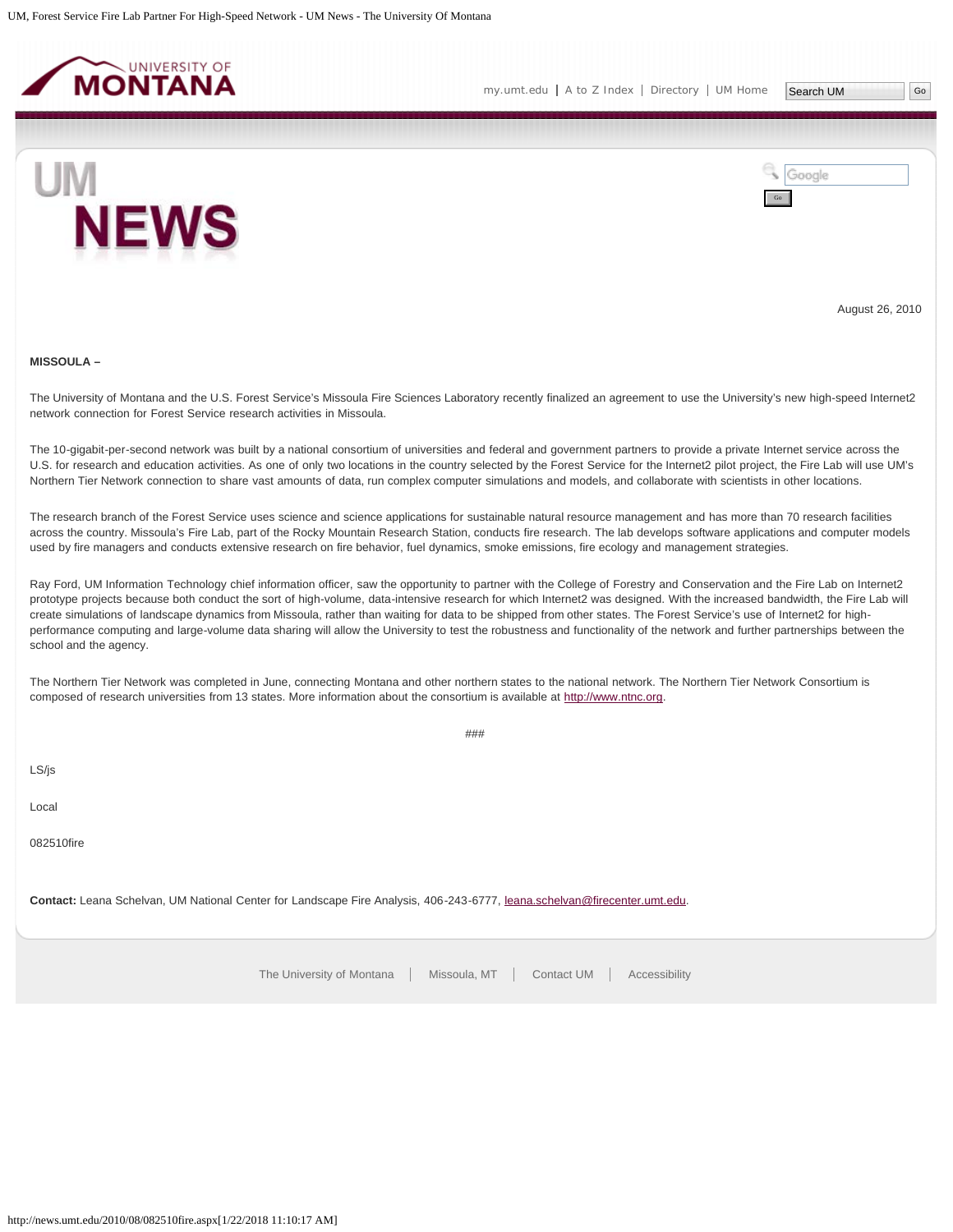<span id="page-18-0"></span>





August 25, 2010

#### **MISSOULA –**

The University of Montana will begin a yearlong, campuswide effort to study its athletics program as part of the NCAA Division I athletics certification program. Specific areas the study will cover are governance and commitment to rules compliance, academic integrity, gender/diversity and student-athlete well-being.

While academic accreditation is common in colleges and universities, this program focuses solely on certification of athletics programs. Following a two-year pilot project, the NCAA Division I membership overwhelmingly supported the program and its standards at the 1993 NCAA Convention.

UM completed its first certification self-study in 1996. At the 1997 convention, the NCAA Division I membership voted to change the frequency of athletics certification from once every five years to once every 10 years. UM completed its second certification self-study in 2003. The current self-study will be the third in the certification process for UM.

The athletics certification program's purpose is to help ensure integrity in the institution's athletics operations. The program opens up athletics to the rest of the University and the public. Institutions will benefit by increasing campuswide awareness and knowledge of the athletics program, confirming its strengths and developing plans to improve areas of concern.

The committee responsible for the study will include President George M. Dennison, study co-chairs and UM administrators Teresa Branch and Bill Muse, University employees, students, athletics department personnel and the community at large. A member of the NCAA Academic and Membership Affairs staff will conduct a one-day orientation videoconference with the committee and its subcommittees early in the process.

Within each area to be studied by the committee, the program has standards known as operating principles that were adopted by the association to establish benchmarks by which all Division I members are evaluated.

When UM concludes its study, an external team of reviewers will conduct a three- or four-day evaluation visit on campus. The reviewers will be peers from other colleges, universities or conference offices. The peer-review team will report to the NCAA Division I Committee on Athletics Certification. The committee will then determine the institution's certification status and announce the decision publicly. For institutions that fail to conduct a comprehensive self-study or to correct problems, sanctions could be imposed.

The three options of certification status are: certified, certified with conditions and not certified. While institutions will have an opportunity to correct deficient areas, those institutions that do not take necessary corrective actions may be ruled ineligible for NCAA championships.

The NCAA is a membership organization of colleges and universities that participate in intercollegiate athletics. The primary purpose of the association is to maintain intercollegiate athletics as an integral part of the educational program and the athlete as an integral part of the student body. Activities of NCAA membership include formulating rules of play for NCAA sports, conducting national championships, adopting and enforcing standards of eligibility, and studying all phases of intercollegiate athletics.

###

CBS

Local, dailies, specialized western

082510athl

**Contact:** Teresa Branch, UM vice president for student affairs, 406-243-5225, [teresa.branch@mso.umt.edu;](mailto:teresa.branch@mso.umt.edu) Bill Muse, associate vice president for planning, budgeting and analysis, 406-243-5661, [bill.muse@umontana.edu](mailto:bill.muse@umontana.edu).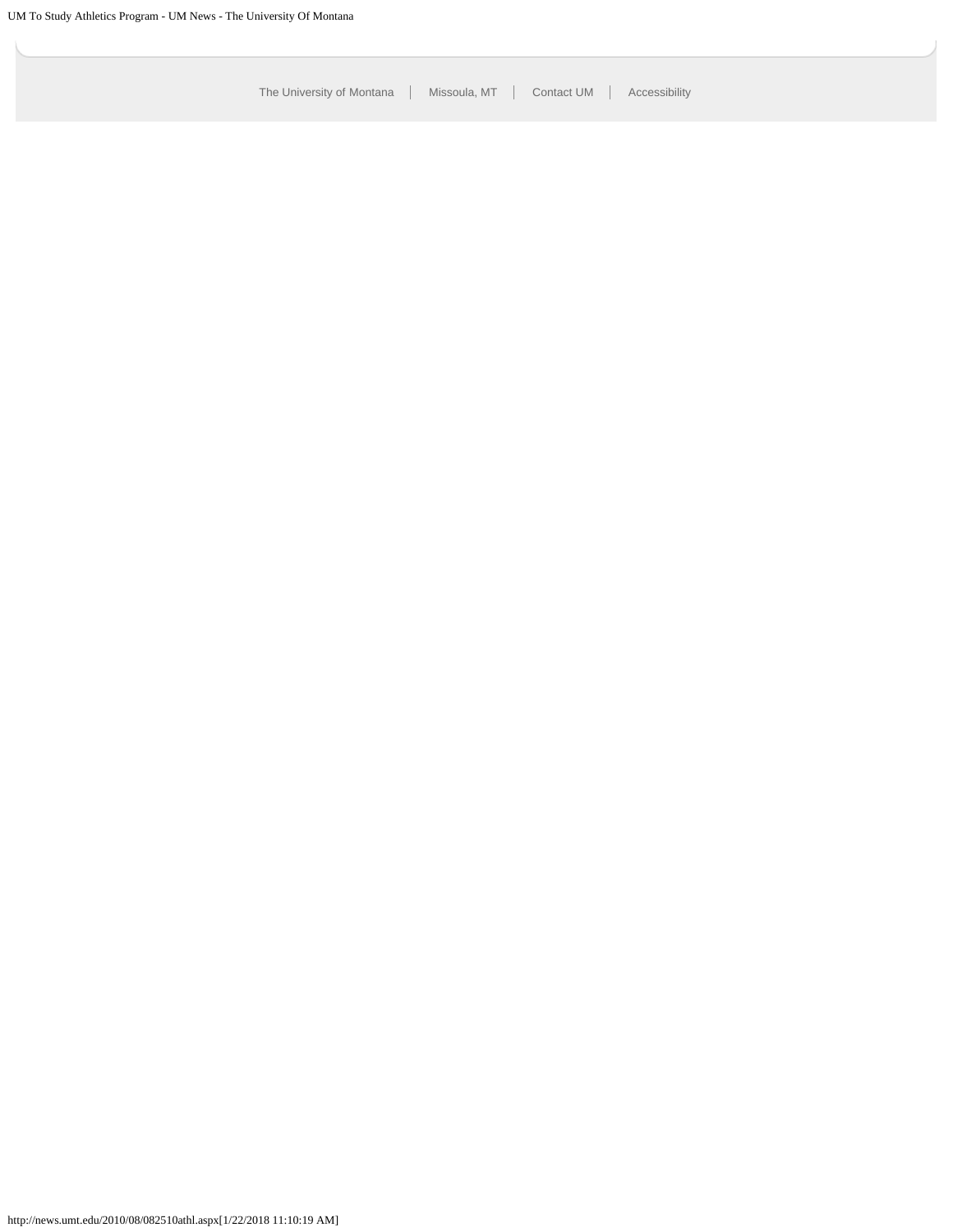<span id="page-20-0"></span>



August 25, 2010

# **MISSOULA ―**

The Off-Campus Renter Center at The University of Montana has launched a new website with an online housing finder for use by the UM community.

The website, <http://www.umt.edu/housingfinder>, allows UM students, faculty and staff to use a variety of criteria — including location, price, pet policies and more — to search for available housing in Missoula.

The website also allows UM students to search for student-only roommates using specific criteria, and landlords can create accounts that allow them to post listings and photos for available properties.

The Off-Campus Renter Center, a service of the Associated Students of UM and the Office of Student Affairs, helps students find housing, understand their rights and responsibilities, resolve conflicts with landlords, and advocates for student renters at state and local levels to make rental housing in Missoula more safe, affordable and efficient.

###

For more information, call Director Beki Hartmann at 406-243-2017 or e-mail [beki.hartmann@mso.umt.edu](mailto:beki.hartmann@mso.umt.edu).

ALS

Local

082510find

**Contact:** Beki Hartmann, director, ASUM Off-Campus Renter Center, 406-243-2017, [beki.hartmann@mso.umt.edu](mailto:beki.hartmann@mso.umt.edu).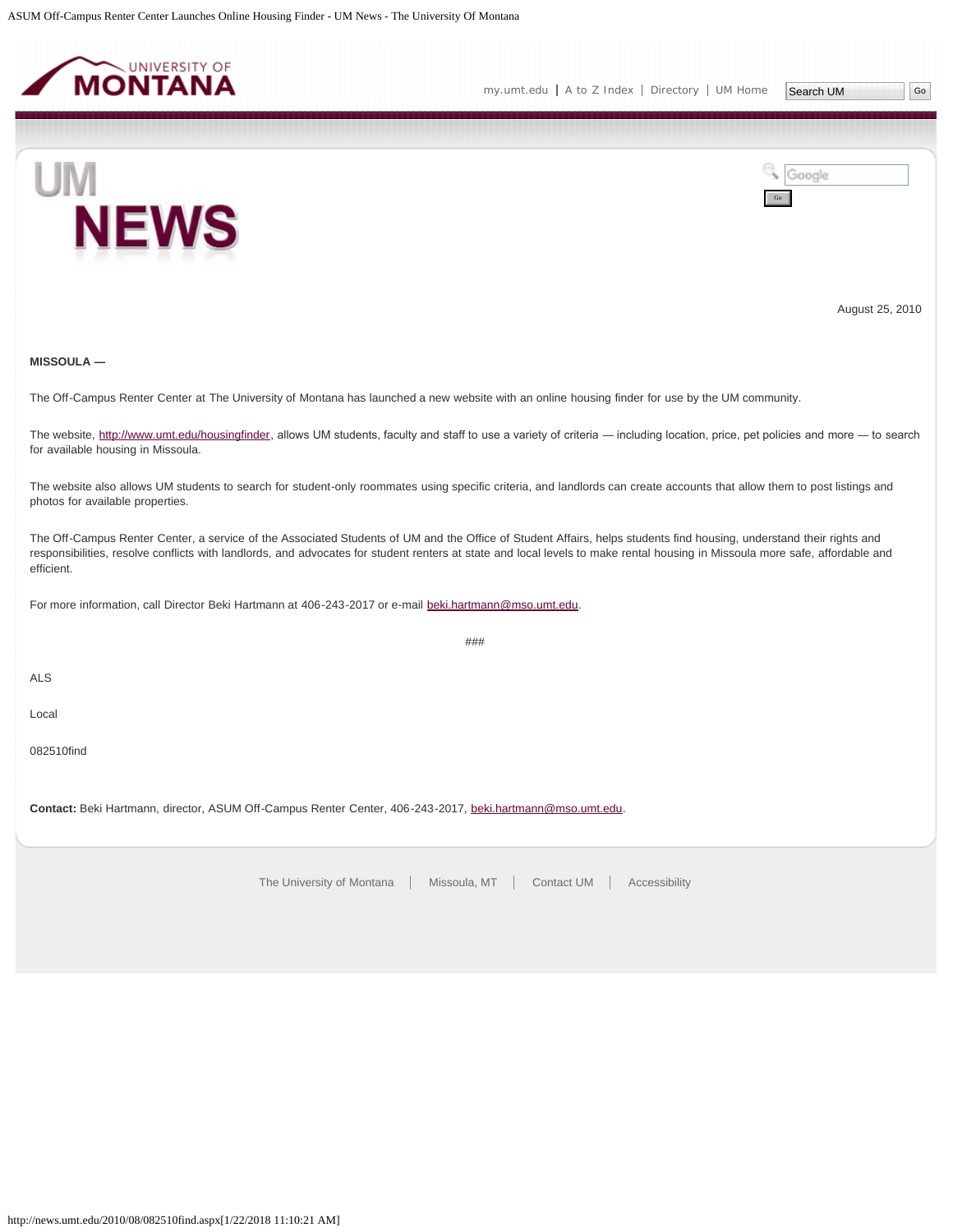<span id="page-21-0"></span>



August 24, 2010

# **MISSOULA ―**

The Building Futures Program, a community partnership of The University of Montana College of Technology, the Missoula Building Industry Association and the Flagship Program, will hold its final open house for its student-built home from noon to 4 p.m. Sunday, Aug. 29.

The Bronze Level National Association of Home Builders Green Certified custom home, located at 2604 Roderick Way in Missoula, is valued at \$340,000. It has three bedrooms and two and a half bathrooms, with 1,484 square feet on the main floor and 742 square feet on the upper floor.

Raffle tickets for the home are being sold for \$100 each and can be purchased at the open house. Those who buy a raffle ticket at the open house will be entered into a drawing for a free ticket.

Purchasers must be 18 or older, and prize winners must be Montana residents. The raffle drawing will take place at 2 p.m. Sunday, Sept. 26, at Farmers State Bank, located at 3130 N. Reserve St. in Missoula. Ticket purchasers need not be present to win.

UM complies with disability rights laws, including the Americans with Disabilities Act, by making reasonable modifications for individuals with disabilities. To request such a modification for this open house, call Alan Fugleberg, COT associate dean, at 406-243-7608, at least 48 hours in advance.

For more information e-mail [alan1.fugleberg@umontana.edu](mailto:alan1.fugleberg@umontana.edu) or go online to [http://www.missoulastudentbuilthouse.org.](http://www.missoulastudentbuilthouse.org/)

###

**NOTE TO EDITORS:** For a photo of the house, e-mail **alan1.fugleberg@umontana.edu.** 

AF/js

Local

082310hous

**Contact:** Alan Fugleberg, associate dean, UM College of Technology, 406-243-7608, [alan1.fugleberg@umontana.edu](mailto:alan1.fugleberg@umontana.edu).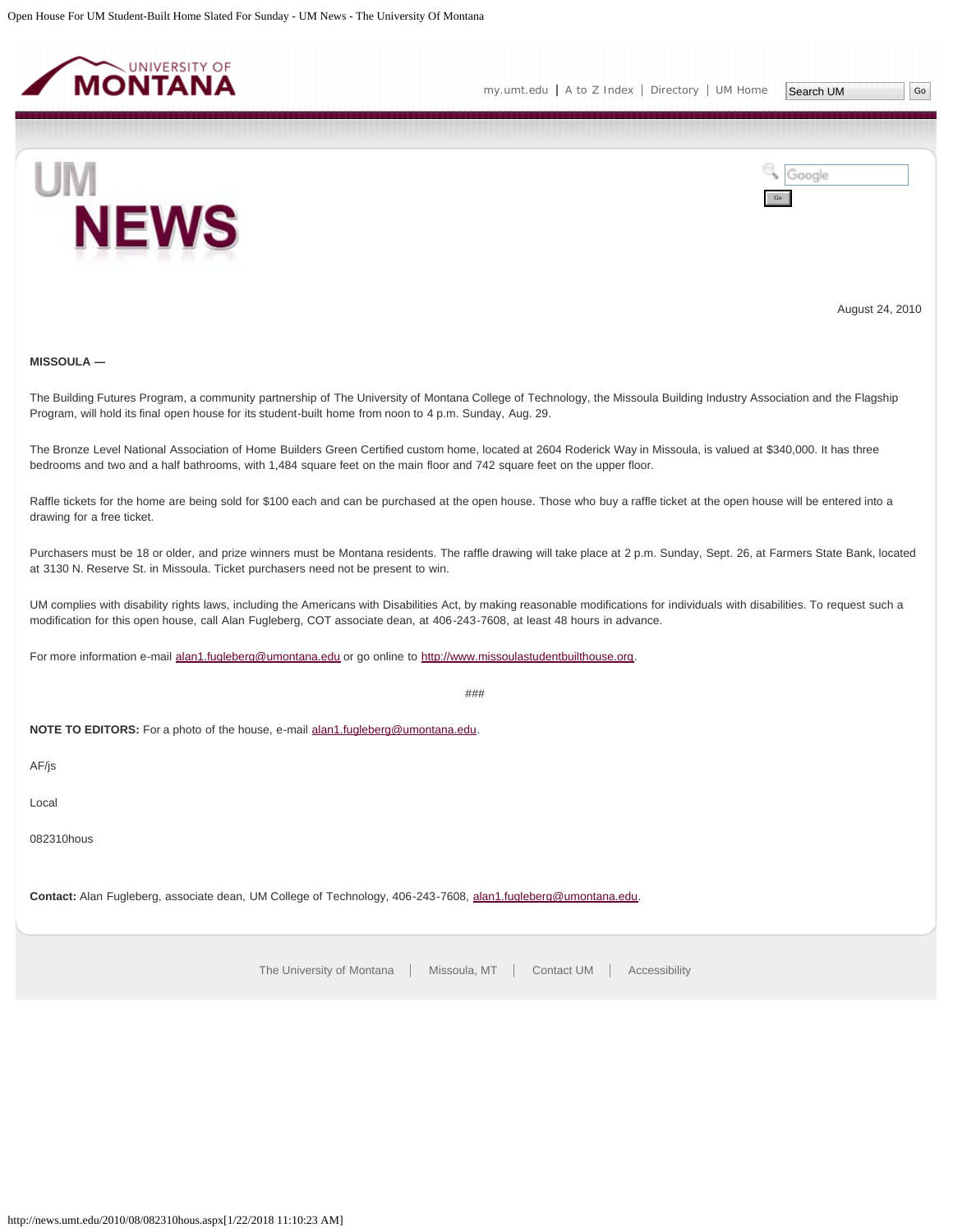<span id="page-22-0"></span>



August 24, 2010

# **MISSOULA –**

A new forum series at The University of Montana will feature speakers from a variety of disciplines to explore emerging issues in natural resources and environmental policy.

The series, which is free and open to the public, will provide insights into the ways decisions are made and conflicts are resolved to plan for sustainable use of our air, water and lands.

Following is a schedule of the first events of the forum series. All forums will be held from noon to 1 p.m. in the UM Law Building's Castles Center

- **Thursday, Sept. 2:** "Water, Security and Climate Change: Global Perspectives" by Jerry Delli Priscoli, U.S. Army Corps of Engineers and the World Water Forum.
	- **Wednesday, Oct. 20:** Presenter: Jane C.S. Long, Lawrence Livermore National Laboratory.
	- **Thursday, Nov. 4:** "Frontiers of Conservation Finance" by Jim Levitt, Harvard Forest and Lincoln Institute of Land Policy.
	- **Thursday, Dec. 2:** Presenter: Leslie Weldon, regional forester, Northern Region, USDA Forest Service.

The forum series is convened by the Center for Natural Resources and Environmental Policy at UM in cooperation with the University's College of Forestry and Conservation, School of Law, Bolle Center for People and Forests, Resource Conservation Program, Environmental Studies Program and Department of Geography.

For more information, call Sarah Bates, senior fellow of the Center for Natural Resources and Environmental Policy, at 406-207-9071 or e-mail [sarah@cnrep.org](mailto:sarah@cnrep.org).

###

BD Local, specialized western 082410cnrp

**Contact:** Sarah Bates, senior fellow, UM Center for National Resources and Environmental Policy, 406-207-9071, [sarah@cnrep.org](mailto:sarah@cnrep.org).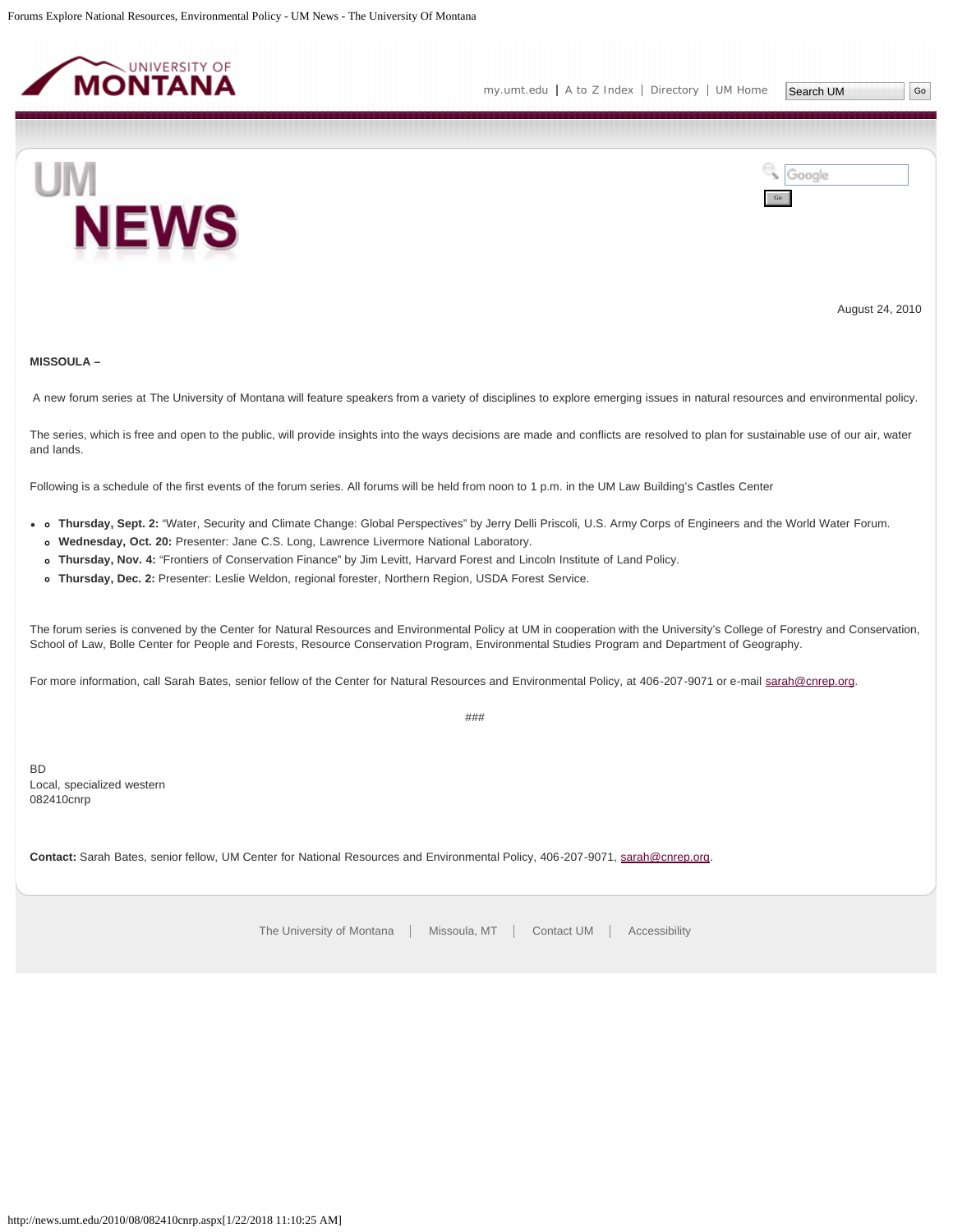<span id="page-23-0"></span>



August 24, 2010

# **MISSOULA ―**

In response to the demand for additional education and training opportunities following recent layoffs in western Montana, The University of Montana College of Technology in Missoula opened two industrial trade programs for welding technology and carpentry. The carpentry program still has a few slots available for fall semester. Classes will begin Monday, Aug. 30.

Students admitted to the new carpentry program will take late afternoon, evening and some weekend courses in the fall and spring terms. Summer term courses will be scheduled for daytime hours. Students admitted to the new carpentry program will take general education courses, such as math and writing, in the fall term and will begin their skilled-trades courses during spring semester 2011.

The carpentry program is accepting students on a first-come, first-served basis. For more information and to apply for admission, call the COT Enrollment Services/Admissions Office at 406-243-7882 or e-mail [COTadmissions@umontana.edu](mailto:COTadmissions@umontana.edu).

###

AF/als

Local, dailies, specialized western

092410carp

**Contact:** Alan Fugleberg, associate dean, UM College of Technology, 406-243-7608, [alan1.fugleberg@umontana.edu](mailto:alan1.fugleberg@umontana.edu).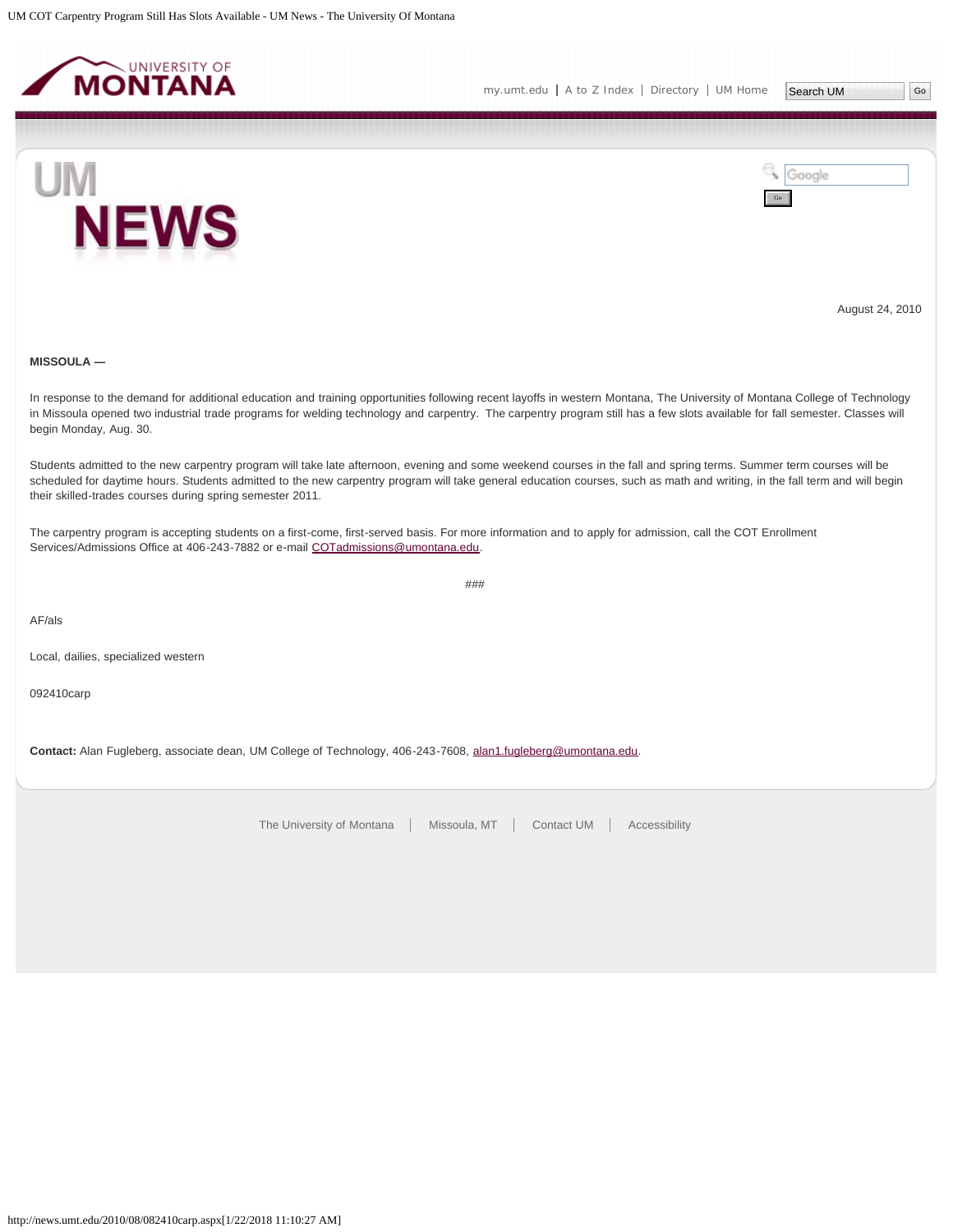<span id="page-24-0"></span>

**NEWS** 



August 24, 2010

**MISSOULA ―**

UM

Folk music group The New Christy Minstrels will perform at 7:30 p.m. Sunday, Sept. 26, in the University Theatre at The University of Montana.

Tickets to the show, presented by University Theatre Productions, will cost \$23 in advance or \$25 at the door and are available at all GrizTix locations, online at [http://www.griztix.com](http://www.griztix.com/), or by calling 406-243-4051 or 1-888-MONTANA. All seating is general admission.

The New Christy Minstrels have been entertaining audiences for more 45 years, and most of the performers in today's group are founding members of the Grammy Awardwinning band. Under the direction of Randy Sparks, they continue to thrill audiences with their warmth, humor and musical presence.

###

For more information, call Tom Webster, University Theatre director, at 406-243-2853, e-mail [thomas.webster@umontana.edu](mailto:thomas.webster@umontana.edu) or go online to [http://www.newchristyminstrels.com.](http://www.newchristyminstrels.com/)

TW/als

Local, specialized western

082410mins

**Contact:** Tom Webster, University Theatre director, 406-243-2853, [thomas.webster@umontana.edu](mailto:thomas.webster@umontana.edu).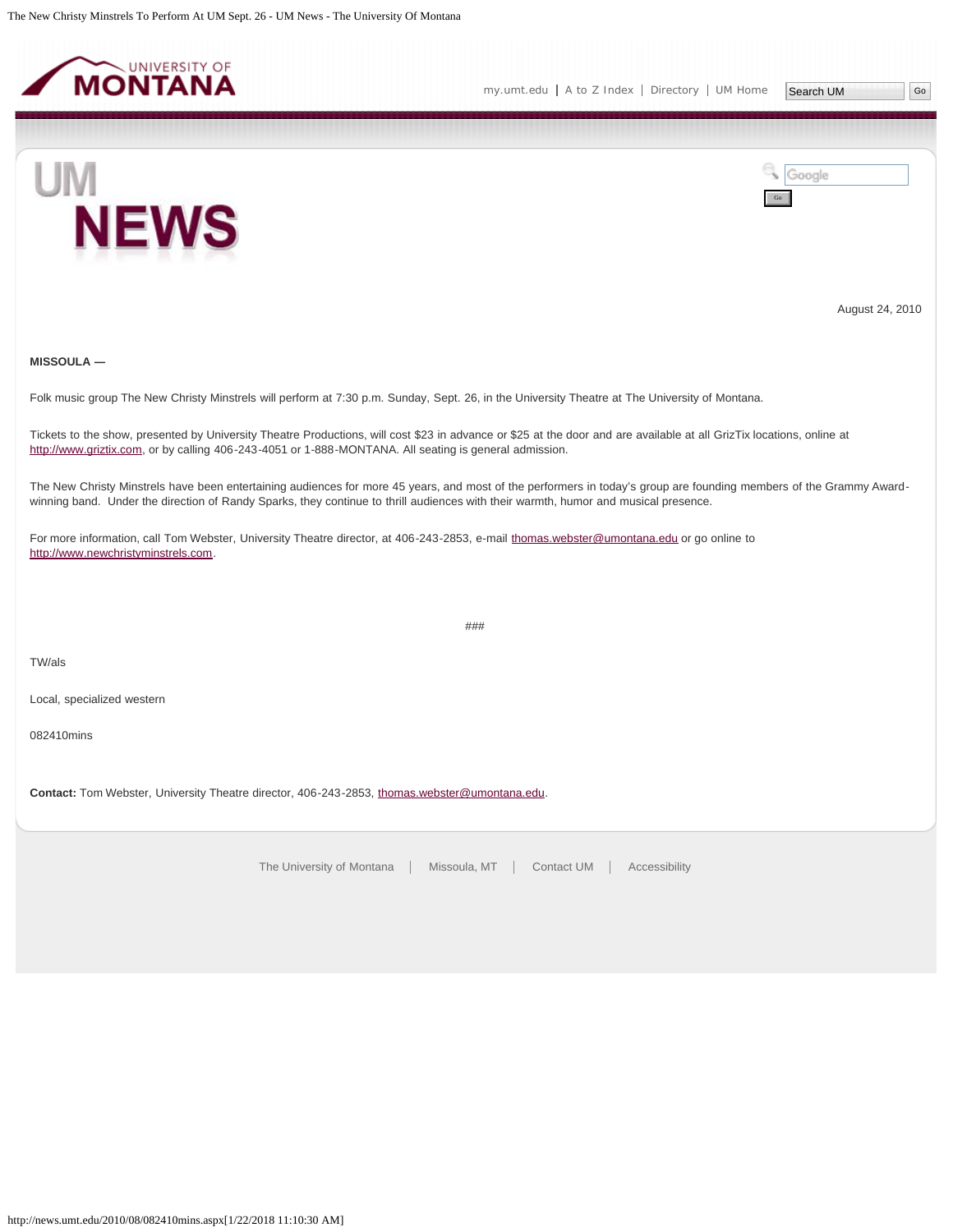<span id="page-25-0"></span>



August 23, 2010

#### **MISSOULA ―**

Registration is now open for fall courses offered by the Osher Lifelong Learning Institute at The University of Montana (MOLLI).

Community members ages 50 and older can explore topics ranging from literature, history and music to psychology, philosophy and current events through the courses, taught by dynamic UM and community instructors. Fall courses will be held September through November.

An annual MOLLI membership fee of \$20 is required to enroll, and membership extends through June 2011 for those who sign up now. Individual course registration costs \$60 plus fees, when applicable. This fall, MOLLI will offer a special discount of two courses for \$100 ― a 33 percent savings on the second course.

Following is a list of MOLLI courses offered this fall. Courses run Sept. 30- Nov. 5, unless otherwise noted.

# **Wednesdays:**

Jean Bowman: "Our 1972 Montana Constitution: Promises Kept or Opportunities Missed?" (Sept. 22-Oct. 27)

#### **Thursdays:**

- David Morgenroth: "What is Jazz?" (Sept. 2-30)
- Donna Koch: "1910: What a Difference a Century Makes … Or Maybe Not" (Oct. 7-Nov. 12)
- Eileen Rafferty: "Photography: History through the Camera's Eye"
- Minke Medora: "The Face of Hunger in Montana"
- Joyce Hocker: "Life Writing for Everyone"
- Philip Bornstein: "Healthy Relationships with Increasing Age"
- Rick Graetz: "High Asia and the Silk Road"
- Mark Matthews: "Jitterbugging across the Colorline: Sharing Heritage and Culture"
- Steven Levine: "Deciphering North Korea: 1945 to the Present"
- Stan Roden and Phyllis dePicciotto: "Cinema, Comedy and Social Conflict"

#### **Fridays:**

- David Emmons: "Butte, America: The History of the World's Greatest Mining Town" (Sept. 24-Nov. 5)
- Mark Johnson: "Obama and the Middle East: Between Iraq and a Hard Place" (Sept. 3-24)
- Marilyn Bruya: "Yes, You Can Draw"
- Clem Work: "How Twitter Can Change Your Life: The Promises (and Perils) of Social Media"
- Dan Spencer: "Reconsidering Jesus: New Perspectives on Jesus and Christianity"
- Lee Heuermann: "Creativity and the Natural World"
- John Hunt: "A James Joyce Miscellany"
- David Curtis: "Buddhism: An Introduction to One of the World's Major Religions"
- Ian Lange: "Better Living through Geological Knowledge"
- Kate Gadbow: "Turning Life into Fiction: Moving Ahead"
- Jon Jackson: "The Maltese Falcon: A Classic American Mystery"

Complete course descriptions, locations, times, instructor information and registration are available on the MOLLI website at [http://www.umt.edu/molli.](http://www.umt.edu/molli)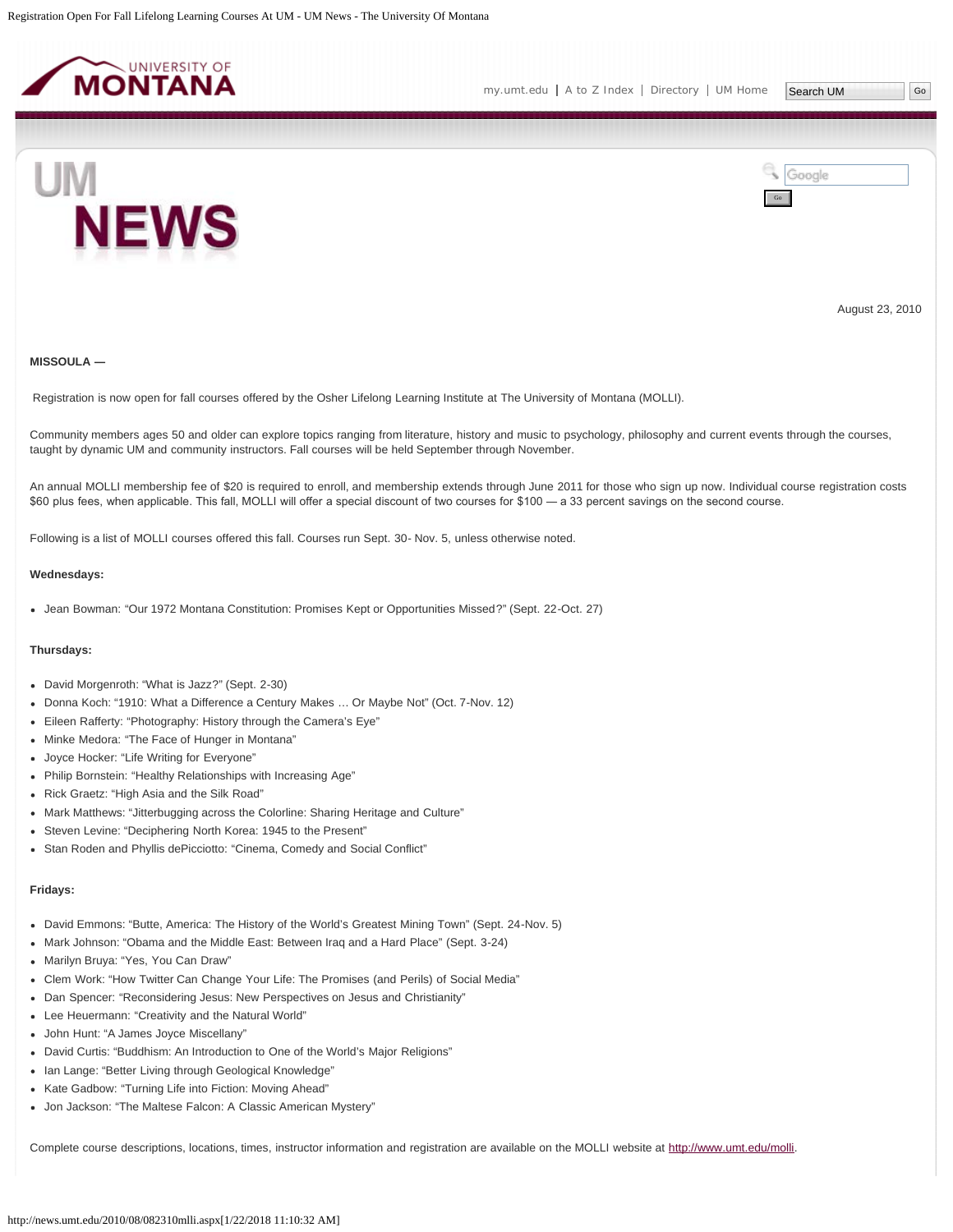# Registration Open For Fall Lifelong Learning Courses At UM - UM News - The University Of Montana

MOLLI is offering the course "'The Maltese Falcon': A Classic American Mystery" in conjunction with The Big Read, sponsored by the Missoula Public Library. The National Endowment for the Arts' Big Read is the largest literary program in the history of the federal government. It is designed to revitalize the role of literature in communities by providing a wide range of imaginative activities related to one book and hosting events in a variety of locations. The Missoula Public Library chose "The Maltese Falcon" by Dashiell Hammett as Missoula's book for 2010, and programming will take place Oct. 4-Nov. 13.

In addition to its fall courses, MOLLI will sponsor a public lecture by Mark Blumenthal at 7 p.m. Thursday, Sept. 23, in the Broadway Building conference room at St. Patrick Hospital and Health Sciences Center. Blumenthal is the founder and executive director of the American Botanical Council, an independent organization dedicated to disseminating accurate, reliable and responsible information on herbs and medicinal plants.

For more information or to register for courses, call Dannette Fadness at 406-243-2905 or e-mail [dannette.fadness@umontana.edu.](mailto:dannette.fadness@umontana.edu)

###

DF/als

Local, specialized western

082310mlli

**Contact:** Dannette Fadness, Osher Lifelong Learning Institute at UM, 406-243-2905, [dannette.fadness@umontana.edu.](mailto:dannette.fadness@umontana.edu)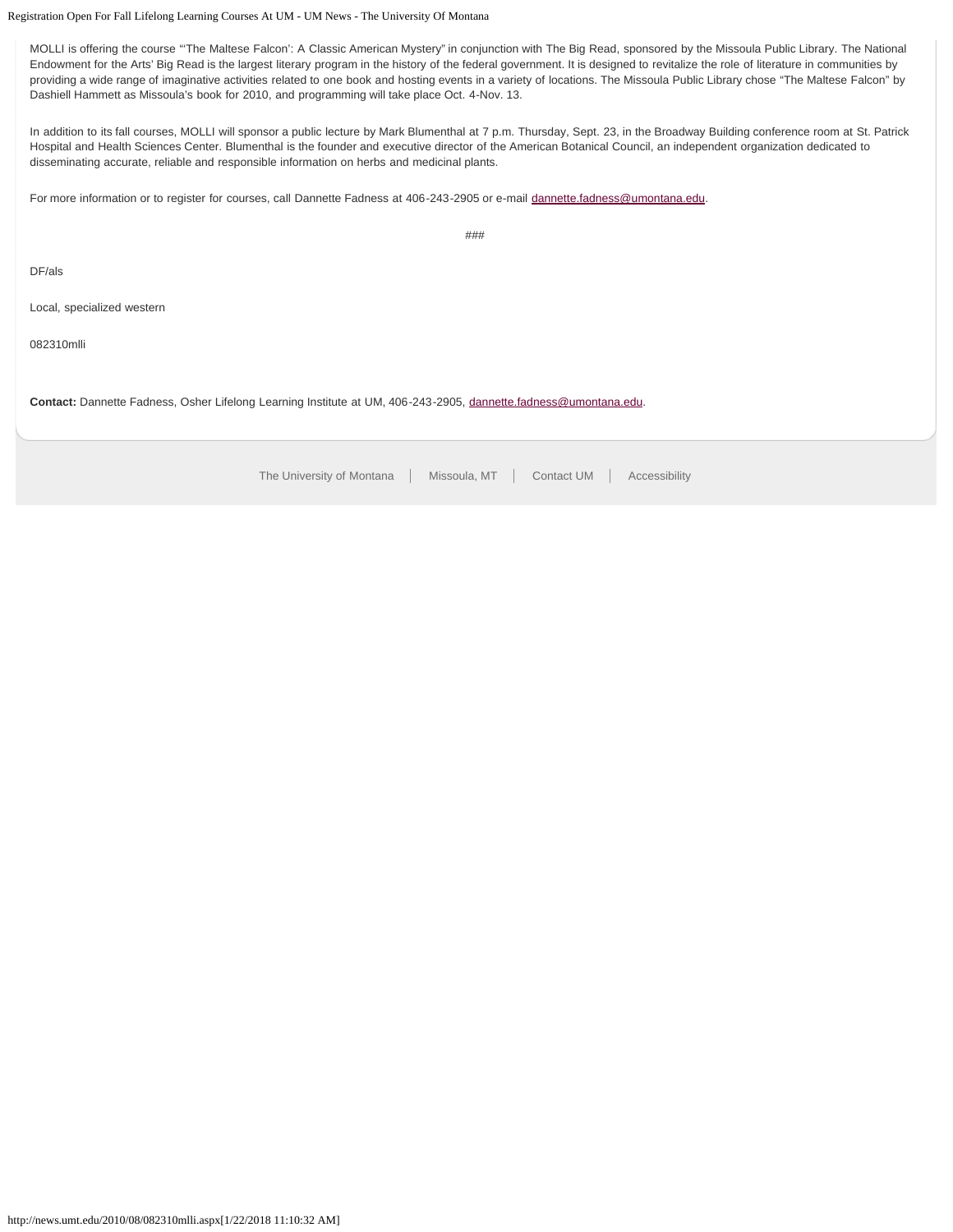<span id="page-27-0"></span>

**NEWS** 



August 23, 2010

# **MISSOULA –**

UM

The University of Montana invites all students, faculty and staff to "Get Your Griz On" from 11 a.m. to 1:30 p.m. Friday, Sept. 3, during 2010 WelcomeFeast on the Oval.

The annual event, sponsored by UM's Division of Student Affairs, provides an opportunity to jump-start the semester with free food, live music, campus life information, and fun and games.

In an effort to keep WelcomeFeast eco-friendly, participants are asked to bring reusable water bottles to be filled at coolers provided by University Dining Services.

In addition to the daytime activities, an evening outdoor movie, "Toy Story 3," will be shown at 9 p.m. on the Oval.

The events are free and open to all members of the campus community. For more information, e-mail Molly Collins of University Center Student Involvement at [molly.collins@mso.umt.edu.](mailto:molly.collins@mso.umt.edu)

Those who want to reserve a display table at WelcomeFeast should call University Center Administration at 406-243-5082.

###

MC/bd

Campus

082310welc

**Contact:** Molly Collins, University Center Student Involvement, 406-243-5754, [molly.collins@mso.umt.edu.](mailto:molly.collins@mso.umt.edu)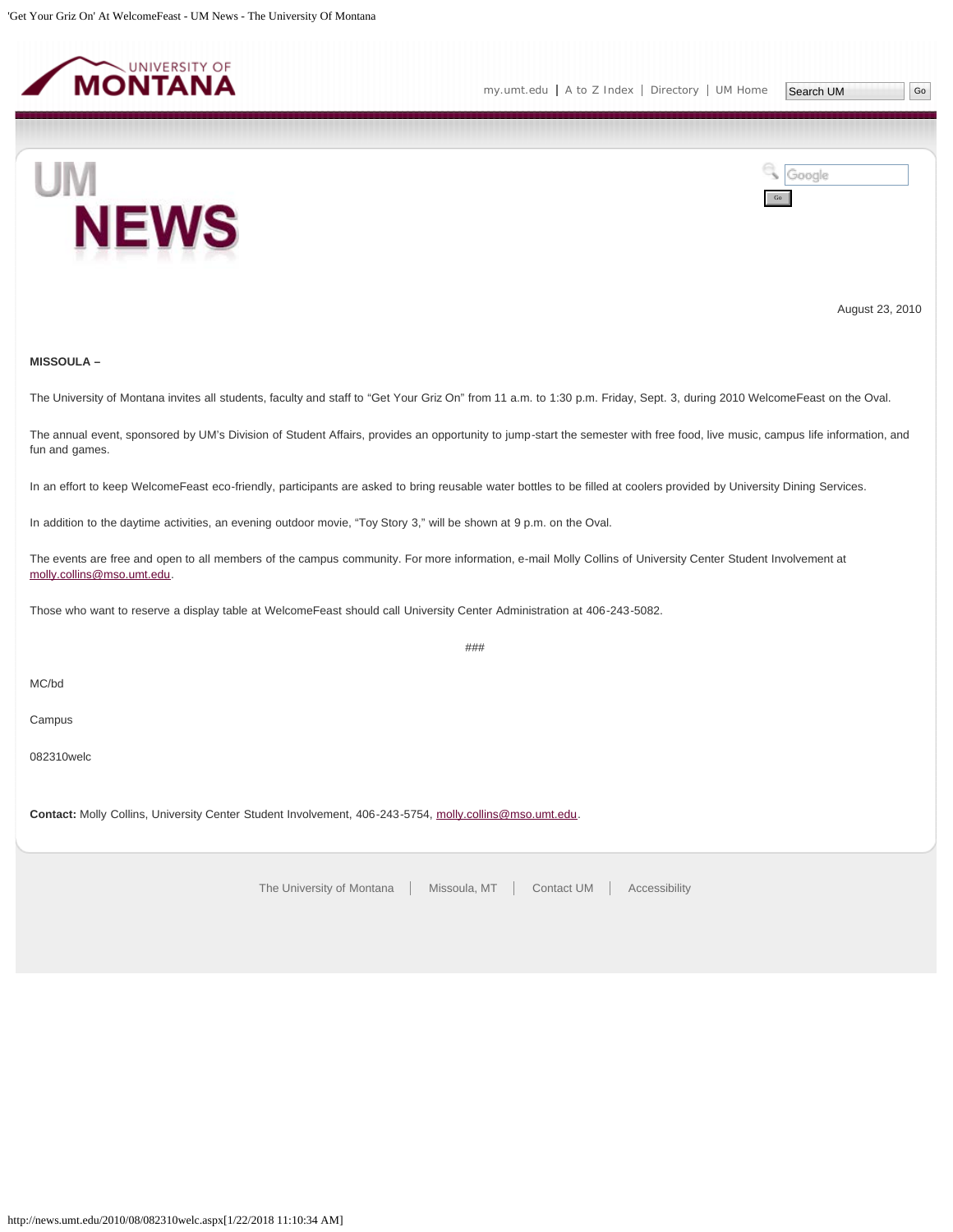<span id="page-28-0"></span>



August 23, 2010

#### **MISSOULA –**

A new lecture series at The University of Montana will introduce students and the community to sustainability concepts and careers and provide a forum for discussion on local sustainability efforts.

Lectures in the series titled "Will Work for Sustainability – Creating Jobs through Sustainable Development" will be held from 7 to 9 p.m. Wednesdays during autumn semester in Gallagher Business Building Room 122. All lectures are free and open to the public, and students can take the lecture series for credit through the UM Environmental Studies Program.

The series kicks off Wednesday, Sept. 1, with "Community Livability & the Path to Sustainability" presented by Dan Kemmis, former director of the Center for the Rocky Mountain West at UM. Kemmis is a UM alumnus, former Missoula mayor and state representative, and author of numerous books, including "Community and the Politics of Place."

The Sept. 8 series event, "Sustaining the Best Place," is a panel discussion of Missoula Mayor John Engen's "Best Place Development Plan" and how to incorporate sustainability as a cornerstone of local development planning. Panel members will include two members of the mayor's task force: UM Executive Vice President Jim Foley and Northwestern Energy President and CEO Robert Rowe. Kaia Peterson of the Montana Community Development Corporation and Richard Barrett, UM economics professor emeritus and co-author of "Cowboy Economics," will provide feedback to the task force.

The series is co-sponsored by UM's Environmental Studies Program and the Sustainable Business Council. Other lectures in the series this fall are:

- Sept. 15: "Greening Food Services."
- Sept. 22: "Sustaining Water Resources in the Clark Fork Basin."
- Sept. 29: "Will Work for Sustainability Careers in Sustainability Services & Consulting."
- Oc. 6: "Potpourri of Sustainability Jobs."
- Oct. 20: "Basins of Relations: Thinking like a Watershed."
- Oct. 27: "Sustainable, Affordable Transportation for All."
- Nov. 3: "Living Buildings."
- Nov. 10: "Deconstructing Buildings, Reconstructing Democracy."
- Nov. 17: "Sustainable Energy."

Dec. 1: "Seeking a Sustainable Population with the Most Cost-effective Carbon Legacy Reducer – Family Planning" and "Shrinking Baby's Ecofootprint."

For more details about upcoming lectures, visit [http://www.cas.umt.edu/evst/sustainability\\_lectures.htm](http://www.cas.umt.edu/evst/sustainability_lectures.htm). Information about other sustainability events and the lecture series also is on the Community Conservation Calendar website at [http://www.cas.umt.edu/evst/events\\_calendars.htm](http://www.cas.umt.edu/evst/events_calendars.htm).

For more information, call UM Professor Vicki Watson at 406-243-5153 or e-mail [vicki.watson@umontana.edu](mailto:vicki.watson@umontana.edu).

BD

Local, specialized western

082310

Contact: Vicki Watson, UM professor, 406-243-5153, [vicki.watson@umontana.edu](mailto:vicki.watson@umontana.edu).

###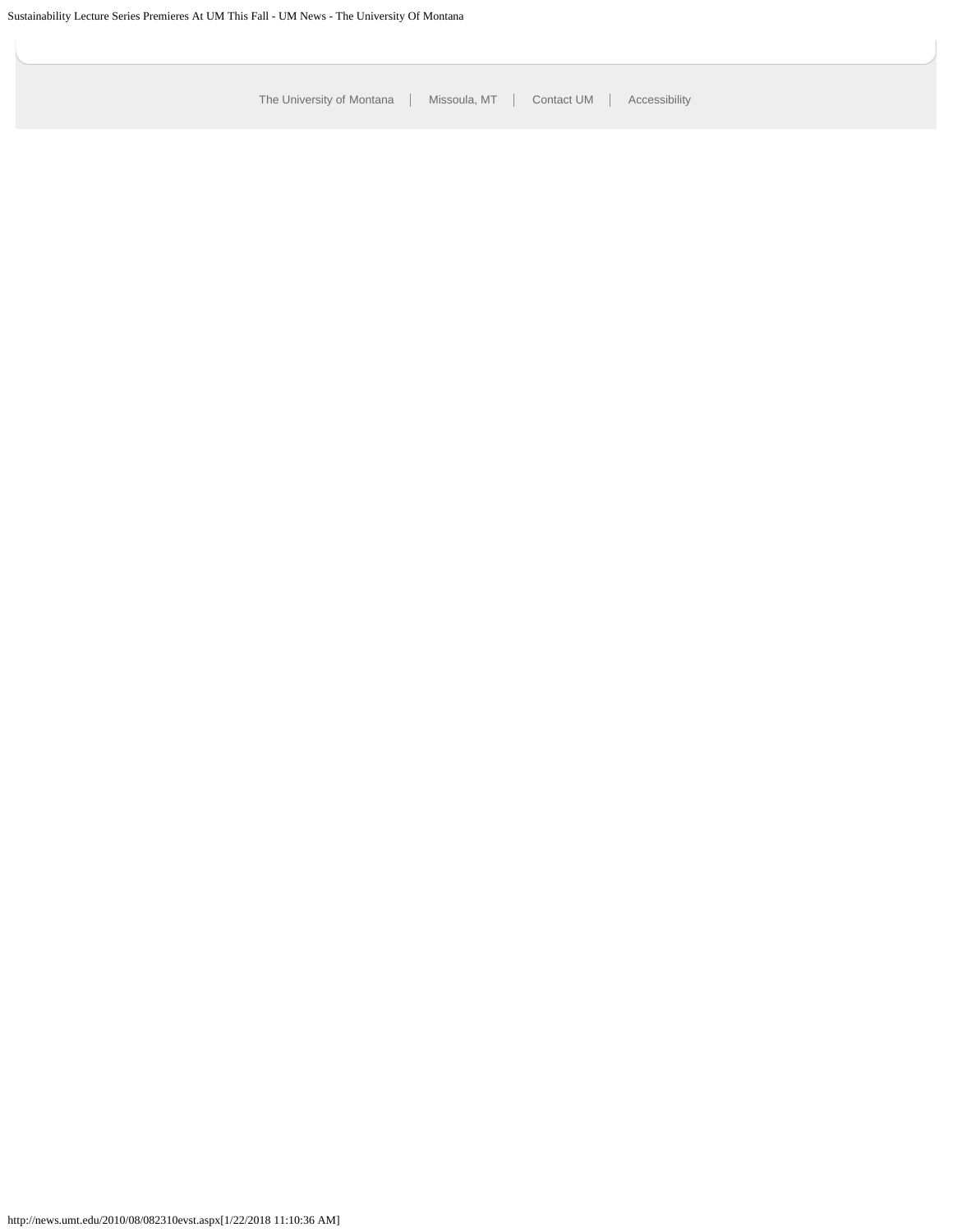<span id="page-30-0"></span>





August 23, 2010

# **MISSOULA –**

GO Day on Friday, Aug. 27, is a fun-filled, daylong program designed for students to meet future classmates and kick off life at The University of Montana.

Events begin at 9 a.m. with a welcome rally, residence hall competitions, games and a raffle on the Oval. Lunch for students will be served at 11:30 a.m. on the Oval before the Academic Convocation, which will begin at 1 p.m. at the Adams Center. Family members are invited to attend the Academic Convocation.

###

At 2:30 p.m., students can learn about academic programming at various campus locations. Dinner for GO Day participants will be served at 5 p.m. on the Oval.

GO Day events continue at 7 p.m. with programs in the University Center and prize drawings.

For more information, visit the Go Day website at [http://admissions.umt.edu/goday.html,](http://admissions.umt.edu/goday.html) call Karissa Drye of UM Enrollment Services at 406-243-2332 or e-mail [karissa.drye@umontana.edu](mailto:karissa.drye@umontana.edu).

BD

Campus

082310gday

Contact: Karissa Drye, UM Enrollment Services-Admissions, 406-243-2332, [karissa.drye@mso.umt.edu](mailto:karissa.drye@mso.umt.edu).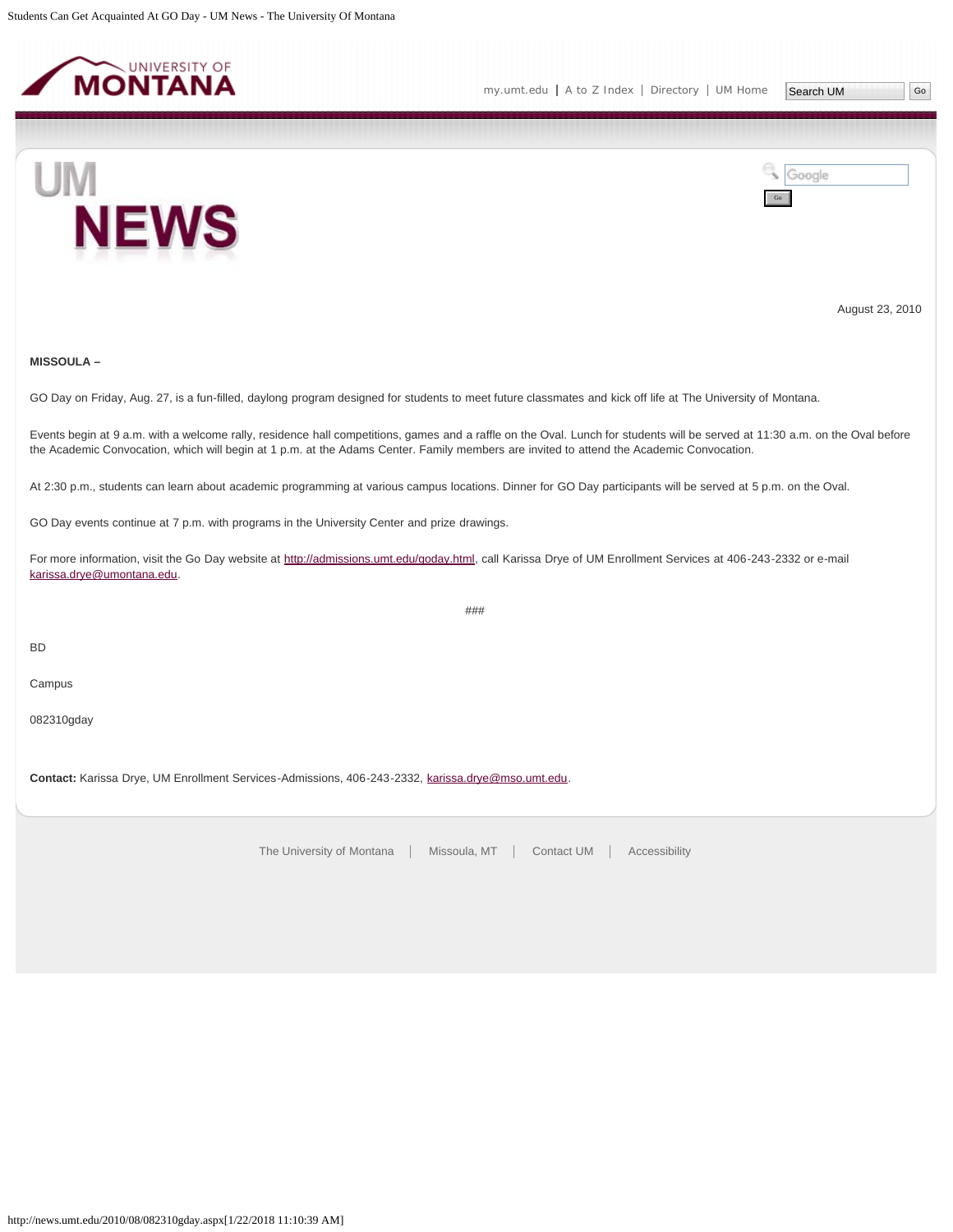<span id="page-31-0"></span>



August 20, 2010

# **MISSOULA ―**

KUFM-TV will be off the air in parts of western Montana starting Tuesday, Aug. 24, as the station's engineering staff installs new transmitter components to boost the public TV station's power.

The transmitter upgrade will allow KUFM-TV to broadcast at the maximum power allowed by its FCC license and should improve on-air reception in the fringe areas of the Missoula and Bitterroot valleys, where MontanaPBS provides five on-air channels.

The work, which may take up to three days, will affect viewers who watch the station over the air in the Missoula and Bitterroot valleys and those who watch MontanaPBS on Dish Network or DirecTV satellite services in Missoula, Ravalli, Granite, Lake, Flathead, Sanders and Mineral counties. A direct feed to Bresnan Communications will keep the signal available for those with cable.

###

For more information, contact KUFM-TV at 406-243-4101.

WM/als

Local, dailies, weeklies

082010kufm

**Contact:** Saxon Holbrook, KUFM-TV, 406-243-6886, [saxon.holbrook@umontana.edu](mailto:saxon.holbrook@umontana.edu); William Marcus, KUFM-TV, 406-243-4154, [william.marcus@umontana.edu.](mailto:william.marcus@umontana.edu)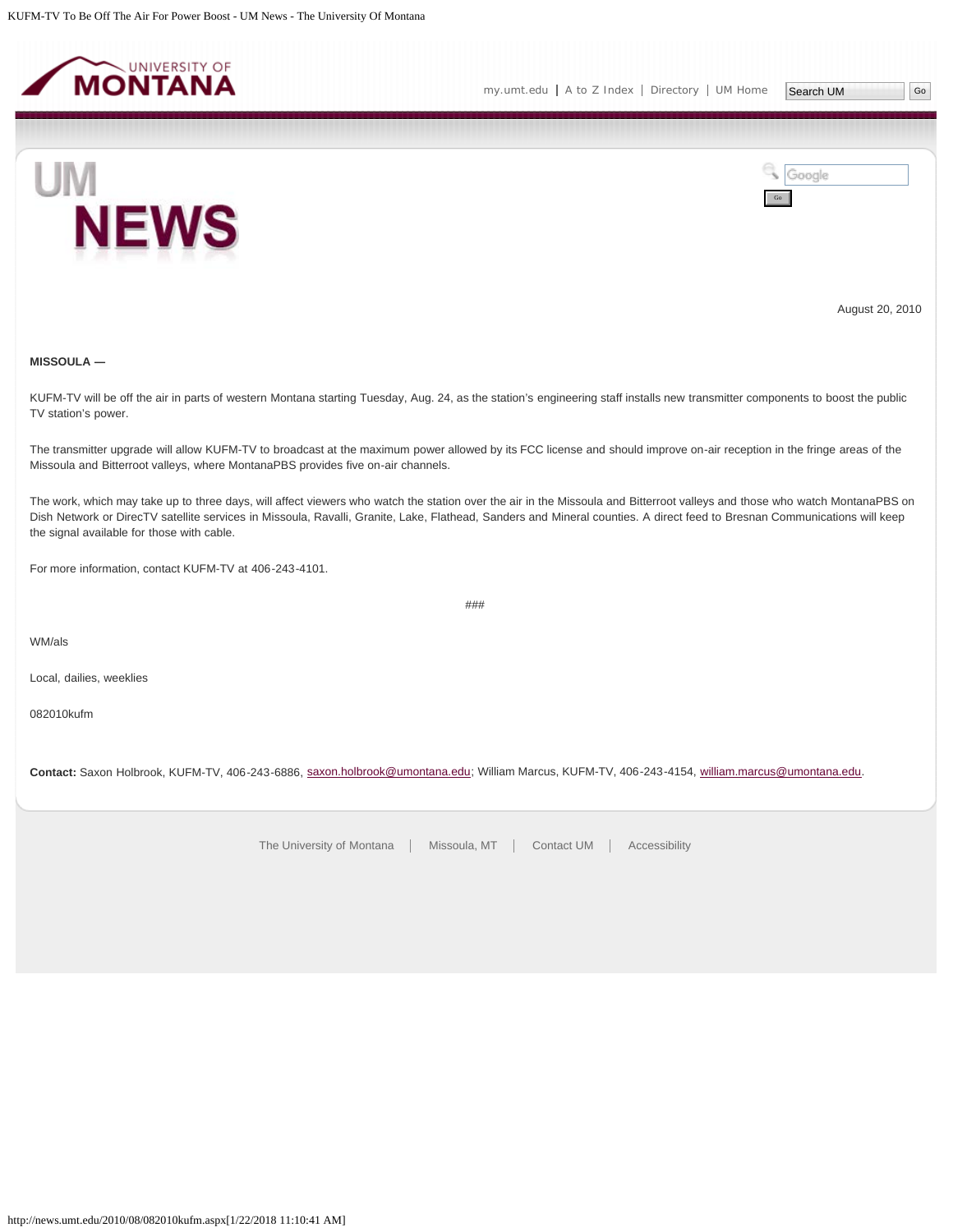<span id="page-32-0"></span>



August 20, 2010

# **MISSOULA –**

Navajo Times reporter and editor Jason Begay has joined the journalism faculty at The University of Montana as an assistant professor and director of Reznet.

Begay will teach a class each semester and direct Reznet, the School of Journalism's nationally acclaimed mentoring, recruitment and website project (<http://www.reznetnews.org/>). Now in its eighth year, Reznet is supported by UM and the Gannett Foundation.

The intent of Reznet's training and mentoring program is to produce more Native American professional journalists. Denny McAuliffe, who founded Reznet at UM, returned last fall to The Washington Post, where he is an overnight news editor.

A UM alumnus, Begay was a reporter at The Oregonian before taking a job at the Navajo Times in Window Rock, Ariz., in 2004 to cover tribal government and education. In March, he became web editor of the Navajo Times, an independent newspaper and one of the most respected tribal papers in the nation. As a student and after graduation from UM, he had internships at several newspapers, including the Wichita Eagle and The New York Times.

"We're thrilled to have Jason join our faculty," said journalism Dean Peggy Kuhr. "We look forward to his working with students and with tribes across the state and beyond on topics involving tribal news coverage, journalism education, mentoring and skills training."

###

JS

Local, dailies, tribal, tribal national, specialized western

081910bega

**Contact:** Peggy Kuhr, UM School of Journalism dean, 406-243-4001, [peggy.kuhr@umontana.edu](mailto:peggy.kuhr@umontana.edu).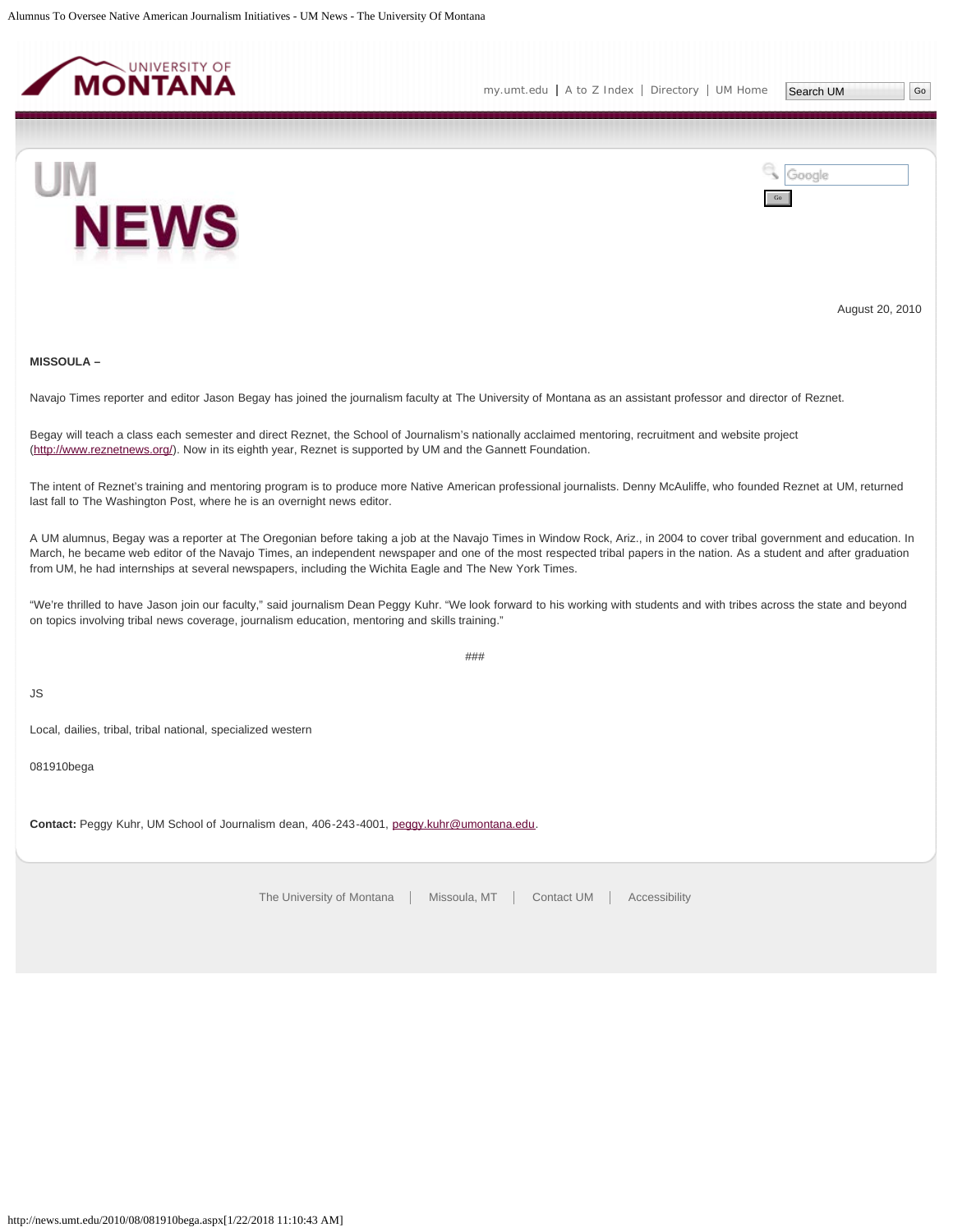<span id="page-33-0"></span>



August 20, 2010

# **MISSOULA –**

Pack your lawn chairs, blankets and a picnic to enjoy Shakespearean comedy and drama at The University of Montana Oval on Tuesday and Wednesday, Aug. 31-Sept. 1.

Montana Shakespeare in the Parks will perform its summer tour headliner "A Midsummer Night's Dream" at 6 p.m. Tuesday and "Julius Caesar" at 6 p.m. Wednesday.

"A Midsummer Night's Dream" is perhaps Shakespeare's most produced play, as well as one of his best known comedies. It is a fantastical fantasy ride that enchants in its imaginative use of language, place and characters.

"Julius Caesar" includes espionage, secret alliances, murderous plots, political intrigue and lots of action. It serves as a cautionary tale for those who crave power and whose ambitions place personal gain above the public good.

If it rains, the plays will be performed in the University Theatre.

Montana Shakespeare in the Parks is touring for its 38th season in towns throughout Montana, northern Wyoming and eastern Idaho. The UM performances are sponsored by the University Center.

For more information, call Mary Lester at 406-243-5590 or e-mail [mary.lester@mso.umt.edu](mailto:mary.lester@mso.umt.edu).

###

BD

Local, specialized western

082010play

**Contact:** Mary Lester, program adviser, University Center Theater, 406-243-5590, [mary.lester@mso.umt.edu.](mailto:mary.lester@mso.umt.edu)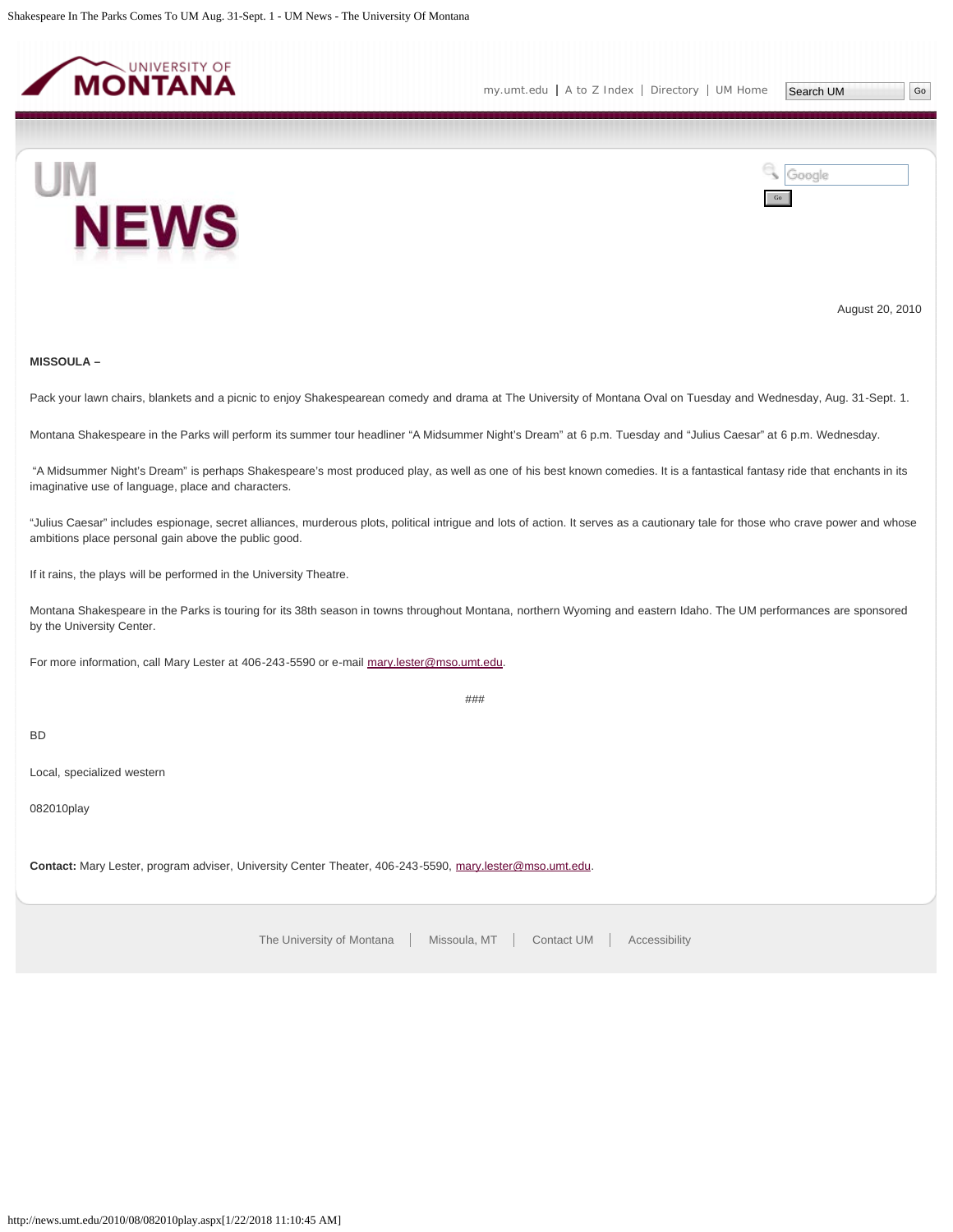<span id="page-34-0"></span>



August 19, 2010

#### **MISSOULA –**

Earth has done an ecological about-face: Plant growth that once flourished under warming temperatures and a lengthened growing season is now declining – struck by the stress of drought.

University of Montana researchers Maosheng Zhao and Steve Running discovered the global shift during a routine analysis of NASA satellite data. The 10-year decline is slight – just 1 percent – but the shift could impact food security, biofuels and the carbon cycle.

The team published their findings Aug. 20 in Science. The article is online at [http://www.sciencemag.org/cgi/content/full/329/5994/940.](http://www.sciencemag.org/cgi/content/full/329/5994/940)

"We see this as a bit of a surprise, as well as potentially significant on a policy level because previous interpretations suggested that global warming might actually help plant growth," Running said.

Conventional wisdom held that global land plant growth was on the rise. A 2003 paper in the journal Science led by then UM scientist Ramakrishna Nemani, now at NASA Ames Research Center in Moffett Field, Calif., showed that growth increased between 1982 and 1999 by as much as 6 percent. That's because for nearly two decades, climate change eased the constraints on growth: temperature, solar radiation and water.

Setting out to update the analysis, Zhao and Running expected to see similar results as temperatures have continued climbing.

Instead, they found that between 2000 and 2009 the impact of drought overwhelmed the positive influence of a longer growing season, driving down global plant growth. "This is a pretty serious warning that warmer temperatures are not going to endlessly improve plant growth," Running said.

The discovery comes from a growing-season analysis that combines plant growth data from the Moderate Resolution Imaging Spectroradiometer on NASA's TERRA satellite with climate constraints, including temperature, solar radiation and water. The plant and climate data drive an algorithm that weighs the constraints at geographical regions and measures their relative impact.

For example, it might seem straightforward that growth is limited in northern areas by temperature and in deserts by water. But the relationship can be complex, with each constraint having a varying degree of impact at different times in the growing season. Scientists can apply this thought process – mixing temperature, solar radiation and water availability parameters – for anywhere on Earth.

Zhao and Running's global analysis showed that high-latitude northern hemisphere forests have continued to benefit from warmer temperatures and a longer growing season since 2000. But it was not enough to overcome warming-associated drought that limited growth in the southern hemisphere, resulting in a global net loss of land plants.

Researchers are keen to continue maintaining a record of the trends into the future, as a continued decline could have consequences affecting society.

"The potential that future warming would cause additional declines does not bode well for the ability of the biosphere to support multiple societal demands for agricultural production, fiber needs and, increasingly, biofuel production," Zhao said.

Running directs the Numerical Terradynamic Simulation Group, which has written software for NASA environmental satellites. Zhao is a researcher in NTSG, which is part of UM's College of Forestry and Conservation. For more information, visit [http://www.ntsg.umt.edu.](http://www.ntsg.umt.edu/) For more information about NASA and its programs, visit [http://www.nasa.gov](http://www.nasa.gov/).

CBS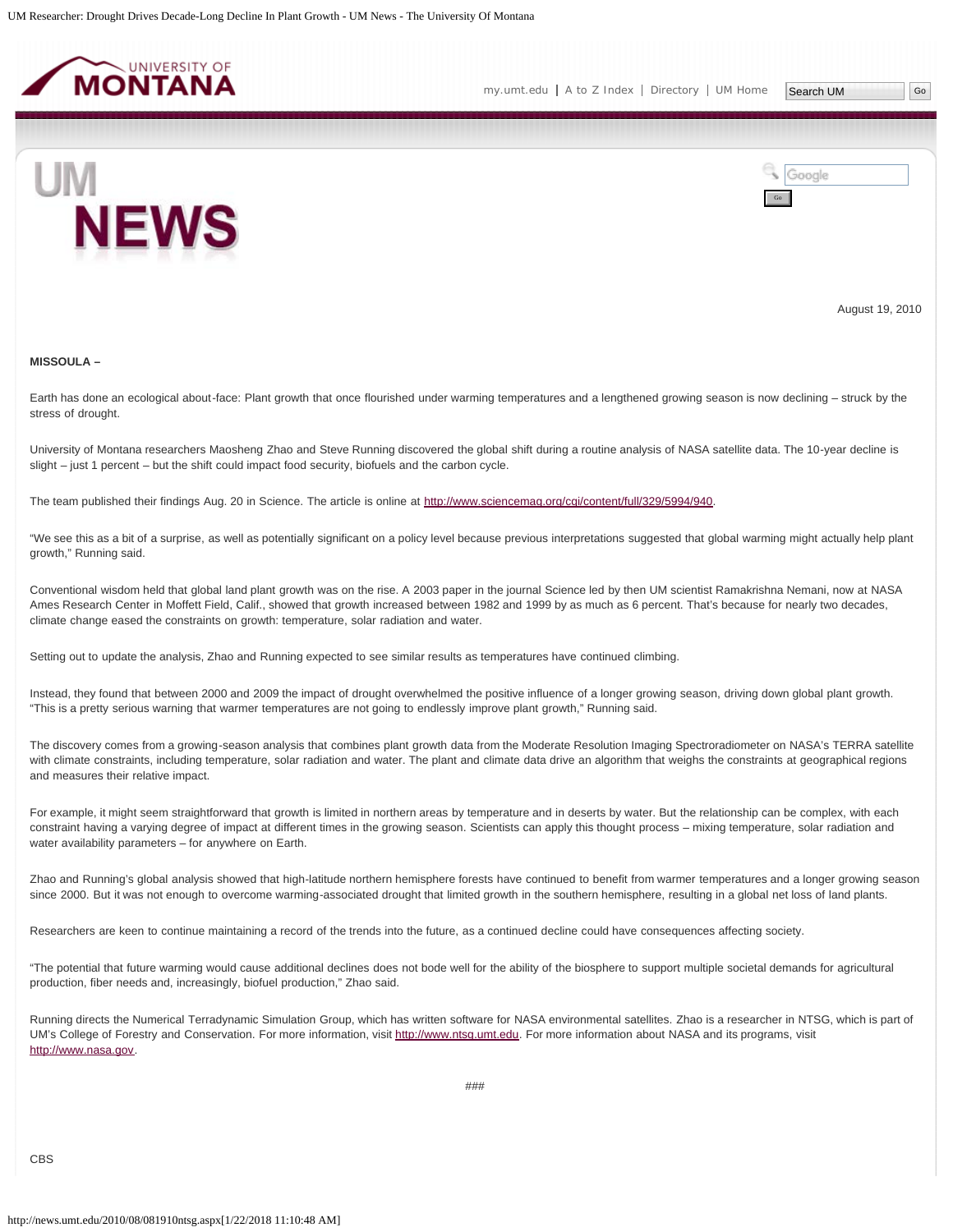UM Researcher: Drought Drives Decade-Long Decline In Plant Growth - UM News - The University Of Montana

Local, state

081910ntsg

**Contact:** Steve Running, director, UM Numerical Terradynamic Simulation Group, 406-243-6311, [swr@ntsg.umt.edu](mailto:swr@ntsg.umt.edu); Maosheng Zhao, researcher, Numerical Terradynamic Simulation Group, 406-243-6311, [zhao@ntsg.umt.edu.](mailto:zhao@ntsg.umt.edu)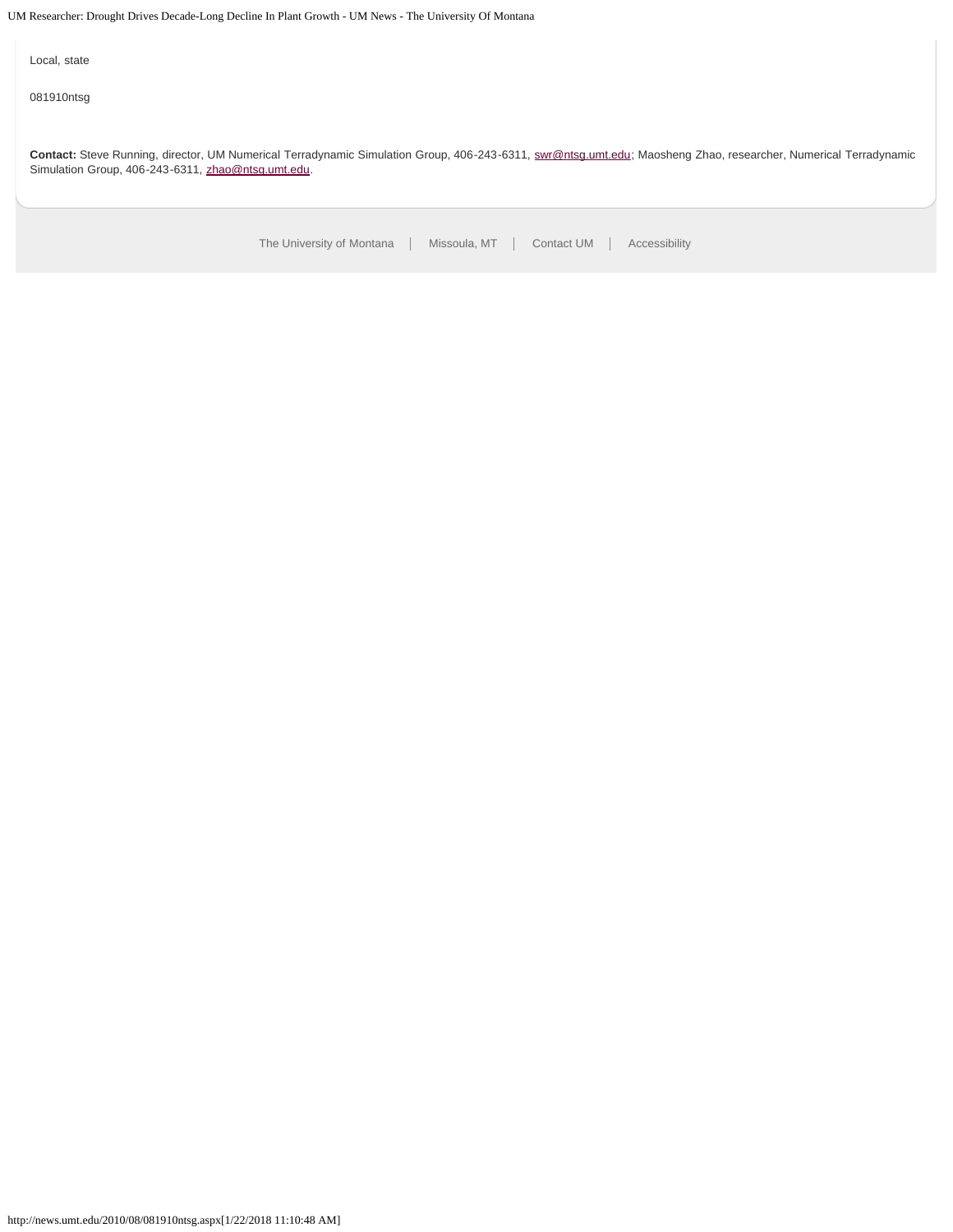<span id="page-36-0"></span>



August 17, 2010

# **HAMILTON –**

The steering committee for the Bitterroot College Program of The University of Montana will hold a meeting at 3 p.m. Tuesday, Aug. 24, at the Ravalli County Commissioners Meeting Room, located at 215 S. Fourth St. in **Hamilton**.

The BCP steering committee is a public board and welcomes members of the public to observe and participate at its meetings.

Agenda topics will include operational, educational planning and fiscal issues. The meeting agenda will be available Friday, Aug. 20, on the BCP website at [http://www.umt.edu/bcp](https://messaging.umt.edu/exchweb/bin/redir.asp?URL=http://www.umt.edu/bcp) (click on "Meetings" under "Steering Committee"), by calling BCP Interim Director Victoria Clark at 406-375-0100 or by e-mailing [victoria.clark@umontana.edu](mailto:victoria.clark@umontana.edu).

The BCP Steering Committee is a collaborative group composed of local Ravalli County stakeholders, UM officials and state higher education representatives. The committee is charged with planning an entity to provide responsive and sustainable adult and higher education opportunities to the residents of Ravalli County.

BCP is offering 19 UM College of Technology courses in the Hamilton area this fall.

###

VC/bd

Local, specialized western

081710bttr

**Contact:** Victoria Clark, interim director, Bitterroot College Program of UM, 406-375-0100, [victoria.clark@umontana.edu](mailto:victoria.clark@umontana.edu).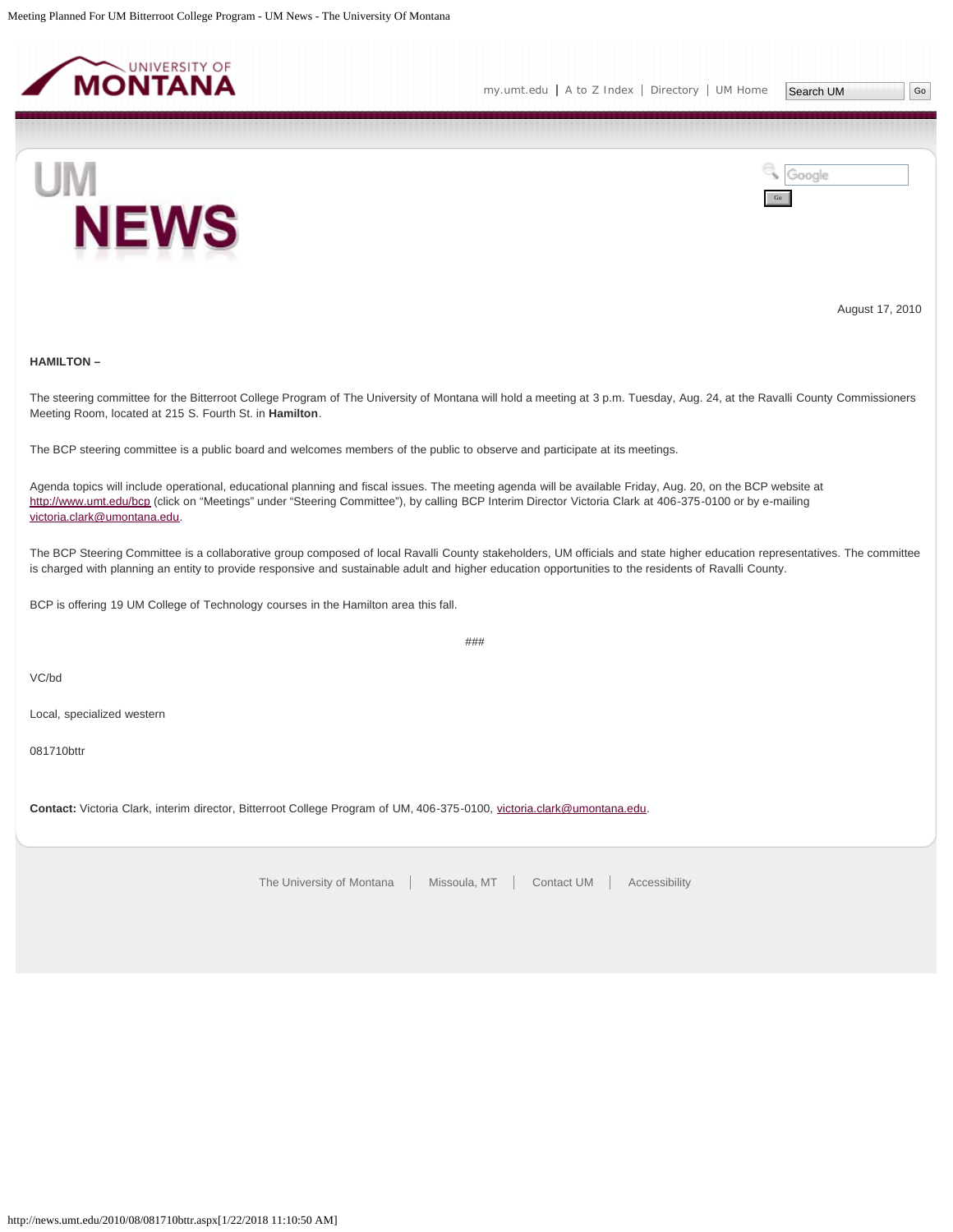<span id="page-37-0"></span>



August 17, 2010

# **MISSOULA ―**

Washington Post reporter Eli Saslow will be The University of Montana's 2010 T. Anthony Pollner Distinguished Professor. He'll join School of Journalism faculty for fall semester, teaching a seminar on reporting and writing and serving as a mentor for the staff of UM's student newspaper, the Montana Kaimin*.*

Saslow is a national enterprise reporter at the Post and has worked as a political and sports enterprise writer at the newspaper. Before coming to the Post, he worked for The Star-Ledger in New Jersey and The Buffalo (N.Y.) News.

The Pollner professorship was created in 2001 to honor T. Anthony Pollner, a 1999 UM journalism alumnus who died in an accident. Saslow will be the school's 10th Pollner professor. He will deliver the T. Anthony Pollner public lecture on Monday, Oct. 18.

For more information, call journalism Professor Carol VanValkenburg at 406-243-4008 or e-mail [carol.vanvalkenburg@umontana.edu](mailto:carol.vanvalkenburg@umontana.edu).

###

CV/als

Local, dailies, specialized western

081710plnr

Contact: Carol VanValkenburg, UM journalism professor, 406-243-4008, [carol.vanvalkenburg@umontana.edu](mailto:carol.vanvalkenburg@umontana.edu).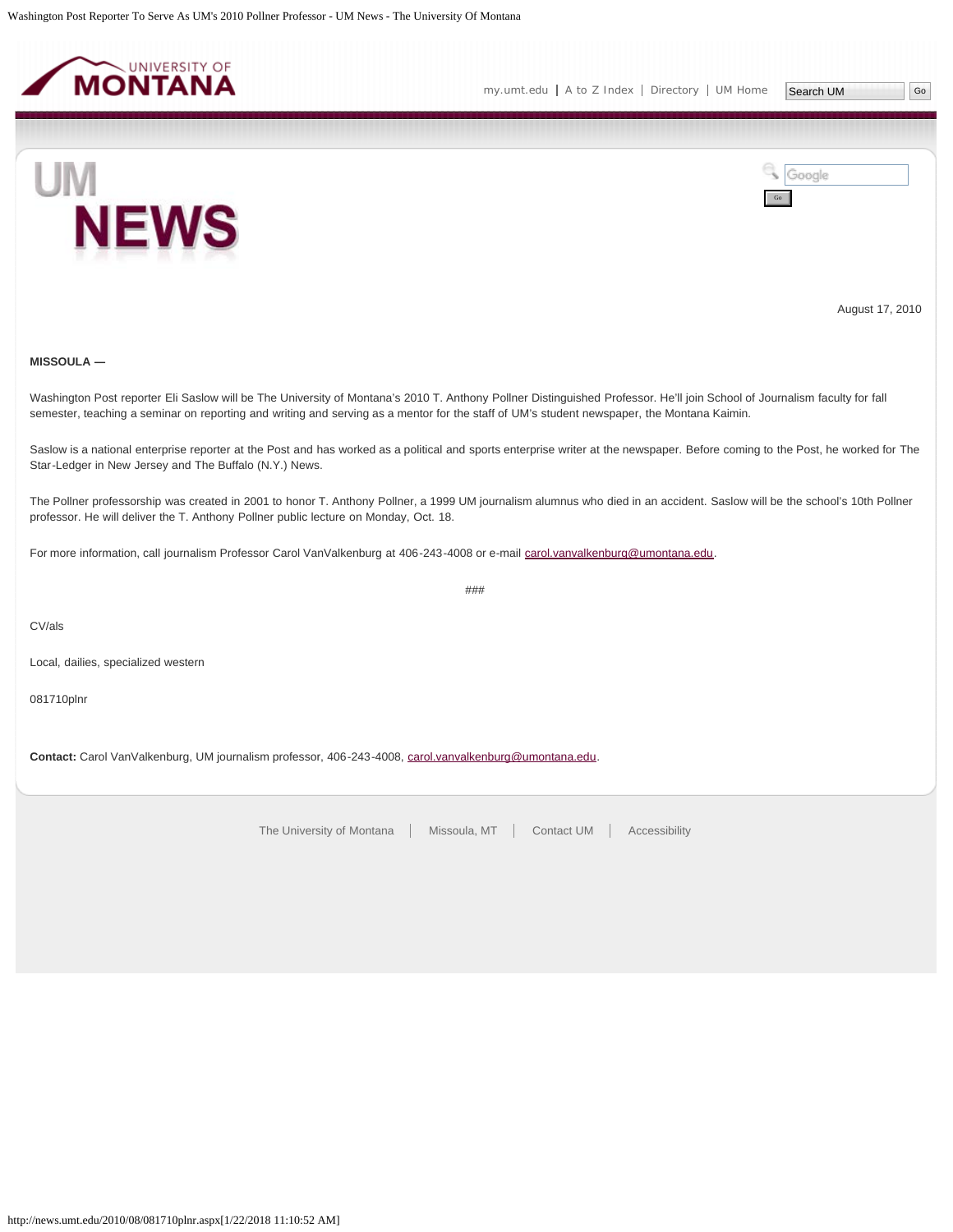<span id="page-38-0"></span>



August 16, 2010

# **MISSOULA –**

University of Montana President George M. Dennison will outline UM's institutional priorities for the upcoming academic year Friday, Aug. 27, during the annual State of the University address.

The public is invited to the 10 a.m. event, which takes place in the Montana Theatre of UM's Performing Arts and Radio/Television Center. Refreshments will be available starting at 9:30 a.m. in the Montana Theatre foyer.

During the event, new UM faculty members and administrators will be introduced, and faculty members who have earned promotions and tenure during the past year will be recognized.

A live video stream of the State of the University address will be available on the UM Home Page at [http://www.umt.edu](http://www.umt.edu/).

###

**NOTE TO MEDIA:** A brief news conference with President Dennison will immediately follow the speech. Copies of the address also will be available.

BD

Local, specialized western, dailies

081610stat

**Contact:** Jim Foley, UM executive vice president, 406-243-2311, [james.foley@umontana.edu](mailto:james.foley@umontana.edu).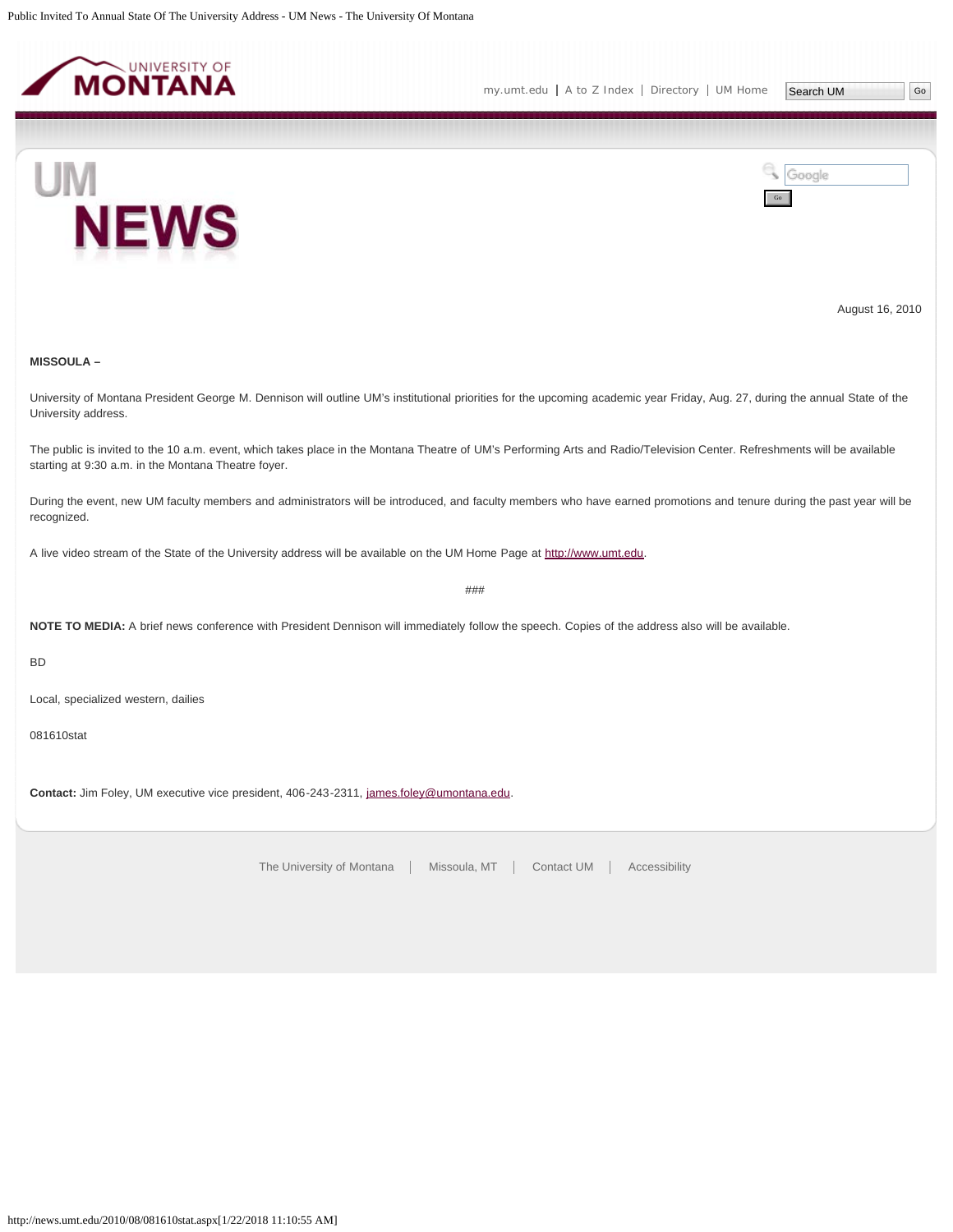<span id="page-39-0"></span>



August 16, 2010

# **MISSOULA –**

Three University of Montana students were awarded Fulbright U.S. Student scholarships for the 2010-11 academic year.

The University's newest Fulbright Scholars, their areas of study and exchange destinations are:

- Henry Bundy, anthropology, the Netherlands
- Ellen Cheng, ecology, Mongolia
- Shane McMillan, journalism, Germany

The Fulbright Program is the nation's leading international exchange program, operating in more than 155 countries. It is sponsored by the U.S. Department of State's Bureau of Educational and Cultural Affairs.

Recipients of Fulbright awards are selected on the basis of academic or professional achievement, as well as demonstrated leadership potential in their fields.

The University of Montana Fulbright committee encourages students to apply for upcoming Fulbright awards. Interested students should call Clint Walker, Fulbright program adviser, at 406-243-2501 or e-mail *clint.walker@mso.umt.edu*. The deadline to submit applications for the 2011-12 academic year is Sept. 30.

###

BD

Local, state

081610fulb

**Contact:** Clint Walker, Fulbright Program adviser and associate professor, 406-243-2501, [clint.walker@mso.umt.edu](mailto:clint.walker@mso.umt.edu).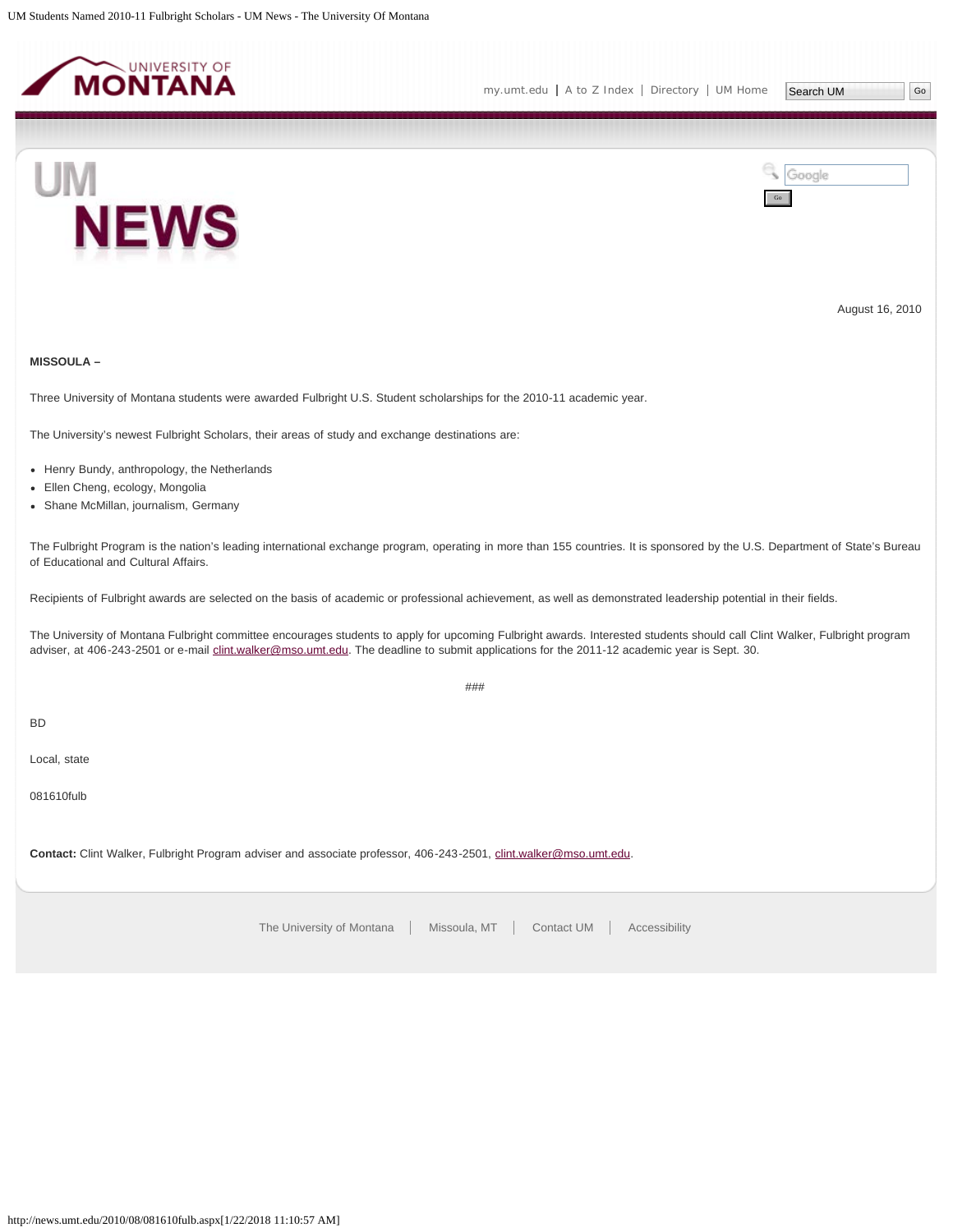<span id="page-40-0"></span>



August 16, 2010

# **MISSOULA –**

Montana Public Television, in cooperation with Montana 4-H, plans to produce a documentary about the 4-H experience.

The documentary will take a comprehensive look at Montana 4-H and the positive influence it has on young lives, families and the surrounding community. It will profile a handful of 4-H members as they pursue various projects from October 2010 through September 2011.

Montana 4-H is the largest, out-of-school youth development program in the state, reaching about 25,000 youth in all counties each year.

Producers hope to select a diverse group of participants who will represent a variety of ages, backgrounds, projects and geographic locations. They are looking for participants who likely will achieve the most meaningful experience during their 4-H year, along with those who are already standouts.

Selected participants will work closely with MontanaPBS and the Montana 4-H Center during pre-production, filming and post-production.

Application forms and more information for those new to 4-H or seasoned veterans who would like to be possible subjects for the documentary are online at [http://www.montana4h.org/#program:48.](http://www.montana4h.org/#program:48) Applications must be postmarked by Sept. 20.

###

GS/bd

Local, state media

081610four

**Contact:** Gus Chambers, MontanaPBS, 406-243-4093, [gus.chambers@umontana.edu](mailto:gus.chambers@umontana.edu).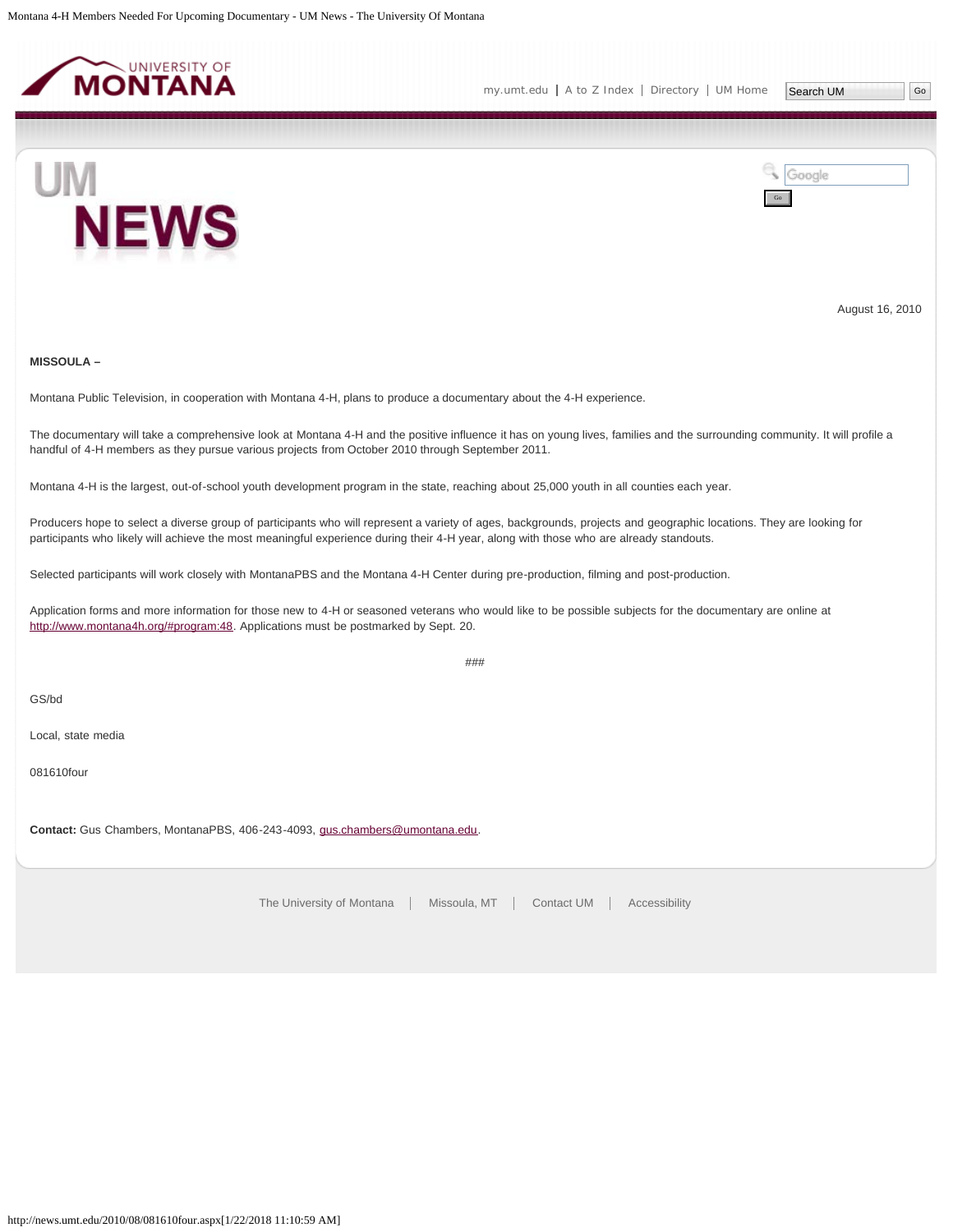<span id="page-41-0"></span>



August 16, 2010

# **MISSOULA –**

Classes at The University of Montana begin Monday, Aug. 30, but the Montana University System has announced it will extend important deadlines for students who are fighting wildfires.

The extension gives student firefighters extra time – until Sept. 20 – to meet registration, financial aid, housing and other deadlines. To take advantage of the extended deadlines and reserve space in courses for which they are registered, UM students fighting fires must call 406-243-6566 by Monday, Aug. 23.

The number, in operation 24 hours a day, will play a recording asking students to provide their name, student identification number, the name of the agency they work for, and information about their assigned rooms in residence halls, family housing or elsewhere.

"I think it appropriate, under these circumstances, that we recognize the willingness of our students to put themselves in harm's way to protect the natural and built environments in Montana," UM President George M. Dennison said. "By reserving their places, we can let them know that we appreciate what they have done."

The extension applies to all students involved in the firefighting effort, including those providing support services for fire crews, as well as National Guard members and other military personnel.

###

BD

Local, state

081210fire

**Contact:** Ed Johnson, UM registrar, 406-243-2995, [edwin.johnson@mso.umt.edu](mailto:edwin.johnson@mso.umt.edu).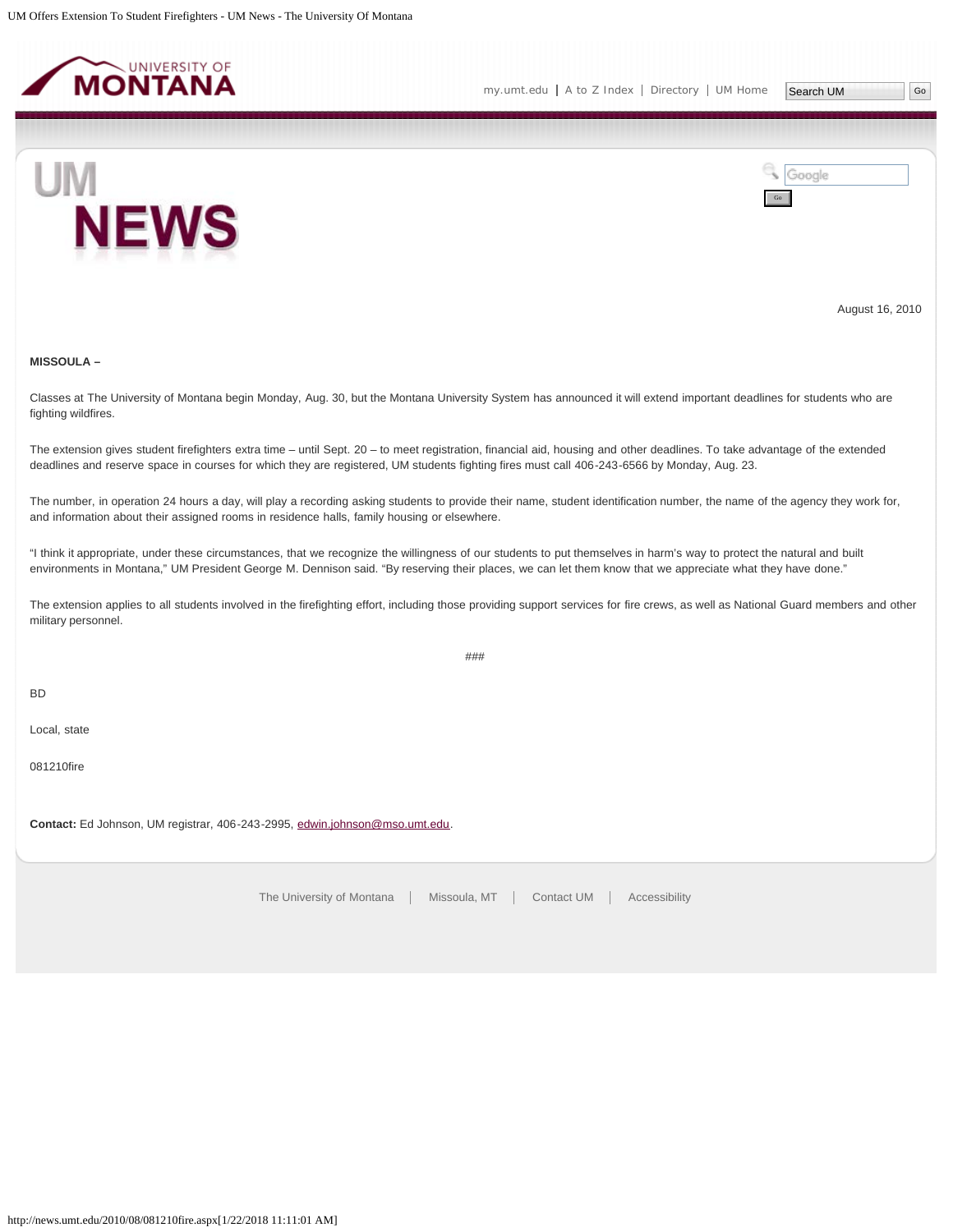<span id="page-42-0"></span>



August 11, 2010

# **MISSOULA –**

The University of Montana broke its all-time summer semester record enrollment with 4,177 students registered this year.

Student numbers jumped 522 from last year's summer enrollment of 3,655.

UM also set a new record for full-time equivalent students, which hit 1,426 this summer. An FTE represents 15 undergraduate or 12 graduate semester credits.

"The robust summer enrollments reflect economic conditions to some extent," said UM President George M. Dennison. "People often return to college when jobs become scarce. Additionally, a significant outreach to recently laid-off workers resulted in the creation of numerous summer courses to aid those individuals who are returning to school with a smooth transition to academic pursuits fall semester."

###

Of the 4,177 students registered for summer semester, 3,683 were enrolled at the University's mountain campus and 494 at UM's College of Technology.

BD/ej

Local, state

081110smmr

**Contact:** Ed Johnson, UM registrar, 406-243-2412, [edwin.johnson@umontana.edu](mailto:edwin.johnson@umontana.edu).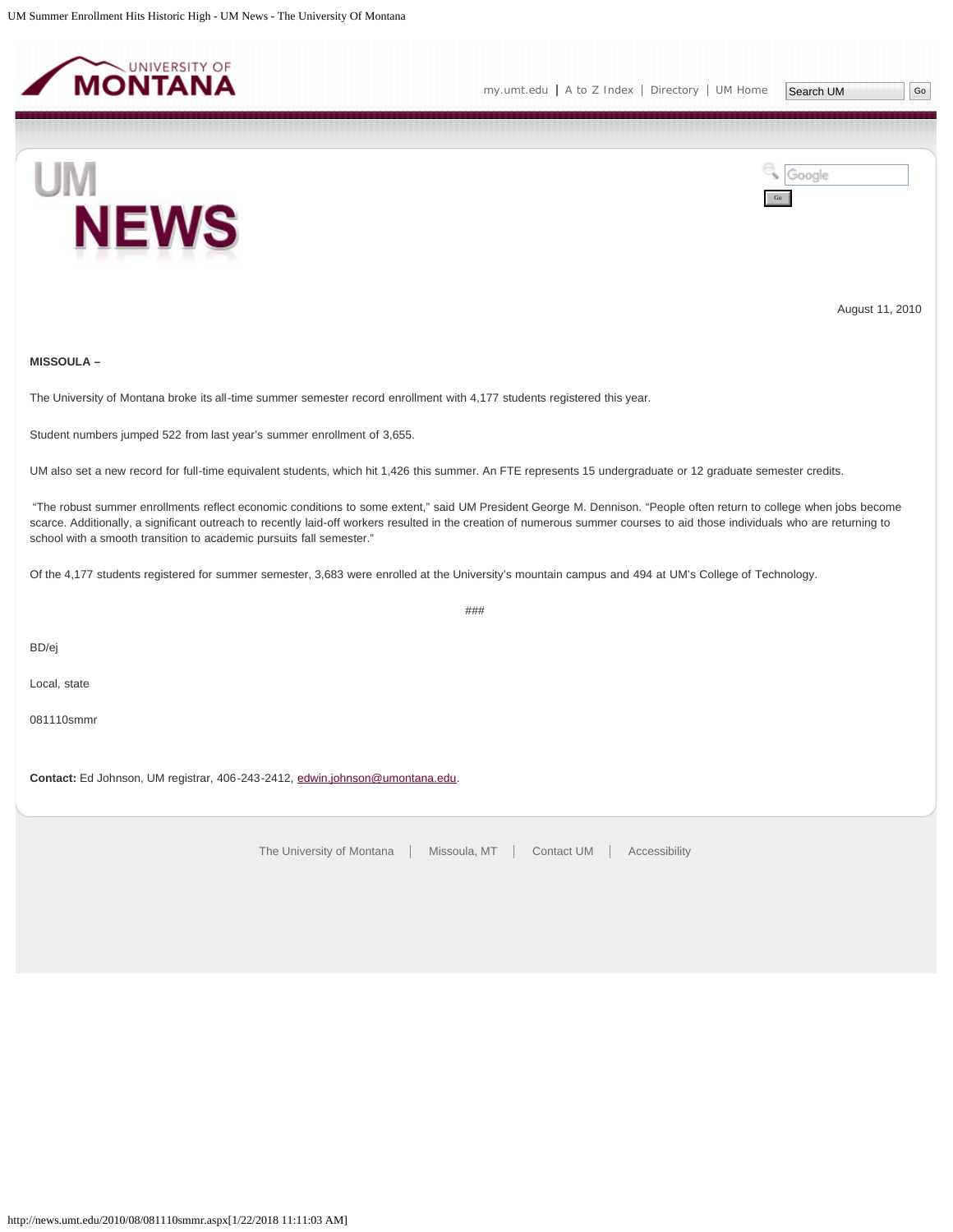<span id="page-43-0"></span>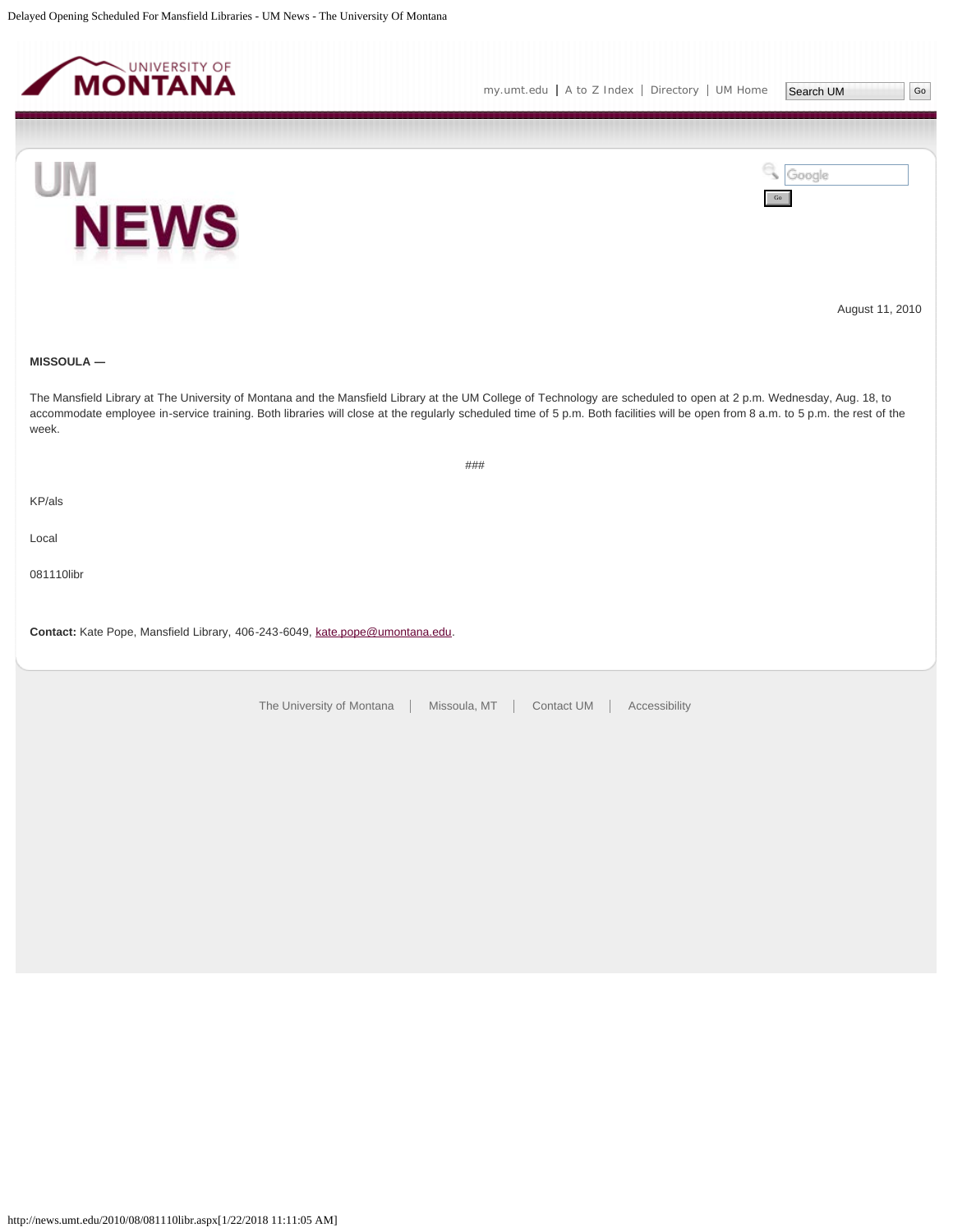<span id="page-44-0"></span>

[my.umt.edu](http://my.umt.edu/) | [A to Z Index](http://www.umt.edu/search/atoz/) | [Directory](http://www.umt.edu/directory/) | [UM Home](http://www.umt.edu/)





Google Go

August 09, 2010

#### **MISSOULA —**

The first half of 2010 brought Montana's wood products industry a mixture of employment and wage declines but some production increases, according to a University of Montana researcher.

Todd Morgan, director of forestry industry research at UM's Bureau of Business and Economic Research, said the mixed signals contain scraps of good news, but the big picture is not improving.

Lumber production increased about 11 percent at Montana sawmills between the first and second quarters of 2010, and production is up by 20 percent compared to the first half of 2009, Morgan said. About 256 million board feet of lumber were manufactured in Montana during the first half of 2010 compared to 212 million board feet in the first half of 2009. Wood panel (i.e., plywood, particleboard and medium density fiberboard) production also increased by more than 20 percent from the first half of 2009.

"The recent increases are nice to see, but lumber production is still only 69 percent of what it was during the same period in 2008 and less than half of what it was in 2005," Morgan said. "Montana lumber production figures for 2009 were the lowest they have been since the end of World War II. So, these modest increases are not very significant."

"We still have a long way to go before I would declare any kind of recovery in wood products," he said. "The U.S. housing market just has not made the kind of turn around that will significantly increase the demand for lumber and other wood products, and the outlook for the remainder of the year does not show much improvement."

The number of production workers employed in Montana mills during the second quarter of 2010 decreased to 1,560 – about 6 percent lower than the first quarter of 2010, and 23 percent lower than second quarter 2009 employment.

Production wages experienced a slight increase to \$14.3 million – almost 2 percent higher than the first quarter of 2010. However, like number of employees, wages are down nearly 23 percent compared to a year ago.

"The effects of the Smurfit-Stone Container and Plum Creek mill shutdowns are now beginning to register in the employment and wage figures for Montana's wood products industry," Morgan said. "Even if employment and wages at Montana lumber and panel producers increase for the remainder of the year, those increases are unlikely to make up for the jobs lost during 2009."

Compared to the relatively poor wood product market year of 2008, Montana mill employment in 2010 is down by 45 percent, and employee income is down by 50 percent.

Wage, employment and production figures refer only to Montana production workers at timber-processing facilities and mills that use wood residue. Production workers account for 30 to 40 percent of the workers in Montana's forest products industry. Estimates do not include several thousand workers in logging, trucking and other related jobs.

###

# SF/js

Local, dailies, weeklies, specialized western

080910bber

**Contact:** Todd Morgan, director of forest industry research, UM Bureau of Business and Economic Research, 406-243-5113, .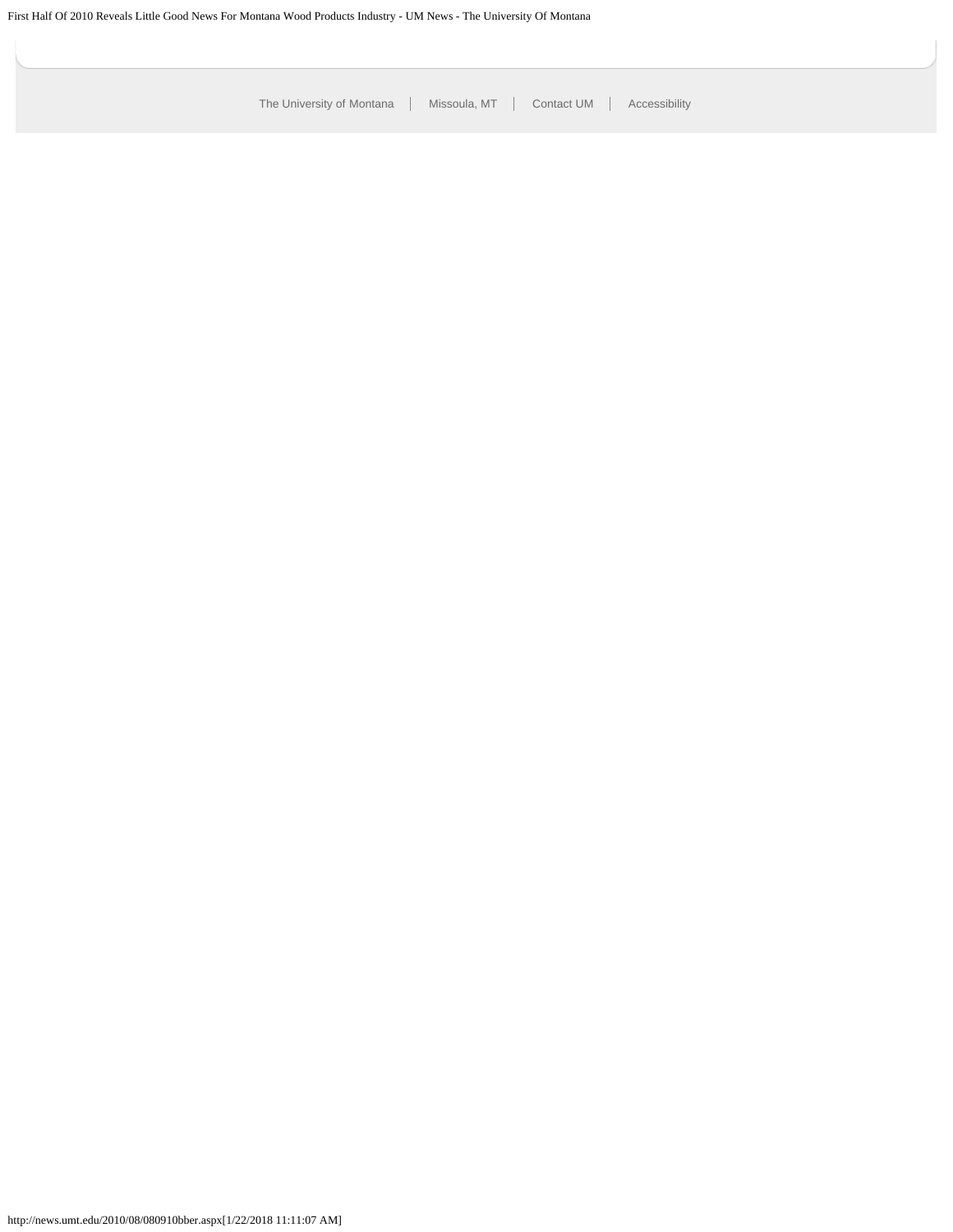<span id="page-46-0"></span>





August 09, 2010

# **MISSOULA —**

Employers and student workers can connect at the Fall Student Job Fair to be held at The University of Montana on Thursday, Sept. 2.

The fair, hosted by UM's Office of Career Services, is free and will take place from 9 a.m. to 3 p.m. in the University Center Ballroom. It is open to any business, organization or department that needs college students for part-time jobs, internships or volunteer opportunities. Employers with work-study openings also are invited to participate.

Registered employers will receive a career fair booth, snacks and free parking. The Office of Career Services will have students on hand to help employers bring in their job fair materials and assist with setup.

###

Employers can register online at<http://www.umt.edu/studentjobs/employer> or call 406-243-2022 for registration materials.

For more information, call Janay Whisman, student employment coordinator, at 406-243-5627 or e-mail [studentjobs@umontana.edu.](mailto:studentjobs@umontana.edu)

JW/js

Local

080910fair

Contact: Janay Whisman, student employment coordinator, UM Office of Career Services, 406-243-5627, [studentjobs@umontana.edu.](mailto:studentjobs@umontana.edu)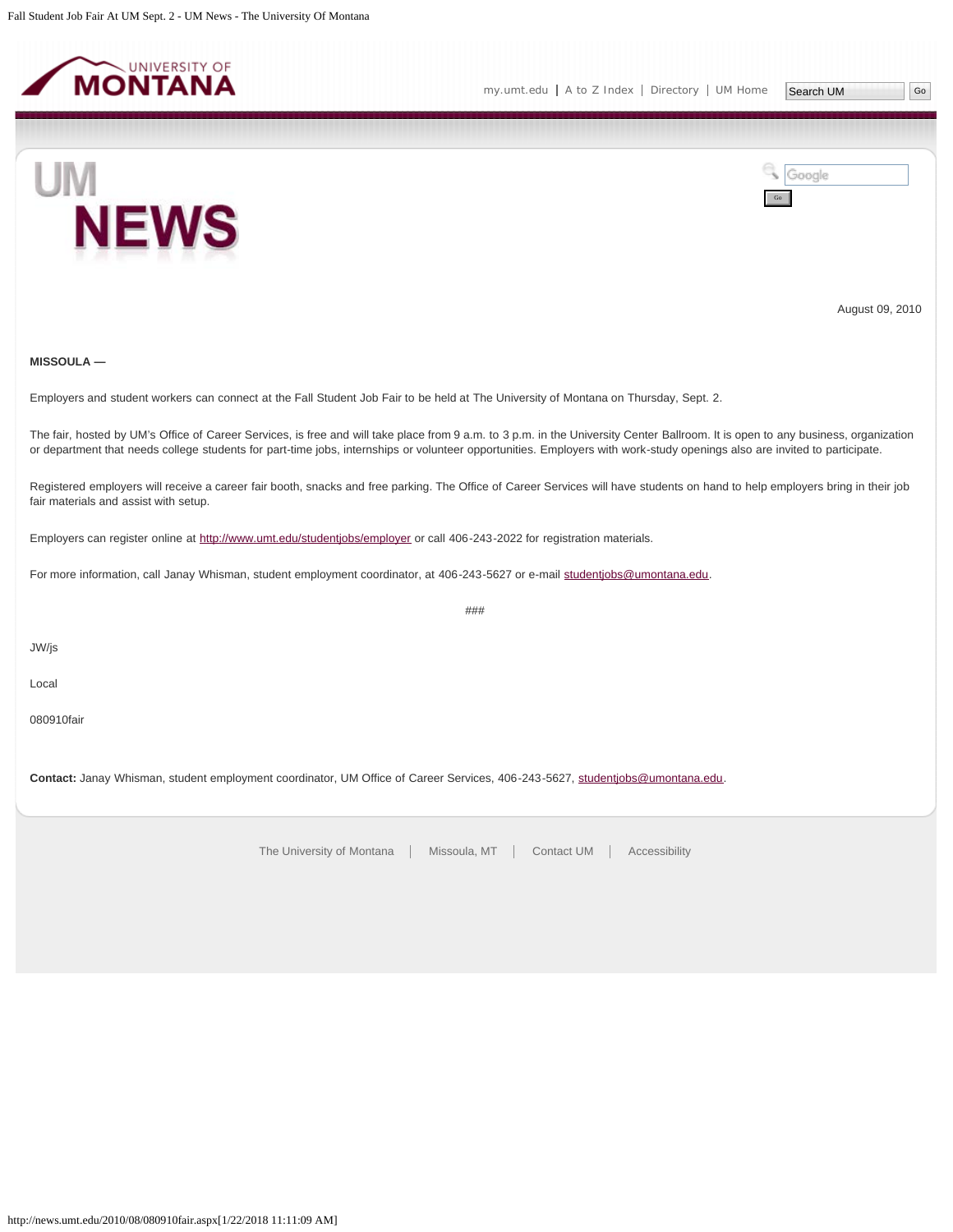<span id="page-47-0"></span>



August 06, 2010

#### **MISSOULA –**

The Montana Museum of Art & Culture at The University of Montana will present an exhibition Aug. 20 through Oct. 23 honoring the work of Montana architect A.J. Gibson.

"The Original Man: The Life and Work of Montana Architect A.J. Gibson" was co-curated by MMAC and UM professor of art history and art criticism Hipólito Rafael Chacón.

The exhibition will open with a reception from 4 to 6 p.m., Friday, Aug. 20, at the museum's Meloy and Paxson galleries, located in the Performing Arts and Radio/Television Center at UM.

Chacón is also the author of a book of the same name, published in 2008 in partnership with MMAC and The University of Montana Press. Chacón worked with the University's Maureen and Mike Mansfield Library K. Ross Toole Archives and the Historical Museum at Fort Missoula to organize the exhibition and create the first complete biography of Missoula County's best-known and most beloved architect, Albert John Gibson.

The exhibition, which traveled the state the past two years, returns to Missoula to coincide with centennial of the Missoula County Courthouse. The final showing includes models of several Gibson buildings constructed by members of the Montana chapter of the American Institute of Architects, reproductions of Gibson's architectural plans, original drawings, scrapbooks, photo albums and architectural fragments.

Between the 1880s and the 1910s, Gibson defined great architecture in western Montana and northern Idaho. This was remarkable given that he had no professional training. Despite this, he designed and built a broad range of buildings, from private homes to grand residences and civic structures. He helped reshape Missoula from a rustic accumulation of buildings into a civilized space.

Gibson's work has endured for more than a century and includes the first five buildings on the UM campus in Missoula, the Daly Mansion near Hamilton, and the Ravalli County and Missoula County courthouses.

Chacón will sign copies of his book and present a lecture on Gibson at 7 p.m. Thursday, Sept. 16, at the Montana Theatre in the PAR/TV Center. The event is free and open to the public.

The Montana Museum of Art & Culture has new, expanded hours and is open Tuesday, Wednesday and Saturday from noon. to 3 p.m. and Thursday and Friday from noon to 6 p.m. For more information, call 406-243-2019 or go online to [http://www.umt.edu/montanamuseum.](http://www.umt.edu/montanamuseum)

###

**NOTE TO MEDIA:** Digital images of select items included in the exhibition are available upon request by calling 406-243-2019.

BK/js

Local

080610mmac

**Contact:** Brandon Reintjes, curator of art, Montana Museum of Art and Culture, 406-243-2019, [brandon.reintjes@mso.umt.edu.](mailto:brandon.reintjes@mso.umt.edu)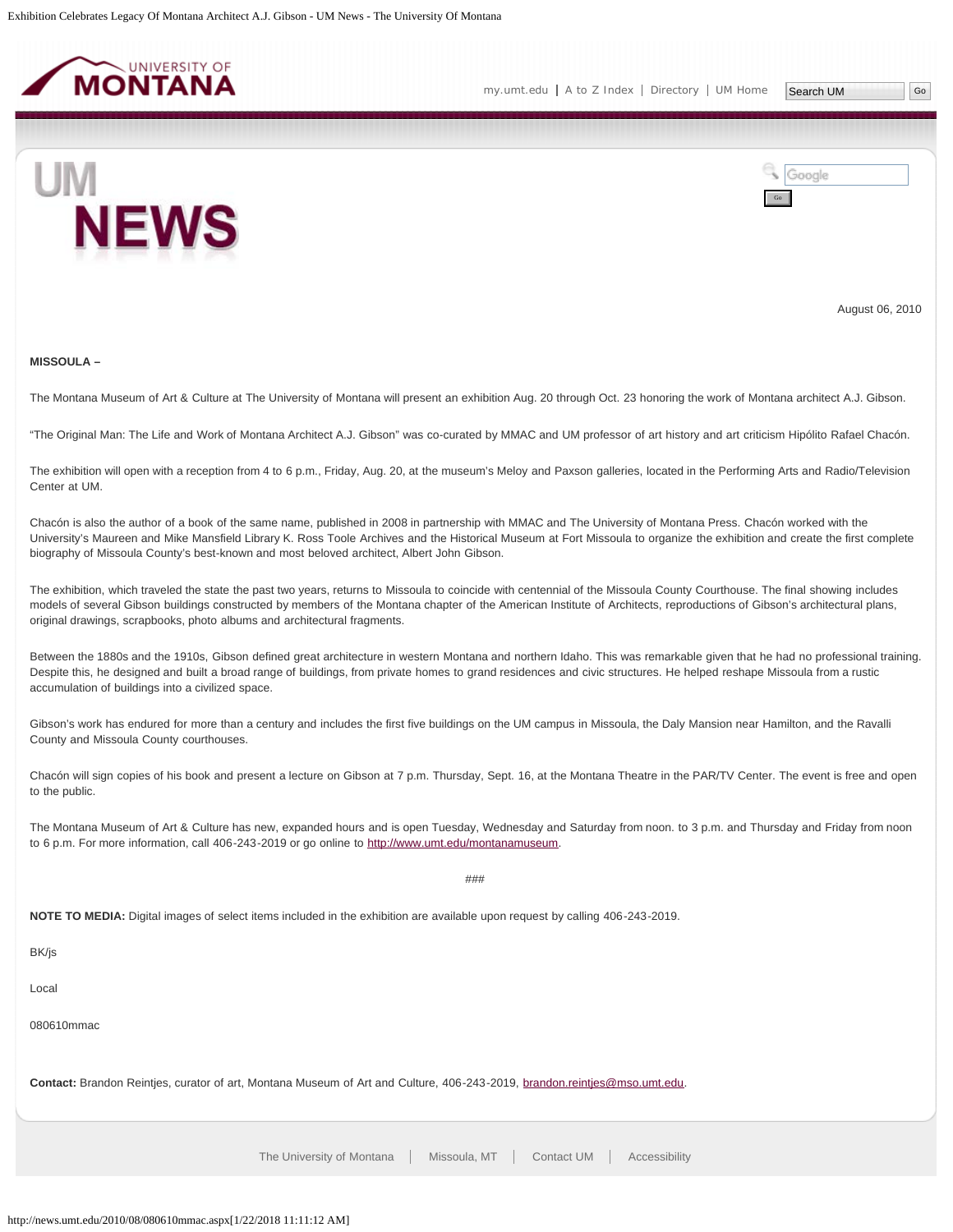Exhibition Celebrates Legacy Of Montana Architect A.J. Gibson - UM News - The University Of Montana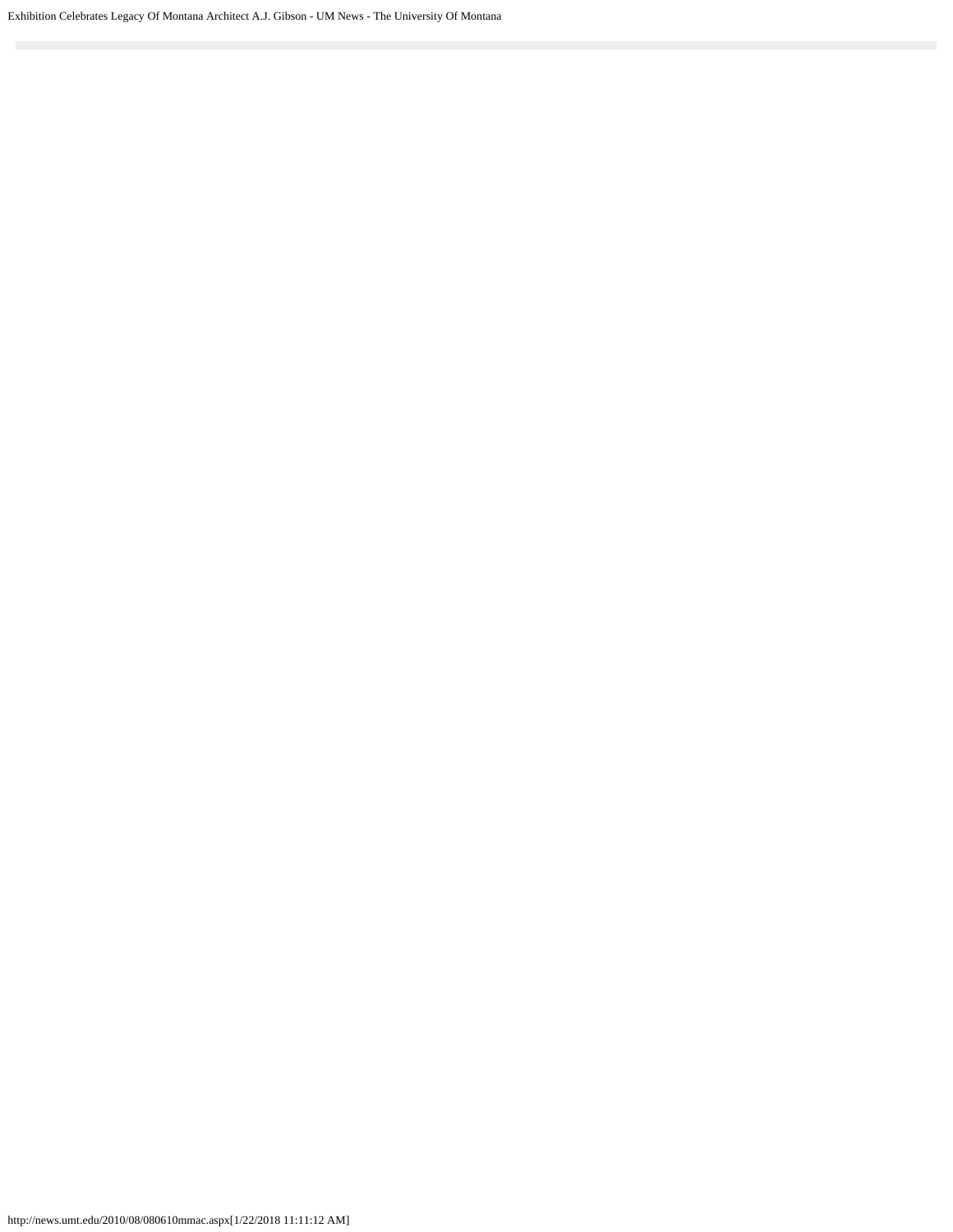<span id="page-49-0"></span>



August 03, 2010

# **MISSOULA ―**

The Building Futures Program, a community partnership of The University of Montana College of Technology, the Missoula Building Industry Association and the Flagship Program, will hold an open house for its student-built home from noon to 4 p.m. Sunday, Aug. 8.

The Bronze Level National Association of Home Builders Green Certified custom home, located at 2604 Roderick Way in Missoula, is valued at \$340,000. It has three bedrooms and two and a half bathrooms, with 1,484 square feet on the main floor and 742 square feet on the upper floor.

Raffle tickets for the home are being sold for \$100 each and can be purchased at the open house. Those who buy a raffle ticket at the open house will be entered into a drawing for a free ticket.

Purchasers must be 18 or older, and prize winners must be Montana residents. The raffle drawing will take place at 2 p.m. Sunday, Sept. 26, at Farmers State Bank, located at 3130 N. Reserve St. in Missoula. Ticket purchasers need not be present to win.

UM complies with disability rights laws, including the Americans with Disabilities Act, by making reasonable modifications for individuals with disabilities. To request such a modification for this open house, call Alan Fugleberg, COT associate dean, at 406-243-7608, at least 48 hours in advance. For more information e-mail [alan1.fugleberg@umontana.edu](mailto:alan1.fugleberg@umontana.edu) or go online to [http://www.missoulastudentbuilthouse.org.](http://www.missoulastudentbuilthouse.org/)

###

**NOTE TO EDITORS:** For a photo of the house, e-mail [alan1.fugleberg@umontana.edu](mailto:alan1.fugleberg@umontana.edu).

AF/js

Local

080310hous

**Contact:** Alan Fugleberg, associate dean, UM College of Technology, 406-243-7608, [alan1.fugleberg@umontana.edu](mailto:alan1.fugleberg@umontana.edu).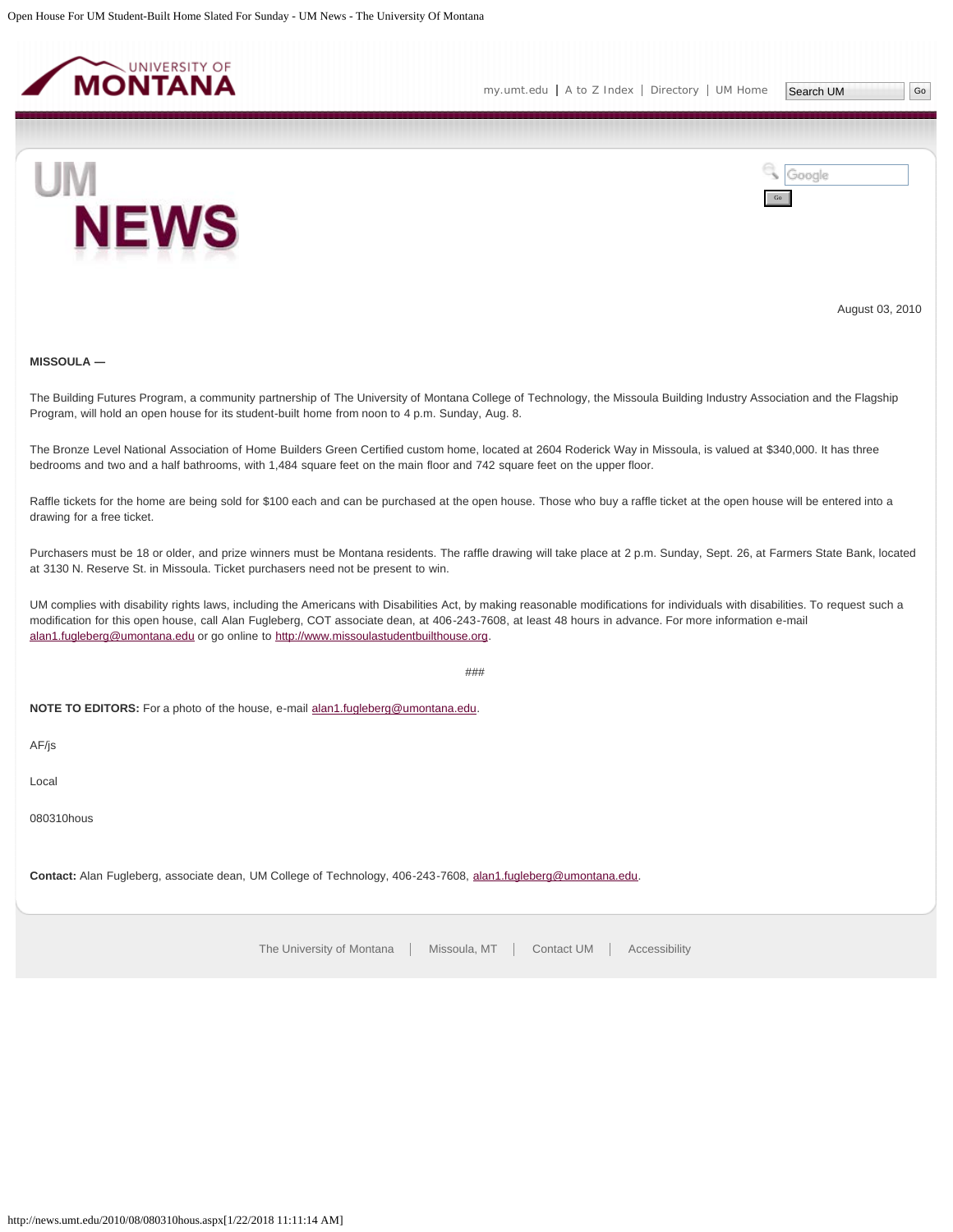<span id="page-50-0"></span>



August 04, 2010

## **MISSOULA –**

The University of Montana once again is ranked as one the top four-year colleges and universities in North America by the Princeton Review.

The 2011 edition, "The Best 373 Colleges," was released Aug. 3. The rankings are based on surveys of more than 122,000 undergraduate students. The 80-question survey asks students to rate their school on several topics and report their campus experiences. Top schools, such as UM, receive a two-page profile with student comments. Only about 15 percent of the nation's four-year colleges and two Canadian colleges made the list.

"Inclusion once again among the 373 best colleges listed by the Princeton Review indicates that the University has sustained its programs and services despite the economic conditions," said UM President George Dennison. "We value this listing because it reflects the opinions of students, and as such serves as a beacon to attract other outstanding students to the campus."

This year's report quotes students as saying, "Life at UM combines a love for the Grizzlies with the outdoors." Another says, "Academics at UM are facilitated by great instructors [who do] anything and everything for their students."

The Princeton Review also rates schools on a scale of 60 to 99 using data collected during the 2009-10 academic year. UM received an 86 for "Quality of Life" and a rating of 94 in the "Green" category.

 $###$ 

Complete listings are online at [http://www.princetonreview.com.](http://www.princetonreview.com/)

JS

Local, state

080310prin

**Contact:** Jim Foley, UM executive vice president, 406-243-2311, [jim.foley@mso.umt.edu.](mailto:jim.foley@mso.umt.edu)